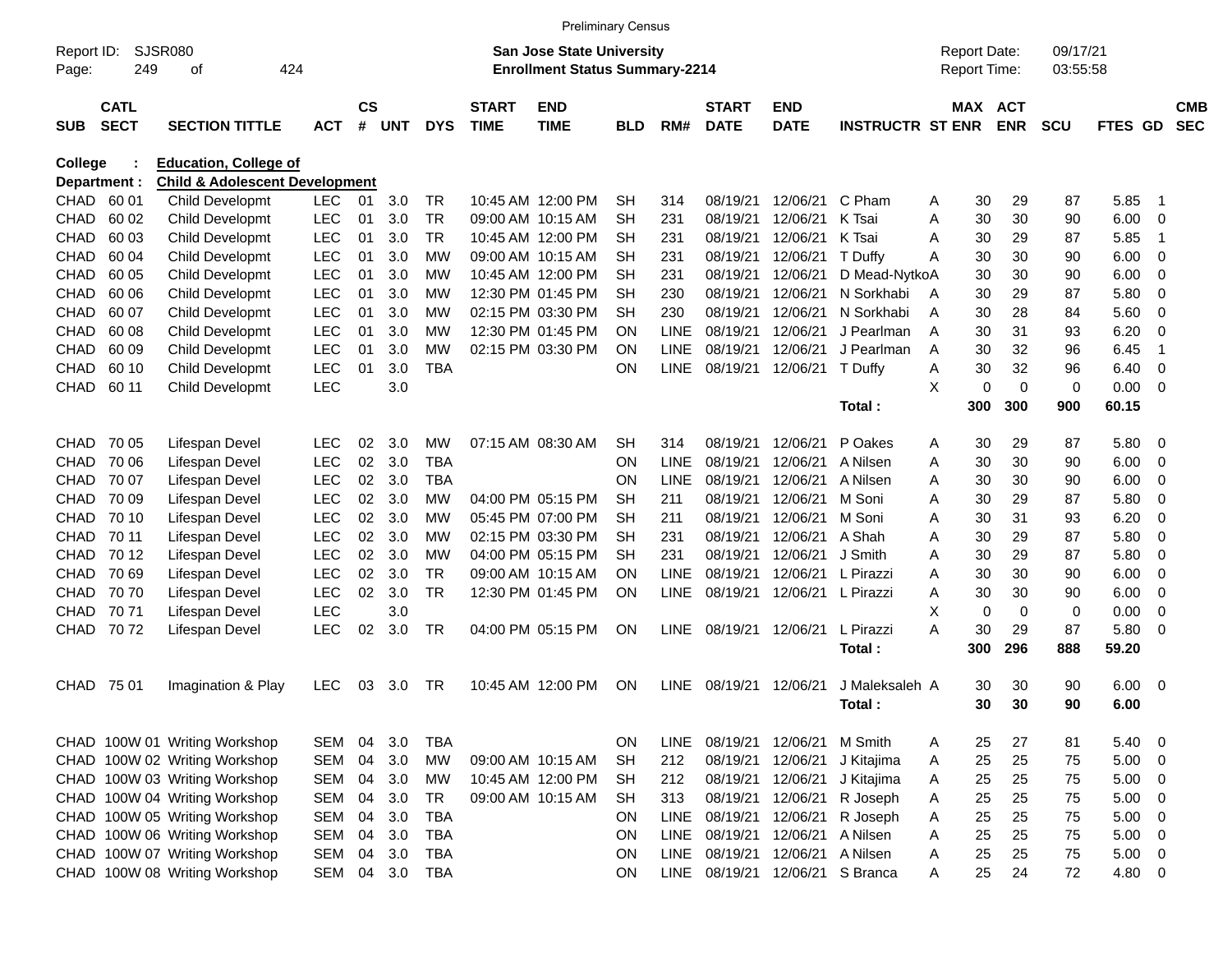|                     |                            |                               |            |                |            |            |                             | <b>Preliminary Census</b>                                                 |            |             |                             |                           |                         |                                     |                |                      |                |                          |                          |
|---------------------|----------------------------|-------------------------------|------------|----------------|------------|------------|-----------------------------|---------------------------------------------------------------------------|------------|-------------|-----------------------------|---------------------------|-------------------------|-------------------------------------|----------------|----------------------|----------------|--------------------------|--------------------------|
| Report ID:<br>Page: | 250                        | <b>SJSR080</b><br>424<br>оf   |            |                |            |            |                             | <b>San Jose State University</b><br><b>Enrollment Status Summary-2214</b> |            |             |                             |                           |                         | <b>Report Date:</b><br>Report Time: |                | 09/17/21<br>03:55:58 |                |                          |                          |
| <b>SUB</b>          | <b>CATL</b><br><b>SECT</b> | <b>SECTION TITTLE</b>         | <b>ACT</b> | <b>CS</b><br># | <b>UNT</b> | <b>DYS</b> | <b>START</b><br><b>TIME</b> | <b>END</b><br><b>TIME</b>                                                 | <b>BLD</b> | RM#         | <b>START</b><br><b>DATE</b> | <b>END</b><br><b>DATE</b> | <b>INSTRUCTR ST ENR</b> | MAX ACT                             | <b>ENR</b>     | <b>SCU</b>           | FTES GD        |                          | <b>CMB</b><br><b>SEC</b> |
|                     |                            |                               |            |                |            |            |                             |                                                                           |            |             |                             |                           | Total:                  | 200                                 | 201            | 603                  | 40.20          |                          |                          |
|                     | CHAD 101 01                | Res Meth in Ch Dev            | <b>LEC</b> | 02             | 3.0        | <b>TR</b>  |                             | 02:15 PM 03:30 PM                                                         | <b>SH</b>  | 313         | 08/19/21                    | 12/06/21                  | J Bang                  | 30<br>A                             | 30             | 90                   | 6.05           | -1                       |                          |
| CHAD                | 101 02                     | Res Meth in Ch Dev            | LEC        | 02             | 3.0        | <b>TR</b>  |                             | 10:45 AM 12:00 PM                                                         | <b>SH</b>  | 311         | 08/19/21                    | 12/06/21                  | J Jabagchour A          | 30                                  | 31             | 93                   | 6.20           | $\overline{\mathbf{0}}$  |                          |
| CHAD                | 101 03                     | Res Meth in Ch Dev            | <b>LEC</b> | 02             | 3.0        | МW         |                             | 12:30 PM 01:45 PM                                                         | SH         | 313         | 08/19/21                    | 12/06/21                  | J Smith                 | 30<br>A                             | 29             | 87                   | 5.80           | 0                        |                          |
|                     | CHAD 101 04                | Res Meth in Ch Dev            | <b>LEC</b> | 02             | 3.0        | MW         |                             | 10:45 AM 12:00 PM                                                         | <b>SH</b>  | 313         | 08/19/21                    | 12/06/21                  | M Soni                  | 30<br>A                             | 21             | 63                   | 4.20           | 0                        |                          |
|                     |                            |                               |            |                |            |            |                             |                                                                           |            |             |                             |                           | Total:                  | 120                                 | 111            | 333                  | 22.25          |                          |                          |
|                     | CHAD 102 01                | Dev of Self in Soc            | <b>LEC</b> | 02             | 3.0        | <b>TBA</b> |                             |                                                                           | <b>ON</b>  | LINE        | 08/19/21                    | 12/06/21                  | A Nilsen                | 30<br>Α                             | 30             | 90                   | 6.00           | $\overline{\mathbf{0}}$  |                          |
|                     | CHAD 102 02                | Dev of Self in Soc            | LEC        |                | 3.0        |            |                             |                                                                           |            |             |                             |                           |                         | X<br>0                              | $\mathbf 0$    | 0                    | 0.00           | $\overline{\mathbf{0}}$  |                          |
|                     |                            |                               |            |                |            |            |                             |                                                                           |            |             |                             |                           | Total:                  | 30                                  | 30             | 90                   | 6.00           |                          |                          |
|                     | CHAD 104 01                | Program Evaluation            | <b>LEC</b> | 02             | 3.0        | <b>TR</b>  |                             | 12:30 PM 01:45 PM                                                         | <b>SH</b>  | 231         | 08/19/21                    | 12/06/21                  | R Marx                  | 30<br>A                             | 9              | 27                   | 1.80           | $\overline{\mathbf{0}}$  |                          |
|                     | CHAD 104 02                | <b>Program Evaluation</b>     | <b>LEC</b> | 02             | 3.0        | <b>TR</b>  |                             | 02:15 PM 03:30 PM                                                         | <b>SH</b>  | 231         | 08/19/21                    | 12/06/21                  | R Marx                  | 30<br>A                             | 24             | 72                   | 4.80           | $\overline{\mathbf{0}}$  |                          |
|                     |                            |                               |            |                |            |            |                             |                                                                           |            |             |                             |                           | Total:                  | 60                                  | 33             | 99                   | 6.60           |                          |                          |
|                     | CHAD 106 01                | Concepts of Child             | <b>LEC</b> | 02             | 3.0        | <b>TBA</b> |                             |                                                                           | <b>ON</b>  | <b>LINE</b> | 08/19/21                    | 12/06/21                  | T Campbell              | 30<br>A                             | 30             | 90                   | 6.00           | $\overline{\mathbf{0}}$  |                          |
| CHAD                | 106 02                     | Concepts of Child             | <b>LEC</b> | 02             | 3.0        | <b>TBA</b> |                             |                                                                           | <b>ON</b>  | <b>LINE</b> | 08/19/21                    | 12/06/21                  | T Campbell              | 30<br>Α                             | 29             | 87                   | 5.80           | 0                        |                          |
| CHAD                | 106 03                     | Concepts of Child             | <b>LEC</b> | 02             | 3.0        | <b>TBA</b> |                             |                                                                           | <b>ON</b>  | <b>LINE</b> | 08/19/21                    | 12/06/21                  | R Love                  | 30<br>A                             | 30             | 90                   | 6.00           | 0                        |                          |
|                     | CHAD 106 04                | <b>Concepts of Child</b>      | <b>LEC</b> | 02             | 3.0        | <b>TBA</b> |                             |                                                                           | ON         | <b>LINE</b> | 08/19/21                    | 12/06/21                  | R Love                  | 30<br>A                             | 30             | 90                   | 6.00           | $\overline{\mathbf{0}}$  |                          |
|                     |                            |                               |            |                |            |            |                             |                                                                           |            |             |                             |                           | Total:                  | 120                                 | 119            | 357                  | 23.80          |                          |                          |
|                     | CHAD 131 01                | <b>Resl &amp; Risk School</b> | <b>LEC</b> |                | 3.0        |            |                             |                                                                           |            |             |                             |                           |                         | X<br>0                              | 0              | 0                    | 0.00           | $\overline{\phantom{0}}$ |                          |
|                     |                            |                               |            |                |            |            |                             |                                                                           |            |             |                             |                           | Total:                  | $\mathbf 0$                         | 0              | 0                    | 0.00           |                          |                          |
| CHAD                | 149 01                     | Child Health & Act            | <b>LEC</b> | 02             | 3.0        | <b>TR</b>  |                             | 10:45 AM 12:00 PM                                                         | <b>SH</b>  | 239         | 08/19/21                    | 12/06/21                  | C Costa                 | 40<br>A                             | 30             | 90                   | 6.00           | 0 <sup>o</sup>           |                          |
| KIN.                | 149 01                     | Child Health & Act            | <b>LEC</b> | 02             | 3.0        | <b>TR</b>  |                             | 10:45 AM 12:00 PM                                                         | <b>SH</b>  | 239         | 08/19/21                    | 12/06/21                  | C Costa                 | A<br>0                              | 3              | 9                    | 0.60           | 0 <sup>o</sup>           |                          |
| CHAD                | 149 02                     | Child Health & Act            | LEC        | 02             | 3.0        | <b>TR</b>  |                             | 10:45 AM 12:00 PM                                                         | SH         | 230         | 08/19/21                    | 12/06/21                  | C Costa                 | A<br>40                             | 29             | 87                   | 5.80           | $0\,C$                   |                          |
| KIN.                | 149 02                     | Child Health & Act            | LEC        | 02             | 3.0        | <b>TR</b>  |                             | 10:45 AM 12:00 PM                                                         | <b>SH</b>  | 230         | 08/19/21                    | 12/06/21                  | C Costa                 | 0<br>Α                              | $\overline{1}$ | 3                    | 0.20           | $0\,C$                   |                          |
|                     |                            |                               |            |                |            |            |                             |                                                                           |            |             |                             |                           | Total:                  | 80                                  | 63             | 189                  | 12.60          |                          |                          |
|                     | CHAD 150 02                | Devlp Comm Compet LEC         |            | 02             | 3.0        | TR         |                             | 09:00 AM 10:15 AM                                                         | <b>SH</b>  | 212         | 08/19/21                    | 12/06/21                  | J Bang                  | 30<br>Α                             | 30             | 90                   | 6.00           | $\overline{\phantom{0}}$ |                          |
|                     | CHAD 150 03                | Devlp Comm Compet LEC         |            |                | 02 3.0     | <b>TR</b>  |                             | 10:45 AM 12:00 PM                                                         | <b>SH</b>  | 212         | 08/19/21                    | 12/06/21                  | J Bang                  | 30<br>Α                             | 30             | 90                   | $6.00 \quad 0$ |                          |                          |
|                     | CHAD 150 04                | Devlp Comm Compet LEC         |            |                | 02 3.0     | MW         |                             | 10:45 AM 12:00 PM                                                         | ON         | LINE        | 08/19/21 12/06/21           |                           | L Lasman                | 30<br>Α                             | 30             | 90                   | $6.00 \t 0$    |                          |                          |
|                     |                            |                               |            |                |            |            |                             |                                                                           |            |             |                             |                           | Total:                  | 90                                  | 90             | 270                  | 18.00          |                          |                          |
|                     | CHAD 151 01                | Dev Literacy in Div           | <b>LEC</b> | 02             | 3.0        | <b>TR</b>  |                             | 07:15 AM 08:30 AM                                                         | <b>SH</b>  | 211         | 08/19/21 12/06/21           |                           | TO'Donnell- A           | 30                                  | 28             | 84                   | 5.60 0         |                          |                          |
|                     | CHAD 151 02                | Dev Literacy in Div           | <b>LEC</b> |                | 02 3.0     | <b>TR</b>  |                             | 09:00 AM 10:15 AM                                                         | <b>SH</b>  | 211         | 08/19/21                    | 12/06/21                  | TO'Donnell- A           | 30                                  | 30             | 90                   | $6.00 \t 0$    |                          |                          |
|                     |                            |                               |            |                |            |            |                             |                                                                           |            |             |                             |                           | Total:                  | 60                                  | 58             | 174                  | 11.60          |                          |                          |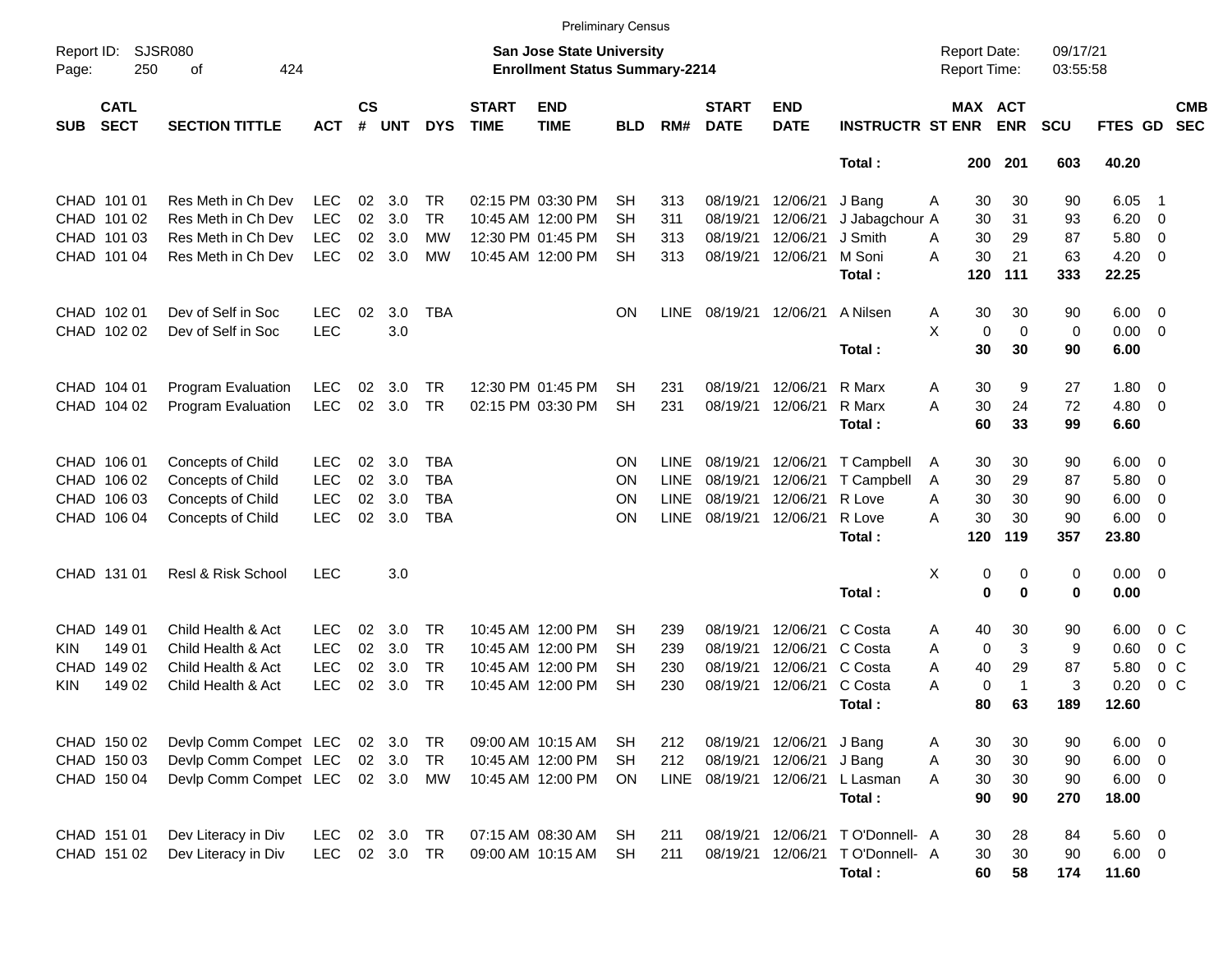|                                                                                                                                                     |                                                                                                                                                                                    |                                                      |                                        |                                               |                                                                   |                             | <b>Preliminary Census</b>                                                                                                                       |                                                                                             |                                                 |                                                                                  |                                                                                  |                                                                                            |                                              |                                                                                   |                                             |                                                              |                                                                   |                          |
|-----------------------------------------------------------------------------------------------------------------------------------------------------|------------------------------------------------------------------------------------------------------------------------------------------------------------------------------------|------------------------------------------------------|----------------------------------------|-----------------------------------------------|-------------------------------------------------------------------|-----------------------------|-------------------------------------------------------------------------------------------------------------------------------------------------|---------------------------------------------------------------------------------------------|-------------------------------------------------|----------------------------------------------------------------------------------|----------------------------------------------------------------------------------|--------------------------------------------------------------------------------------------|----------------------------------------------|-----------------------------------------------------------------------------------|---------------------------------------------|--------------------------------------------------------------|-------------------------------------------------------------------|--------------------------|
| Report ID:<br>Page:                                                                                                                                 | <b>SJSR080</b><br><b>San Jose State University</b><br>251<br>424<br><b>Enrollment Status Summary-2214</b><br>οf                                                                    |                                                      |                                        |                                               |                                                                   |                             |                                                                                                                                                 |                                                                                             |                                                 |                                                                                  |                                                                                  |                                                                                            |                                              | <b>Report Date:</b><br>Report Time:                                               | 09/17/21<br>03:55:58                        |                                                              |                                                                   |                          |
| <b>CATL</b><br><b>SECT</b><br><b>SUB</b>                                                                                                            | <b>SECTION TITTLE</b>                                                                                                                                                              | <b>ACT</b>                                           | $\mathsf{cs}$<br>#                     | <b>UNT</b>                                    | <b>DYS</b>                                                        | <b>START</b><br><b>TIME</b> | <b>END</b><br><b>TIME</b>                                                                                                                       | <b>BLD</b>                                                                                  | RM#                                             | <b>START</b><br><b>DATE</b>                                                      | <b>END</b><br><b>DATE</b>                                                        | <b>INSTRUCTR ST ENR</b>                                                                    |                                              | MAX ACT<br><b>ENR</b>                                                             | <b>SCU</b>                                  | FTES GD                                                      |                                                                   | <b>CMB</b><br><b>SEC</b> |
| CHAD 152 01<br><b>CHAD</b><br>152 02                                                                                                                | <b>Foundations EC Cur</b><br>Foundations EC Cur                                                                                                                                    | <b>LEC</b><br><b>LEC</b>                             | 02<br>02                               | 3.0<br>3.0                                    | MW<br><b>MW</b>                                                   |                             | 09:00 AM 10:15 AM<br>10:45 AM 12:00 PM                                                                                                          | SН<br><b>SH</b>                                                                             | 211<br>211                                      | 08/19/21<br>08/19/21                                                             | 12/06/21<br>12/06/21                                                             | T O'Donnell- A<br>T O'Donnell- A<br>Total:                                                 | 30<br>30<br>60                               | 29<br>24<br>53                                                                    | 87<br>72<br>159                             | 5.80<br>4.80<br>10.60                                        | - 0<br>0                                                          |                          |
| CHAD 157 01<br>CHAD 157 02                                                                                                                          | <b>Supervising Adults</b><br><b>Supervising Adults</b>                                                                                                                             | <b>LEC</b><br><b>LEC</b>                             | 02<br>02                               | 3.0<br>3.0                                    | МW<br><b>MW</b>                                                   |                             | 10:45 AM 12:00 PM<br>12:30 PM 01:45 PM                                                                                                          | SН<br><b>SH</b>                                                                             | 239<br>239                                      | 08/19/21<br>08/19/21                                                             | 12/06/21<br>12/06/21                                                             | D Izenstark<br>D Izenstark<br>Total:                                                       | 30<br>A<br>30<br>A<br>60                     | 30<br>29<br>59                                                                    | 90<br>87<br>177                             | 6.00<br>5.80<br>11.80                                        | $\overline{\mathbf{0}}$<br>0                                      |                          |
| CHAD 158 01<br>CHAD<br>158 02<br>CHAD<br>158 03                                                                                                     | Prac Ch/Youth<br>Prac Ch/Youth<br>Prac Ch/Youth                                                                                                                                    | LEC<br>LAB<br>LAB                                    | 02<br>15                               | 3.0<br>0.0<br>0.0                             | W<br><b>TBA</b>                                                   |                             | 09:00 AM 09:50 AM                                                                                                                               | SН                                                                                          | 230                                             | 08/19/21<br>08/19/21                                                             | 12/06/21<br>12/06/21                                                             | D Izenstark<br>D Izenstark<br>Total:                                                       | 30<br>A<br>X<br>0<br>30<br>A<br>60           | 37<br>$\mathbf 0$<br>37<br>74                                                     | 37<br>0<br>74<br>111                        | 7.40<br>0.00<br>0.00<br>7.40                                 | - 0<br>$\mathbf 0$<br>$\overline{0}$                              |                          |
| CHAD<br>159 01<br><b>CHAD</b><br>159 02<br><b>CHAD</b><br>159 03                                                                                    | Child Dev K-8 Prac<br>Child Dev K-8 Prac<br>Child Dev K-8 Prac                                                                                                                     | <b>LEC</b><br>LAB<br>LAB                             | 02<br>15                               | 3.0<br>0.0<br>0.0                             | R<br><b>TBA</b>                                                   |                             | 02:15 PM 03:05 PM                                                                                                                               | SН                                                                                          | 230                                             | 08/19/21<br>08/19/21                                                             | 12/06/21<br>12/06/21                                                             | P Oakes<br>P Oakes<br>Total:                                                               | 30<br>Α<br>X<br>$\mathbf 0$<br>30<br>А<br>60 | 35<br>$\mathbf 0$<br>35<br>70                                                     | 35<br>0<br>70<br>105                        | 7.00<br>0.00<br>0.00<br>7.00                                 | $\overline{\mathbf{0}}$<br>$\mathbf 0$<br>$\overline{\mathbf{0}}$ |                          |
| CHAD 160 01<br>CHAD<br>160 02<br><b>CHAD</b><br>160 03<br><b>CHAD</b><br>160 04<br><b>CHAD</b><br>160 05<br><b>CHAD</b><br>160 06<br>CHAD<br>160 07 | <b>Child Dev Pract</b><br><b>Child Dev Pract</b><br><b>Child Dev Pract</b><br><b>Child Dev Pract</b><br><b>Child Dev Pract</b><br><b>Child Dev Pract</b><br><b>Child Dev Pract</b> | <b>LEC</b><br>LAB<br>LAB<br>LAB<br>LAB<br>LAB<br>LAB | 02<br>15<br>15<br>15<br>15<br>15<br>15 | 3.0<br>0.0<br>0.0<br>0.0<br>0.0<br>0.0<br>0.0 | R<br>МW<br><b>TR</b><br>МW<br><b>TR</b><br><b>MW</b><br><b>TR</b> |                             | 04:30 PM 05:20 PM<br>08:45 AM 11:45 AM<br>08:45 AM 11:45 AM<br>12:30 PM 03:30 PM<br>12:30 PM 03:30 PM<br>08:40 AM 11:40 AM<br>08:40 AM 11:40 AM | <b>SH</b><br><b>CCB</b><br><b>CCB</b><br><b>CCB</b><br><b>CCB</b><br><b>SH</b><br><b>SH</b> | 211<br>118<br>118<br>118<br>118<br>117O<br>117O | 08/19/21<br>08/19/21<br>08/19/21<br>08/19/21<br>08/19/21<br>08/19/21<br>08/19/21 | 12/06/21<br>12/06/21<br>12/06/21<br>12/06/21<br>12/06/21<br>12/06/21<br>12/06/21 | J Foster<br>J Foster<br>J Foster<br>J Foster<br>J Foster<br>J Fraser<br>J Fraser<br>Total: | 30<br>Α<br>Α<br>Α<br>Α<br>А<br>Α<br>А<br>58  | 31<br>6<br>6<br>6<br>6<br>6<br>4<br>5<br>4<br>3<br>4<br>5<br>$\overline{4}$<br>62 | 31<br>12<br>12<br>12<br>10<br>6<br>10<br>93 | 6.20<br>0.00<br>0.00<br>0.00<br>0.00<br>0.00<br>0.00<br>6.20 | $\overline{\mathbf{0}}$<br>0<br>0<br>0<br>0<br>$\mathbf 0$<br>0   |                          |
| CHAD<br>161 01                                                                                                                                      | Ch Care Admin II                                                                                                                                                                   | <b>LEC</b>                                           | 03                                     | 3.0                                           | TBA                                                               |                             |                                                                                                                                                 | ΟN                                                                                          | <b>LINE</b>                                     | 08/19/21                                                                         | 12/06/21                                                                         | M Conroy<br>Total:                                                                         | 30<br>Α<br>30                                | 32<br>32                                                                          | 96<br>96                                    | 6.40<br>6.40                                                 | $\overline{\mathbf{0}}$                                           |                          |
| CHAD 162 01<br>CHAD 162 02                                                                                                                          | Chid/Adol Mult Soc<br>Chid/Adol Mult Soc                                                                                                                                           | LEC.<br><b>LEC</b>                                   | 02                                     | 3.0<br>02 3.0                                 | MW<br>TBA                                                         |                             | 10:45 AM 12:00 PM                                                                                                                               | SH<br><b>ON</b>                                                                             | 314                                             | 08/19/21<br>LINE 08/19/21 12/06/21                                               | 12/06/21                                                                         | N Sorkhabi<br>A Shah<br>Total:                                                             | A<br>30<br>30<br>A<br>60                     | 25<br>32<br>57                                                                    | 75<br>96<br>171                             | 5.00<br>$6.40\ 0$<br>11.40                                   | $\overline{\phantom{0}}$                                          |                          |
| CHAD 163 01<br>CHAD 163 02                                                                                                                          | Crit Iss Adol Dev<br>Crit Iss Adol Dev                                                                                                                                             | <b>LEC</b><br>LEC.                                   |                                        | 02 3.0<br>02 3.0 TR                           | TR                                                                |                             | 02:15 PM 03:30 PM<br>12:30 PM 01:45 PM                                                                                                          | SH<br>SH                                                                                    | 212<br>239                                      | 08/19/21 12/06/21                                                                | 08/19/21 12/06/21                                                                | K Tsai<br>S Kaul<br>Total:                                                                 | 30<br>A<br>A<br>30<br>60                     | 31<br>29<br>60                                                                    | 93<br>87<br>180                             | $6.20 \quad 0$<br>$5.80\ 0$<br>12.00                         |                                                                   |                          |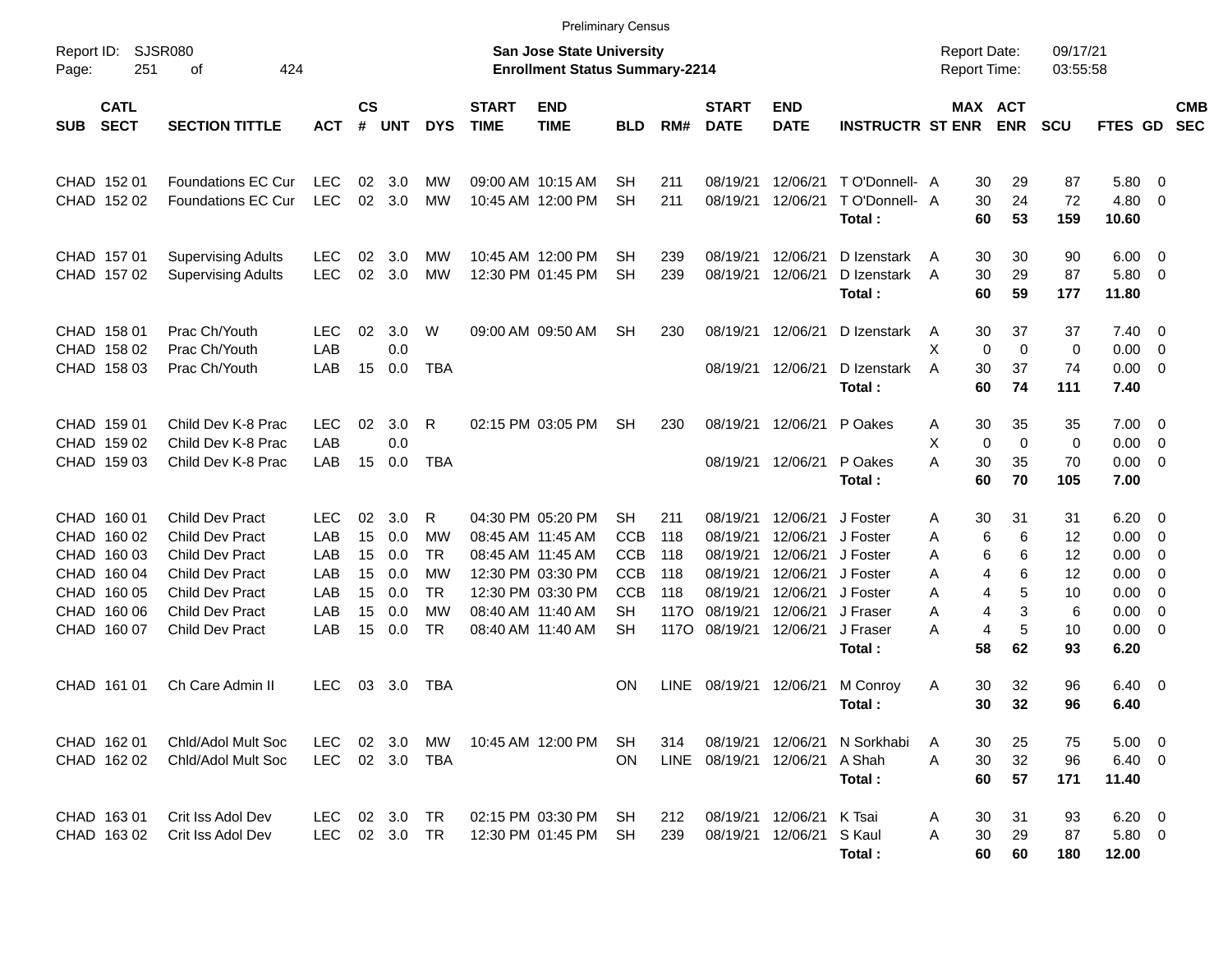|                     |                            |                           |            |                    |            |            |                             | <b>Preliminary Census</b>                                                 |            |             |                             |                           |                         |   |                                     |            |                      |                |                          |                          |
|---------------------|----------------------------|---------------------------|------------|--------------------|------------|------------|-----------------------------|---------------------------------------------------------------------------|------------|-------------|-----------------------------|---------------------------|-------------------------|---|-------------------------------------|------------|----------------------|----------------|--------------------------|--------------------------|
| Report ID:<br>Page: | <b>SJSR080</b><br>252      | 424<br>οf                 |            |                    |            |            |                             | <b>San Jose State University</b><br><b>Enrollment Status Summary-2214</b> |            |             |                             |                           |                         |   | <b>Report Date:</b><br>Report Time: |            | 09/17/21<br>03:55:58 |                |                          |                          |
| <b>SUB</b>          | <b>CATL</b><br><b>SECT</b> | <b>SECTION TITTLE</b>     | <b>ACT</b> | $\mathsf{cs}$<br># | <b>UNT</b> | <b>DYS</b> | <b>START</b><br><b>TIME</b> | <b>END</b><br><b>TIME</b>                                                 | <b>BLD</b> | RM#         | <b>START</b><br><b>DATE</b> | <b>END</b><br><b>DATE</b> | <b>INSTRUCTR ST ENR</b> |   | MAX ACT                             | <b>ENR</b> | <b>SCU</b>           | FTES GD        |                          | <b>CMB</b><br><b>SEC</b> |
|                     | CHAD 164 01                | <b>Contem Parenting</b>   | <b>LEC</b> | 02                 | 3.0        | <b>TBA</b> |                             |                                                                           | <b>ON</b>  | <b>LINE</b> | 08/19/21                    | 12/06/21                  | R Mathur                | A | 30                                  | 31         | 93                   | 6.20           | - 0                      |                          |
|                     | CHAD 164 02                | <b>Contem Parenting</b>   | <b>LEC</b> | 02                 | 3.0        | <b>TBA</b> |                             |                                                                           | <b>ON</b>  | <b>LINE</b> | 08/19/21                    | 12/06/21                  | A Shah                  | A | 30                                  | 31         | 93                   | 6.20           | $\overline{0}$           |                          |
|                     | CHAD 164 03                | <b>Contem Parenting</b>   | <b>LEC</b> | 02                 | 3.0        | <b>TR</b>  |                             | 02:15 PM 03:30 PM                                                         | <b>SH</b>  | 239         | 08/19/21                    | 12/06/21                  | S Kaul                  | А | 30                                  | 28         | 84                   | 5.60           | - 0                      |                          |
|                     |                            |                           |            |                    |            |            |                             |                                                                           |            |             |                             |                           | Total:                  |   | 90                                  | 90         | 270                  | 18.00          |                          |                          |
|                     | CHAD 165 01                | Risk/Resilienc            | <b>LEC</b> | 03                 | 3.0        | МW         |                             | 09:00 AM 10:15 AM                                                         | SH         | 311         | 08/19/21                    | 12/06/21                  | M Smith                 | A | 30                                  | 16         | 48                   | 3.20           | - 0                      |                          |
| CHAD                | 165 02                     | Risk/Resilienc            | <b>LEC</b> | 03                 | 3.0        | МW         |                             | 02:15 PM 03:30 PM                                                         | <b>SH</b>  | 311         | 08/19/21                    | 12/06/21                  | M Smith                 | A | 30                                  | 14         | 42                   | 2.80           | $\overline{0}$           |                          |
| CHAD                | 165 03                     | Risk/Resilienc            | <b>LEC</b> | 03                 | 3.0        | <b>TR</b>  |                             | 12:30 PM 01:45 PM                                                         | <b>SH</b>  | 230         | 08/19/21                    | 12/06/21                  | C Pham                  | A | 30                                  | 32         | 96                   | 6.40           | $\overline{0}$           |                          |
| CHAD                | 165 04                     | Risk/Resilienc            | <b>LEC</b> | 03                 | 3.0        | <b>TR</b>  |                             | 02:15 PM 03:30 PM                                                         | <b>SH</b>  | 311         | 08/19/21                    | 12/06/21                  | C Pham                  | A | 30                                  | 28         | 84                   | 5.60           | 0                        |                          |
|                     |                            |                           |            |                    |            |            |                             |                                                                           |            |             |                             |                           | Total:                  |   | 120                                 | 90         | 270                  | 18.00          |                          |                          |
|                     | CHAD 168 01                | Soc Emot Dev Ch & AdLEC   |            | 02                 | 3.0        | <b>TR</b>  |                             | 09:00 AM 10:15 AM                                                         | SН         | 311         | 08/19/21                    | 12/06/21                  | <b>K</b> Hassett        | A | 30                                  | 30         | 90                   | 6.00           | - 0                      |                          |
| <b>CHAD</b>         | 168 02                     | Soc Emot Dev Ch & AdLEC   |            | 02                 | 3.0        | <b>TR</b>  |                             | 07:15 AM 08:30 AM                                                         | <b>SH</b>  | 311         | 08/19/21                    | 12/06/21                  | <b>K Hassett</b>        | A | 30                                  | 28         | 84                   | 5.60           | 0                        |                          |
| CHAD                | 168 03                     | Soc Emot Dev Ch & AdLEC   |            | 02                 | 3.0        | <b>TBA</b> |                             |                                                                           | <b>ON</b>  | <b>LINE</b> | 08/19/21                    | 12/06/21                  | <b>K Hassett</b>        | A | 30                                  | 30         | 90                   | 6.00           | 0                        |                          |
| CHAD                | 168 04                     | Soc Emot Dev Ch & AdLEC   |            | 02                 | 3.0        | <b>TBA</b> |                             |                                                                           | <b>ON</b>  | <b>LINE</b> | 08/19/21                    | 12/06/21                  | A Shah                  | A | 30                                  | 32         | 96                   | 6.40           | $\overline{0}$           |                          |
| CHAD                | 168 05                     | Soc Emot Dev Ch & AdLEC   |            | 02                 | 3.0        | <b>TBA</b> |                             |                                                                           | <b>ON</b>  | <b>LINE</b> | 08/19/21                    | 12/06/21                  | A Shah                  | A | 30                                  | 28         | 84                   | 5.60           | 0                        |                          |
|                     |                            |                           |            |                    |            |            |                             |                                                                           |            |             |                             |                           | Total:                  |   | 150                                 | 148        | 444                  | 29.60          |                          |                          |
| CHAD 169 01         |                            | <b>Motiv Child/Adoles</b> | <b>LEC</b> | 02                 | 3.0        | <b>TR</b>  |                             | 10:45 AM 12:00 PM                                                         | <b>SH</b>  | 211         | 08/19/21                    | 12/06/21                  | R Love                  | A | 30                                  | 29         | 87                   | 5.80           | - 0                      |                          |
| CHAD                | 169 02                     | <b>Motiv Child/Adoles</b> | <b>LEC</b> | 02                 | 3.0        | <b>TR</b>  |                             | 12:30 PM 01:45 PM                                                         | <b>SH</b>  | 211         | 08/19/21                    | 12/06/21                  | R Love                  | A | 30                                  | 29         | 87                   | 5.80           | 0                        |                          |
| CHAD                | 16903                      | <b>Motiv Child/Adoles</b> | <b>LEC</b> | 02                 | 3.0        | МW         |                             | 12:30 PM 01:45 PM                                                         | <b>ON</b>  | <b>LINE</b> | 08/19/21                    | 12/06/21                  | <b>K</b> Cross          | A | 30                                  | 32         | 96                   | 6.40           | $\overline{0}$           |                          |
| CHAD                | 169 04                     | <b>Motiv Child/Adoles</b> | <b>LEC</b> | 02                 | 3.0        | МW         |                             | 10:45 AM 12:00 PM                                                         | <b>ON</b>  | <b>LINE</b> | 08/19/21                    | 12/06/21                  | J Maleksaleh A          |   | 30                                  | 35         | 105                  | 7.00           | $\overline{0}$           |                          |
| CHAD                | 169 05                     | Motiv Child/Adoles        | <b>LEC</b> | 02                 | 3.0        | <b>TBA</b> |                             |                                                                           | <b>ON</b>  | <b>LINE</b> | 08/19/21                    | 12/06/21                  | <b>K</b> Cross          | A | 30                                  | 35         | 105                  | 7.00           | 0                        |                          |
|                     |                            |                           |            |                    |            |            |                             |                                                                           |            |             |                             |                           | Total:                  |   | 150                                 | 160        | 480                  | 32.00          |                          |                          |
|                     | CHAD 170 01                | Cont Infl Cog Devl        | <b>LEC</b> | 02                 | 3.0        | <b>TR</b>  |                             | 02:15 PM 03:30 PM                                                         | SН         | 211         | 08/19/21                    | 12/06/21                  | J Jabagchour A          |   | 30                                  | 25         | 75                   | 5.00           | - 0                      |                          |
|                     | CHAD 170 02                | Cont Infl Cog Devl        | <b>LEC</b> | 02                 | 3.0        | <b>TR</b>  |                             | 12:30 PM 01:45 PM                                                         | <b>SH</b>  | 315         | 08/19/21                    | 12/06/21                  | J Jabagchour A          |   | 30                                  | 29         | 87                   | 5.80           | 0                        |                          |
|                     | CHAD 170 03                | Cont Infl Cog Devl        | <b>LEC</b> | 02                 | 3.0        | МW         |                             | 12:30 PM 01:45 PM                                                         | <b>SH</b>  | 311         | 08/19/21                    | 12/06/21                  | M Soni                  | A | 30                                  | 30         | 90                   | 6.00           | 0                        |                          |
| CHAD                | 170 04                     | Cont Infl Cog Devl        | <b>LEC</b> | 02                 | 3.0        | МW         |                             | 02:15 PM 03:30 PM                                                         | <b>SH</b>  | 211         | 08/19/21                    | 12/06/21                  | M Soni                  | A | 30                                  | 19         | 57                   | 3.80           | $\overline{0}$           |                          |
|                     |                            |                           |            |                    |            |            |                             |                                                                           |            |             |                             |                           | Total:                  |   | 120                                 | 103        | 309                  | 20.60          |                          |                          |
|                     | CHAD 173 01                | Cr Iss Inf/Tod Dev        | <b>LEC</b> | 03                 | 3.0        | MW         |                             | 12:30 PM 01:45 PM                                                         | <b>ON</b>  | LINE        | 08/19/21 12/06/21           |                           | J Fraser                | A | 30                                  | 29         | 87                   | 5.80           | $\overline{\phantom{0}}$ |                          |
|                     | CHAD 173 02                | Cr Iss Inf/Tod Dev        | <b>LEC</b> |                    | 03 3.0     | <b>TR</b>  |                             | 12:30 PM 01:45 PM                                                         | ON         |             | LINE 08/19/21 12/06/21      |                           | J Fraser                | A | 30                                  | 30         | 90                   | $6.00 \t 0$    |                          |                          |
|                     | CHAD 173 03                | Cr Iss Inf/Tod Dev        | <b>LEC</b> |                    | 03 3.0     | <b>TBA</b> |                             |                                                                           |            |             |                             | 08/19/21 12/06/21         | J Fraser                | A | 30                                  | 30         | 90                   | $6.00 \quad 0$ |                          |                          |
|                     |                            |                           |            |                    |            |            |                             |                                                                           |            |             |                             |                           | Total:                  |   | 90                                  | 89         | 267                  | 17.80          |                          |                          |
|                     | CHAD 180 01                | <b>Indiv Studies</b>      | <b>SUP</b> |                    | 36 1.0     | <b>TBA</b> |                             |                                                                           | <b>ON</b>  |             | LINE 08/19/21 12/06/21      |                           | <b>E</b> Slusser        | A | 5                                   | 0          | 0                    | $0.00 \t 0$    |                          |                          |
|                     | CHAD 180 02                | <b>Indiv Studies</b>      | <b>SUP</b> |                    | 78 3.0     | TBA        |                             |                                                                           | <b>ON</b>  |             | LINE 08/19/21 12/06/21      |                           | <b>E</b> Slusser        | A | 5                                   | 0          | 0                    | $0.00 \t 0$    |                          |                          |
|                     |                            |                           |            |                    |            |            |                             |                                                                           |            |             |                             |                           | Total:                  |   | 10                                  | 0          | 0                    | 0.00           |                          |                          |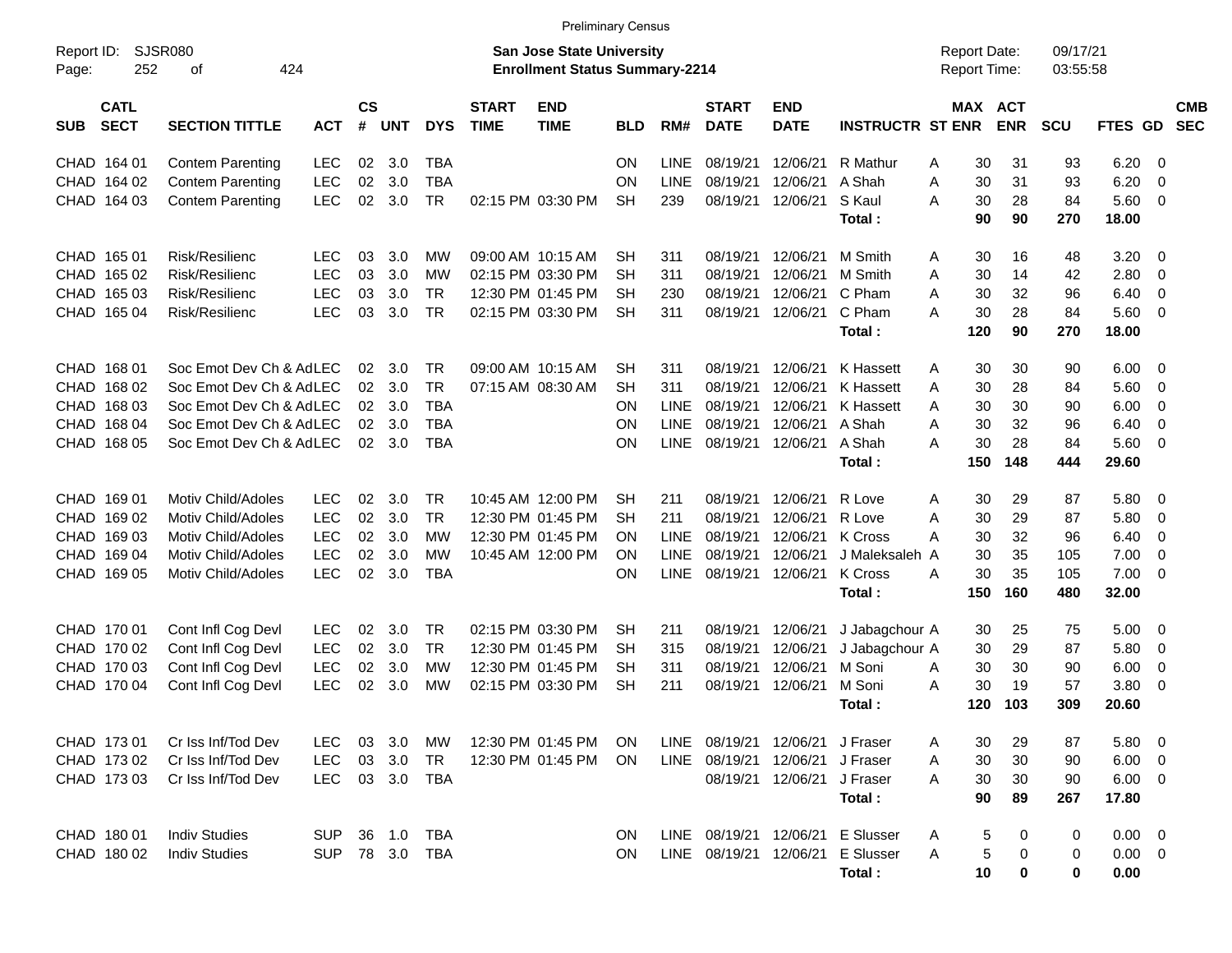|                                                   |                            |                                                                              |                                                      |                      |                          |                                                      |                             | <b>Preliminary Census</b>                                                 |                      |                                                          |                                              |                                                  |                                                       |                  |                                     |                             |                             |                                       |                                   |                          |
|---------------------------------------------------|----------------------------|------------------------------------------------------------------------------|------------------------------------------------------|----------------------|--------------------------|------------------------------------------------------|-----------------------------|---------------------------------------------------------------------------|----------------------|----------------------------------------------------------|----------------------------------------------|--------------------------------------------------|-------------------------------------------------------|------------------|-------------------------------------|-----------------------------|-----------------------------|---------------------------------------|-----------------------------------|--------------------------|
| Report ID:<br>Page:                               | SJSR080<br>253             | 424<br>of                                                                    |                                                      |                      |                          |                                                      |                             | <b>San Jose State University</b><br><b>Enrollment Status Summary-2214</b> |                      |                                                          |                                              |                                                  |                                                       |                  | <b>Report Date:</b><br>Report Time: |                             | 09/17/21<br>03:55:58        |                                       |                                   |                          |
| <b>SUB</b>                                        | <b>CATL</b><br><b>SECT</b> | <b>SECTION TITTLE</b>                                                        | <b>ACT</b>                                           | $\mathsf{cs}$<br>#   | <b>UNT</b>               | <b>DYS</b>                                           | <b>START</b><br><b>TIME</b> | <b>END</b><br><b>TIME</b>                                                 | <b>BLD</b>           | RM#                                                      | <b>START</b><br><b>DATE</b>                  | <b>END</b><br><b>DATE</b>                        | <b>INSTRUCTR ST ENR</b>                               |                  | <b>MAX ACT</b>                      | <b>ENR</b>                  | SCU                         | FTES GD                               |                                   | <b>CMB</b><br><b>SEC</b> |
| CHAD 195 01<br>CHAD 195 02<br>CHAD<br>CHAD 195 04 | 195 03                     | Sr Sem Child Dev<br>Sr Sem Child Dev<br>Sr Sem Child Dev<br>Sr Sem Child Dev | <b>SEM</b><br><b>SEM</b><br><b>SEM</b><br><b>SEM</b> | 05<br>05<br>05<br>05 | 3.0<br>3.0<br>3.0<br>3.0 | <b>TBA</b><br><b>TBA</b><br><b>TBA</b><br><b>TBA</b> |                             |                                                                           | ON<br>ON<br>ON<br>ON | <b>LINE</b><br><b>LINE</b><br><b>LINE</b><br><b>LINE</b> | 08/19/21<br>08/19/21<br>08/19/21<br>08/19/21 | 12/06/21<br>12/06/21<br>12/06/21<br>12/06/21     | M Mcvey<br>M Mcvey<br>R Mathur<br>R Mathur<br>Total:  | A<br>Α<br>A<br>A | 25<br>25<br>25<br>25<br>100         | 26<br>25<br>25<br>26<br>102 | 78<br>75<br>75<br>78<br>306 | 5.20<br>5.00<br>5.00<br>5.20<br>20.40 | - 0<br>0<br>$\overline{0}$<br>- 0 |                          |
| CHAD 199 01                                       |                            | Sen Honors Thesis                                                            | <b>SUP</b>                                           | 25                   | 1.0                      | <b>TBA</b>                                           |                             |                                                                           | ON                   | <b>LINE</b>                                              | 08/19/21 12/06/21                            |                                                  | E Slusser<br>Total:                                   | A                | 5<br>5                              | 0<br>$\bf{0}$               | 0<br>0                      | $0.00 \t 0$<br>0.00                   |                                   |                          |
| CHAD 260A01                                       |                            | Sem CHAD: Research SEM 05 3.0                                                |                                                      |                      |                          | $\top$                                               |                             | 04:00 PM 06:45 PM                                                         | <b>SH</b>            | 212                                                      | 08/19/21                                     | 12/06/21                                         | D Mead-NytkoA<br>Total:                               |                  | 15<br>15                            | 13<br>13                    | 39<br>39                    | 3.25 13<br>3.25                       |                                   |                          |
| CHAD 262 01                                       |                            | Multicul Iss Dev                                                             | SEM                                                  | 05                   | 3.0                      | R                                                    |                             | 04:00 PM 06:45 PM                                                         | <b>SH</b>            | 231                                                      | 08/19/21 12/06/21                            |                                                  | R Marx<br>Total:                                      | Α                | 25<br>25                            | 22<br>22                    | 66<br>66                    | 5.50 22<br>5.50                       |                                   |                          |
| CHAD 298 01                                       |                            | Spec in Child & Adol                                                         | <b>SUP</b>                                           | 78                   | 3.0                      | <b>TBA</b>                                           |                             |                                                                           | ON                   | <b>LINE</b>                                              | 08/19/21                                     | 12/06/21                                         | E Slusser<br>Total:                                   | A                | 15<br>15                            | 0<br>$\bf{0}$               | 0<br>$\bf{0}$               | $0.00 \t 0$<br>0.00                   |                                   |                          |
| CHAD 299 01                                       |                            | Master's Thesis                                                              | <b>SUP</b>                                           | 78                   | 3.0                      | <b>TBA</b>                                           |                             |                                                                           | ON                   | <b>LINE</b>                                              | 08/19/21                                     | 12/06/21                                         | <b>E</b> Slusser<br>Total:                            | A                | 15<br>15                            | 0<br>$\bf{0}$               | 0<br>$\bf{0}$               | $0.00 \quad 0$<br>0.00                |                                   |                          |
| Department :                                      |                            | <b>Child &amp; Adolescent Development</b>                                    |                                                      |                      |                          |                                                      |                             |                                                                           |                      |                                                          |                                              | <b>Lower Division:</b><br><b>Upper Division:</b> | <b>Department Total:</b><br><b>Graduate Division:</b> |                  | 2743<br>630<br>2043<br>70           | 2615<br>626<br>1954<br>35   | 7536<br>1878<br>5553<br>105 | 504.35<br>125.35<br>370.25<br>8.75    |                                   |                          |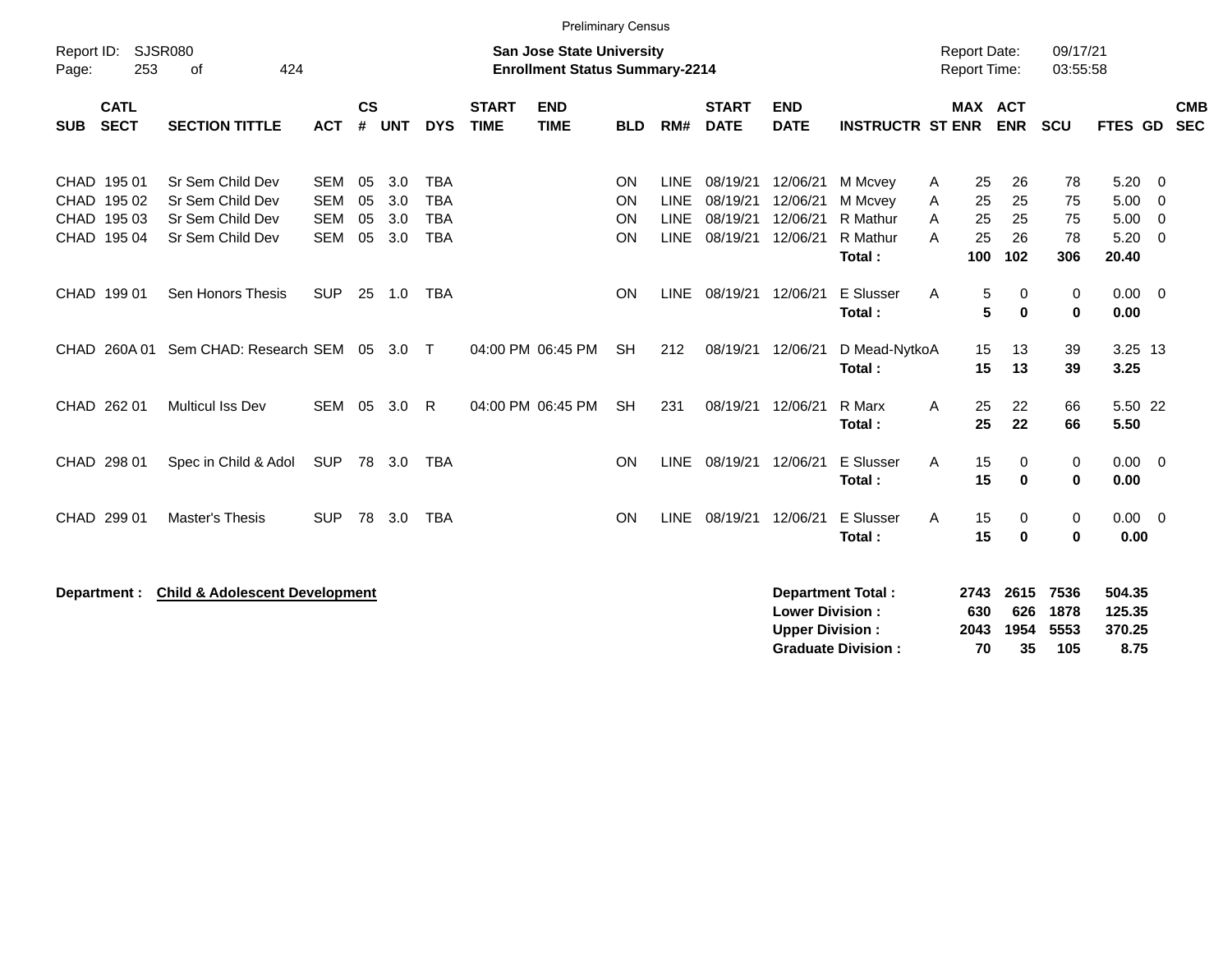|                     |                            |                              |              |                    |              |              |                             | <b>Preliminary Census</b>                                                 |            |             |                             |                             |                         |   |                                     |             |                      |                |     |                          |
|---------------------|----------------------------|------------------------------|--------------|--------------------|--------------|--------------|-----------------------------|---------------------------------------------------------------------------|------------|-------------|-----------------------------|-----------------------------|-------------------------|---|-------------------------------------|-------------|----------------------|----------------|-----|--------------------------|
| Report ID:<br>Page: | 254                        | <b>SJSR080</b><br>424<br>οf  |              |                    |              |              |                             | <b>San Jose State University</b><br><b>Enrollment Status Summary-2214</b> |            |             |                             |                             |                         |   | <b>Report Date:</b><br>Report Time: |             | 09/17/21<br>03:55:58 |                |     |                          |
| <b>SUB</b>          | <b>CATL</b><br><b>SECT</b> | <b>SECTION TITTLE</b>        | <b>ACT</b>   | $\mathsf{cs}$<br># | <b>UNT</b>   | <b>DYS</b>   | <b>START</b><br><b>TIME</b> | <b>END</b><br><b>TIME</b>                                                 | <b>BLD</b> | RM#         | <b>START</b><br><b>DATE</b> | <b>END</b><br><b>DATE</b>   | <b>INSTRUCTR ST ENR</b> |   | MAX ACT                             | <b>ENR</b>  | <b>SCU</b>           | FTES GD        |     | <b>CMB</b><br><b>SEC</b> |
| College             |                            | <b>Education, College of</b> |              |                    |              |              |                             |                                                                           |            |             |                             |                             |                         |   |                                     |             |                      |                |     |                          |
| Department :        |                            | <b>Counselor Education</b>   |              |                    |              |              |                             |                                                                           |            |             |                             |                             |                         |   |                                     |             |                      |                |     |                          |
| <b>EDCO</b>         | 4 0 1                      | <b>Career Exploration</b>    | <b>LEC</b>   |                    | 3.0          |              |                             |                                                                           |            |             |                             |                             |                         | X | 0                                   | 0           | 0                    | 0.00           | 0   |                          |
| <b>EDCO</b>         | 4 0 2                      | <b>Career Exploration</b>    | LEC          | 01                 | 3.0          | M            |                             | 10:45 AM 12:00 PM                                                         | <b>SH</b>  | 431         | 08/19/21                    | 12/06/21                    | A Jaffer                | Α | 30                                  | 30          | 90                   | 6.00           | 0   |                          |
| <b>EDCO</b>         | 4 0 3                      | <b>Career Exploration</b>    | <b>LEC</b>   |                    | 3.0          |              |                             |                                                                           |            |             |                             |                             |                         | х | 0                                   | $\mathbf 0$ | 0                    | 0.00           | 0   |                          |
| <b>EDCO</b>         | 4 0 4                      | <b>Career Exploration</b>    | <b>LEC</b>   | 01                 | 3.0          | M            |                             | 02:15 PM 03:30 PM                                                         | SН         | 431         | 08/19/21                    | 12/06/21                    | A Jaffer                | A | 30                                  | 31          | 93                   | 6.20           | 0   |                          |
| <b>EDCO</b>         | 4 0 5                      | <b>Career Exploration</b>    | LEC          | 01                 | 3.0          | $\mathsf{T}$ |                             | 09:00 AM 10:15 AM                                                         |            |             | 08/19/21                    | 12/06/21                    |                         | A | 30                                  | 30          | 90                   | 6.00           | 0   |                          |
| <b>EDCO</b>         | 4 0 6                      | <b>Career Exploration</b>    | <b>LEC</b>   | 01                 | 3.0          | т            |                             | 10:45 AM 12:00 PM                                                         |            |             | 08/19/21                    | 12/06/21                    |                         | Α | 30                                  | 28          | 84                   | 5.60           | 0   |                          |
| <b>EDCO</b>         | 4 0 7                      | <b>Career Exploration</b>    | <b>LEC</b>   | 01                 | 3.0          | $\mathsf T$  |                             | 12:30 PM 01:45 PM                                                         | <b>SH</b>  | 431         | 08/19/21                    | 12/06/21                    | M Beach                 | Α | 30                                  | 30          | 90                   | 6.00           | 0   |                          |
| <b>EDCO</b>         | 4 0 8                      | <b>Career Exploration</b>    | <b>LEC</b>   | 01                 | 3.0          | $\mathsf{T}$ |                             | 02:15 PM 03:30 PM                                                         | SН         | 431         | 08/19/21                    | 12/06/21                    | M Beach                 | Α | 30                                  | 29          | 87                   | 5.80           | 0   |                          |
| <b>EDCO</b>         | 4 0 9                      | <b>Career Exploration</b>    | <b>LEC</b>   | 01                 | 3.0          | м            |                             | 09:00 AM 10:15 AM                                                         |            |             | 08/19/21                    | 12/06/21                    |                         | A | 30                                  | 29          | 87                   | 5.80           | 0   |                          |
| <b>EDCO</b>         | 4 1 5                      | <b>Career Exploration</b>    | <b>LEC</b>   | 01                 | 3.0          | м            |                             | 06:00 PM 08:45 PM                                                         | <b>ON</b>  | <b>LINE</b> | 08/19/21                    | 12/06/21                    | M Randle                | Α | 30                                  | 24          | 72                   | 4.80           | 0   |                          |
| <b>EDCO</b>         | 4 1 6                      | <b>Career Exploration</b>    | <b>LEC</b>   | 01                 | 3.0          | т            |                             | 06:00 PM 08:45 PM                                                         | <b>ON</b>  | <b>LINE</b> | 08/19/21                    | 12/06/21                    | E David                 | Α | 30                                  | 22          | 66                   | 4.40           | 0   |                          |
| <b>EDCO</b>         | 4 17                       | <b>Career Exploration</b>    | <b>LEC</b>   | 01                 | 3.0          | W            |                             | 06:00 PM 08:45 PM                                                         | <b>ON</b>  | <b>LINE</b> | 08/19/21                    | 12/06/21                    | E David                 | A | 30                                  | 15          | 45                   | 3.00           | 0   |                          |
| <b>EDCO</b>         | 4 18                       | <b>Career Exploration</b>    | <b>LEC</b>   | 01                 | 3.0          | <b>MW</b>    |                             | 09:00 AM 10:15 AM                                                         | <b>ON</b>  | <b>LINE</b> | 08/19/21                    | 12/06/21                    | M Randle                | Α | 30                                  | 24          | 72                   | 4.80           | 0   |                          |
| <b>EDCO</b>         | 4 1 9                      | <b>Career Exploration</b>    | <b>LEC</b>   | 01                 | 3.0          | МW           |                             | 12:00 PM 01:15 PM                                                         | ON         | <b>LINE</b> | 08/19/21                    | 12/06/21                    | S Ho                    | Α | 30                                  | 30          | 90                   | 6.00           | 0   |                          |
| <b>EDCO</b>         | 4 2 0                      | <b>Career Exploration</b>    | <b>LEC</b>   |                    | 3.0          |              |                             |                                                                           |            |             |                             |                             |                         | Х | 0                                   | $\mathbf 0$ | 0                    | 0.00           | 0   |                          |
| <b>EDCO</b>         | 4 2 1                      | <b>Career Exploration</b>    | <b>LEC</b>   | 01                 | 3.0          | TR           |                             | 08:30 AM 09:45 AM                                                         | <b>ON</b>  | LINE        | 08/19/21                    | 12/06/21                    | G Saucedo               | A | 30                                  | 21          | 63                   | 4.20           | 0   |                          |
| <b>EDCO</b>         | 4 2 2                      | <b>Career Exploration</b>    | <b>LEC</b>   | 01                 | 3.0          | <b>TR</b>    |                             | 12:30 PM 01:45 PM                                                         | <b>ON</b>  | <b>LINE</b> | 08/19/21                    | 12/06/21                    | V Colunga               | Α | 30                                  | 30          | 90                   | 6.00           | 0   |                          |
| <b>EDCO</b>         | 4 2 3                      | <b>Career Exploration</b>    | <b>LEC</b>   | 01                 | 3.0          | TR<br>F      |                             | 03:00 PM 04:15 PM                                                         | <b>ON</b>  | <b>LINE</b> | 08/19/21<br>08/19/21        | 12/06/21<br>12/06/21        | V Chapman               | A | 30                                  | 30          | 90                   | 6.00           | 0   |                          |
| <b>EDCO</b>         | 4 2 4                      | <b>Career Exploration</b>    | <b>LEC</b>   | 01                 | 3.0          | <b>MW</b>    |                             | 10:00 AM 12:45 PM                                                         | <b>ON</b>  | <b>LINE</b> |                             |                             | L Gervais<br>C Johnson  | Α | 30                                  | 30          | 90<br>75             | 6.00           | 0   |                          |
| <b>EDCO</b>         | 4 2 5                      | <b>Career Exploration</b>    | <b>LEC</b>   | 01                 | 3.0          |              |                             | 04:00 PM 05:15 PM                                                         | ON         | <b>LINE</b> | 08/19/21                    | 12/06/21                    | Total:                  | A | 30<br>510                           | 25<br>458   | 1374                 | 5.00<br>91.60  | 0   |                          |
|                     |                            |                              |              |                    |              |              |                             |                                                                           |            |             |                             |                             |                         |   |                                     |             |                      |                |     |                          |
| EDCO 180 01         |                            | <b>Individual Studies</b>    | SUP          | 78                 | 2.0          | м            |                             | 04:00 PM 05:50 PM                                                         | ON         | <b>LINE</b> | 08/19/21                    | 12/06/21                    | M Randle                | Α | 25                                  | 16          | 32                   | 2.13           | - 0 |                          |
|                     | EDCO 180 02                | <b>Individual Studies</b>    | <b>SUP</b>   |                    | 2.0          |              |                             |                                                                           |            |             |                             |                             |                         | х | 0                                   | $\mathbf 0$ | 0                    | 0.00           | 0   |                          |
|                     | EDCO 180 03                | <b>Individual Studies</b>    | SUP          | 78                 | 2.0          | W            |                             | 04:00 PM 05:50 PM                                                         | <b>ON</b>  | LINE        | 08/19/21                    | 12/06/21                    | M Randle                | Α | 25                                  | 21          | 42                   | 2.80           | 0   |                          |
|                     | EDCO 180 04                | <b>Individual Studies</b>    | <b>SUP</b>   | 78                 | 2.0          | F            |                             | 11:00 AM 01:00 PM                                                         | SН         | 431         | 08/19/21                    | 12/06/21                    | <b>B</b> Petersen       | A | 25                                  | 19          | 38                   | 2.53           | 0   |                          |
|                     | EDCO 180 05                | <b>Individual Studies</b>    | SUP          | 78                 | 2.0          | м            |                             | 06:00 PM 07:50 PM                                                         | <b>ON</b>  | <b>LINE</b> | 08/19/21                    | 12/06/21                    | J Kas-Osoka A           |   | 25                                  | 21          | 42                   | 2.80           | 0   |                          |
|                     | EDCO 180 06                | <b>Individual Studies</b>    | SUP          | 78                 | 2.0          | м            |                             | 11:00 AM 12:50 PM                                                         | ON         | LINE        | 08/19/21                    | 12/06/21                    | M Randle                | A | 25                                  | 21          | 42                   | 2.80           | 0   |                          |
|                     | EDCO 180 07                | <b>Individual Studies</b>    | <b>SUP</b>   |                    | 2.0          |              |                             |                                                                           |            |             |                             |                             |                         | х | 0                                   | 0           | 0                    | $0.00 \quad 0$ |     |                          |
|                     | EDCO 180 08                | <b>Individual Studies</b>    |              |                    | SUP 78 2.0 T |              |                             | 01:00 PM 02:50 PM ON                                                      |            |             | LINE 08/19/21 12/06/21      |                             | M Burns                 | Α | 25                                  | 20          | 40                   | $2.67$ 0       |     |                          |
|                     |                            |                              |              |                    |              |              |                             |                                                                           |            |             |                             |                             | Total:                  |   |                                     | 150 118     | 236                  | 15.73          |     |                          |
|                     | EDCO 215 01                | Intro to Couns               | LEC 03 3.0 M |                    |              |              |                             | 04:00 PM 06:45 PM SH                                                      |            | 431         |                             | 08/19/21 12/06/21           | M Beach                 | A | 30                                  | 29          | 87                   | 7.25 29        |     |                          |
|                     | EDCO 215 02                | Intro to Couns               | LEC 03 3.0 T |                    |              |              |                             | 04:00 PM 06:45 PM SH                                                      |            | 431         |                             | 08/19/21 12/06/21           | J Laker                 | A | 30                                  | 25          | 75                   | 6.25 25        |     |                          |
|                     |                            |                              |              |                    |              |              |                             |                                                                           |            |             |                             |                             | Total:                  |   | 60                                  | 54          | 162                  | 13.50          |     |                          |
|                     | EDCO 218 01                | <b>Couns Process</b>         | LEC 03 3.0 M |                    |              |              |                             | 07:15 PM 10:00 PM SH                                                      |            | 431         |                             | 08/19/21 12/06/21 L Capizzi |                         | A | 30                                  | 25          | 75                   | 6.25 25        |     |                          |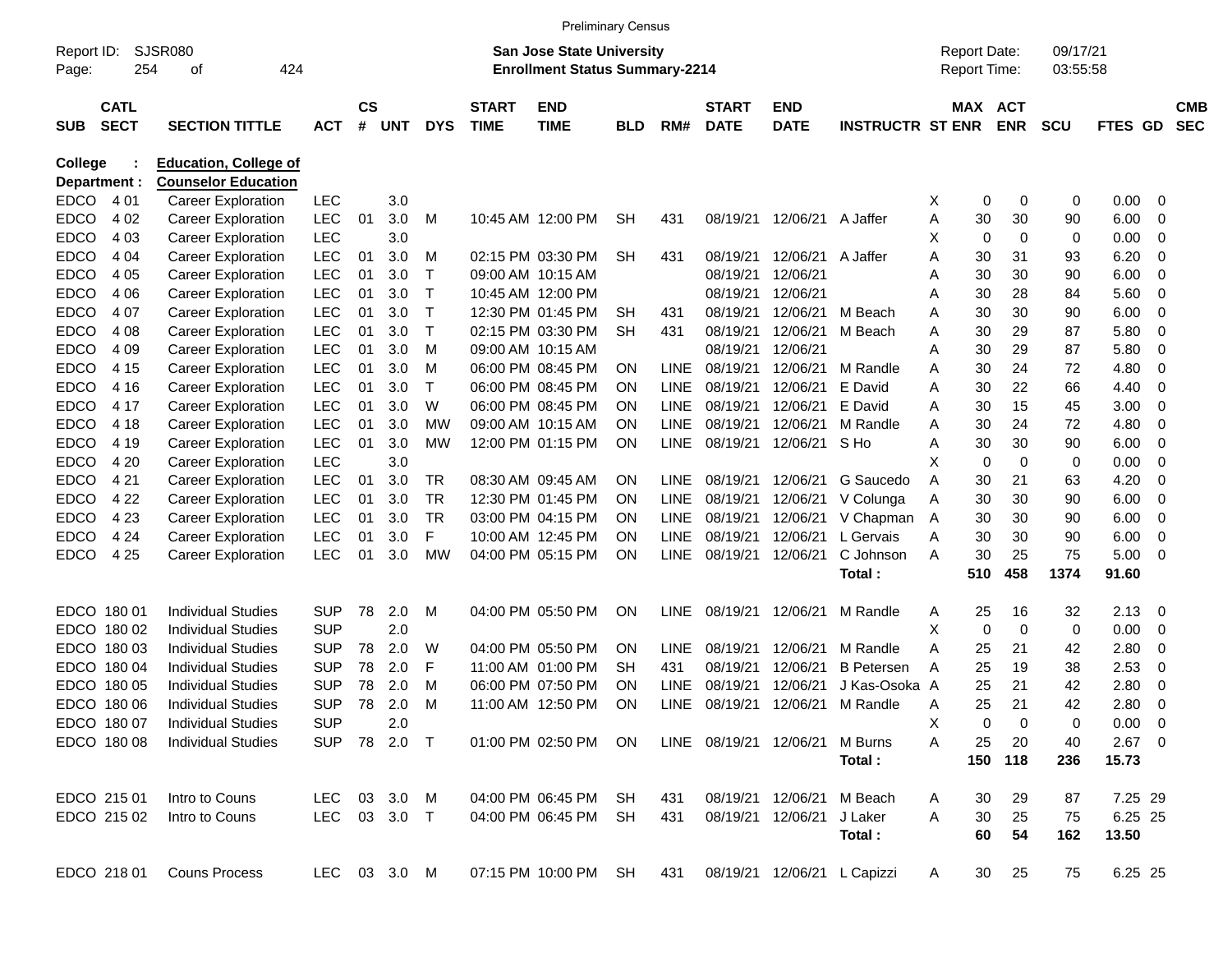|                     |                                           |                                                                   |                                        |                |                   |             |                             | <b>Preliminary Census</b>                                                 |                        |                            |                             |                               |                                            |                                            |                                                            |                                  |                                    |                                                      |                          |
|---------------------|-------------------------------------------|-------------------------------------------------------------------|----------------------------------------|----------------|-------------------|-------------|-----------------------------|---------------------------------------------------------------------------|------------------------|----------------------------|-----------------------------|-------------------------------|--------------------------------------------|--------------------------------------------|------------------------------------------------------------|----------------------------------|------------------------------------|------------------------------------------------------|--------------------------|
| Report ID:<br>Page: | <b>SJSR080</b><br>255                     | 424<br>οf                                                         |                                        |                |                   |             |                             | <b>San Jose State University</b><br><b>Enrollment Status Summary-2214</b> |                        |                            |                             |                               |                                            | <b>Report Date:</b><br><b>Report Time:</b> |                                                            | 09/17/21<br>03:55:58             |                                    |                                                      |                          |
| <b>SUB</b>          | <b>CATL</b><br><b>SECT</b>                | <b>SECTION TITTLE</b>                                             | <b>ACT</b>                             | <b>CS</b><br># | <b>UNT</b>        | <b>DYS</b>  | <b>START</b><br><b>TIME</b> | <b>END</b><br><b>TIME</b>                                                 | <b>BLD</b>             | RM#                        | <b>START</b><br><b>DATE</b> | <b>END</b><br><b>DATE</b>     | <b>INSTRUCTR ST ENR</b>                    |                                            | MAX ACT<br><b>ENR</b>                                      | SCU                              | <b>FTES GD</b>                     |                                                      | <b>CMB</b><br><b>SEC</b> |
|                     | EDCO 218 02                               | <b>Couns Process</b>                                              | <b>LEC</b>                             | 03             | 3.0               | $\top$      |                             | 07:15 PM 10:00 PM                                                         | <b>SH</b>              | 431                        | 08/19/21                    | 12/06/21                      | L Capizzi<br>Total:                        | A<br>60                                    | 30<br>29<br>54                                             | 87<br>162                        | 7.25 29<br>13.50                   |                                                      |                          |
|                     | EDCO 221 01<br>EDCO 221 02                | <b>Research Couns Ed</b><br>Research Couns Ed                     | <b>LEC</b><br><b>LEC</b>               | 03             | 3.0<br>3.0        | $\top$      |                             | 04:00 PM 06:45 PM                                                         | <b>SH</b>              | 414                        | 08/19/21 12/06/21           |                               | M Beach<br>Total:                          | A<br>X<br>20                               | 20<br>19<br>$\mathbf 0$<br>$\mathbf 0$<br>19               | 57<br>$\mathbf 0$<br>57          | 4.75 19<br>0.00<br>4.75            | $\overline{\phantom{0}}$                             |                          |
|                     | EDCO 227 01<br>EDCO 227 02                | Sch Fam Comm<br>Sch Fam Comm                                      | <b>LEC</b><br><b>LEC</b>               | 03<br>03       | 3.0<br>3.0        | M<br>$\top$ |                             | 07:00 PM 09:45 PM<br>04:00 PM 06:45 PM                                    | ΟN<br>ON               | <b>LINE</b><br><b>LINE</b> | 08/19/21<br>08/19/21        | 12/06/21<br>12/06/21          | E Zepeda<br>A Uresti<br>Total:             | 30<br>A<br>A<br>30<br>60                   | 16<br>10<br>26                                             | 48<br>30<br>78                   | 4.00 16<br>2.50 10<br>6.50         |                                                      |                          |
|                     | EDCO 232 01<br>EDCO 232 02<br>EDCO 232 03 | Laws & Ethics Couns<br>Laws & Ethics Couns<br>Laws & Ethics Couns | <b>LEC</b><br><b>LEC</b><br><b>LEC</b> | 03             | 3.0<br>3.0<br>3.0 | W           |                             | 04:00 PM 06:45 PM                                                         | <b>SH</b>              | 431                        |                             | 08/19/21 12/06/21             | M Schekman A                               | X<br>X                                     | 30<br>26<br>$\mathbf 0$<br>0<br>$\mathbf 0$<br>$\mathbf 0$ | 78<br>$\mathbf 0$<br>$\mathbf 0$ | 6.50 26<br>0.00<br>0.00            | $\overline{\phantom{0}}$<br>$\overline{\phantom{0}}$ |                          |
|                     | EDCO 232 04                               | Laws & Ethics Couns LEC                                           |                                        | 03             | 3.0               | R           |                             | 07:15 PM 10:00 PM                                                         | <b>SH</b>              | 431                        |                             | 08/19/21 12/06/21             | M Schekman A<br>Total:                     | 30<br>60                                   | 20<br>46                                                   | 60<br>138                        | 5.00 20<br>11.50                   |                                                      |                          |
|                     | EDCO 244 01                               | <b>Cultural Couns</b>                                             | <b>LEC</b>                             | 03             | 3.0               | M           |                             | 07:15 PM 10:00 PM                                                         | <b>SH</b>              | 434                        |                             | 08/19/21 12/06/21             | I Almazan<br>Total:                        | A<br>30                                    | 30<br>26<br>26                                             | 78<br>78                         | 6.45 25<br>6.45                    |                                                      |                          |
|                     | EDCO 248 01<br>EDCO 248 02                | Dyn Behavior & Dev<br>Dyn Behavior & Dev                          | SEM<br>SEM                             | 05<br>05       | 3.0<br>3.0        | W<br>R      |                             | 07:00 PM 09:45 PM<br>04:00 PM 06:45 PM                                    | SН<br><b>SH</b>        | 431<br>434                 | 08/19/21<br>08/19/21        | 12/06/21<br>12/06/21          | K Phillips-M A<br>K Phillips-M A<br>Total: | 30<br>30<br>60                             | 24<br>21<br>45                                             | 72<br>63<br>135                  | 6.00 24<br>5.25 21<br>11.25        |                                                      |                          |
|                     | EDCO 266 01                               | Ed & Career Plan                                                  | <b>SEM</b>                             | 05             | 3.0               | M           |                             | 04:00 PM 06:45 PM                                                         | <b>SH</b>              | 434                        |                             | 08/19/21 12/06/21             | X Hu<br>Total:                             | A<br>30                                    | 27<br>30<br>27                                             | 81<br>81                         | 6.75 27<br>6.75                    |                                                      |                          |
|                     | EDCO 267 01                               | Pract LS CD                                                       | <b>SEM</b>                             | 06             | 3.0               | M           |                             | 04:00 PM 06:45 PM                                                         | ΟN                     | <b>LINE</b>                | 08/19/21                    | 12/06/21                      | L Capizzi<br>Total:                        | Α<br>25<br>25                              | 17<br>17                                                   | 17<br>17                         | 4.25 17<br>4.25                    |                                                      |                          |
|                     | EDCO 268 01<br>GERO 268 01                | Lifespan Dev<br>Lifespan Dev                                      | <b>LEC</b><br><b>LEC</b>               | 03             | 3.0<br>03 3.0 W   | W           |                             | 07:15 PM 10:00 PM<br>07:15 PM 10:00 PM                                    | <b>SH</b><br><b>SH</b> | 413<br>413                 | 08/19/21                    | 08/19/21 12/06/21<br>12/06/21 | M Schekman A<br>M Schekman A<br>Total:     |                                            | 28<br>30<br>0<br>0<br>30<br>28                             | 84<br>0<br>84                    | 7.00 28 C<br>$0.00 \t 0 C$<br>7.00 |                                                      |                          |
|                     | EDCO 279 01<br>EDCO 279 02                | <b>Adv Group Process</b><br><b>Adv Group Process</b>              | SEM 05<br><b>SEM</b>                   |                | 3.0 W<br>3.0      |             |                             | 04:00 PM 06:45 PM                                                         | SH                     | 434                        | 08/19/21 12/06/21           |                               | L Roberts<br>Total:                        | 25<br>A<br>X<br>25                         | 21<br>0<br>$\mathbf 0$<br>21                               | 63<br>0<br>63                    | 5.25 21<br>$0.00 \t 0$<br>5.25     |                                                      |                          |
|                     | EDCO 282 01                               | Assessmt for Couns                                                | <b>LEC</b>                             |                | 3.0               |             |                             |                                                                           |                        |                            |                             |                               |                                            | X                                          | $\mathbf 0$<br>0                                           | 0                                | $0.00 \t 0$                        |                                                      |                          |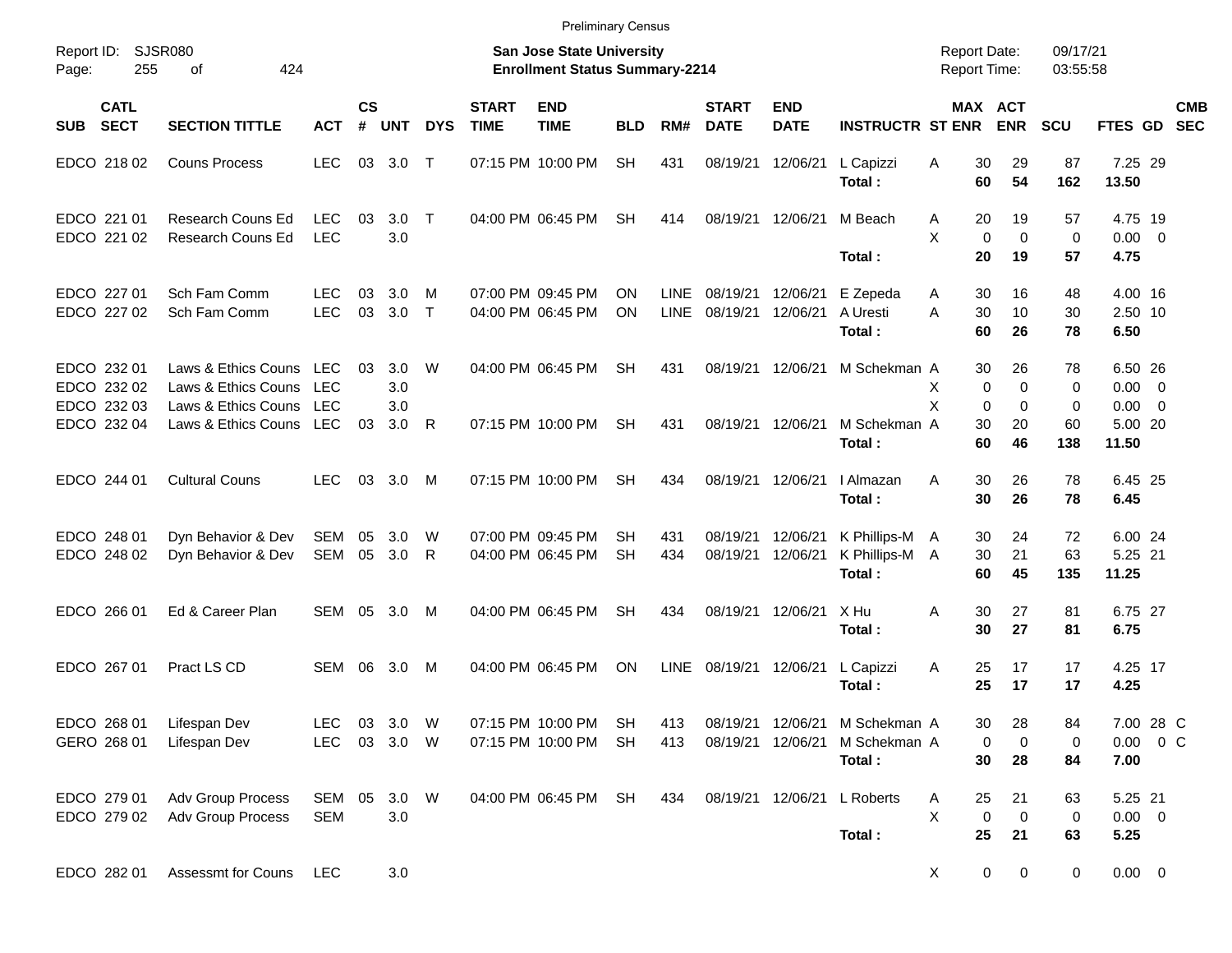|                                                          |                                                                      |                                                      |                      |                          |                                                      |                             | <b>Preliminary Census</b>                                                 |                                           |                                           |                                              |                                                         |                                                   |                                            |                                 |                             |                                                     |                          |
|----------------------------------------------------------|----------------------------------------------------------------------|------------------------------------------------------|----------------------|--------------------------|------------------------------------------------------|-----------------------------|---------------------------------------------------------------------------|-------------------------------------------|-------------------------------------------|----------------------------------------------|---------------------------------------------------------|---------------------------------------------------|--------------------------------------------|---------------------------------|-----------------------------|-----------------------------------------------------|--------------------------|
| Report ID:<br>256<br>Page:                               | <b>SJSR080</b><br>424<br>οf                                          |                                                      |                      |                          |                                                      |                             | <b>San Jose State University</b><br><b>Enrollment Status Summary-2214</b> |                                           |                                           |                                              |                                                         |                                                   | <b>Report Date:</b><br><b>Report Time:</b> |                                 | 09/17/21<br>03:55:58        |                                                     |                          |
| <b>CATL</b><br><b>SECT</b><br><b>SUB</b>                 | <b>SECTION TITTLE</b>                                                | <b>ACT</b>                                           | $\mathsf{cs}$<br>#   | <b>UNT</b>               | <b>DYS</b>                                           | <b>START</b><br><b>TIME</b> | <b>END</b><br><b>TIME</b>                                                 | <b>BLD</b>                                | RM#                                       | <b>START</b><br><b>DATE</b>                  | <b>END</b><br><b>DATE</b>                               | <b>INSTRUCTR ST ENR</b>                           |                                            | MAX ACT<br><b>ENR</b>           | SCU                         | <b>FTES GD</b>                                      | <b>CMB</b><br><b>SEC</b> |
| EDCO 282 02                                              | <b>Assessmt for Couns</b>                                            | <b>LEC</b>                                           | 03                   | 3.0                      | W                                                    |                             | 07:00 PM 09:45 PM                                                         | <b>ON</b>                                 | <b>LINE</b>                               | 08/19/21                                     | 12/06/21                                                | A Uresti<br>Total:                                | 30<br>A<br>30                              | 25<br>25                        | 75<br>75                    | 6.25 25<br>6.25                                     |                          |
| EDCO 283 01<br>EDCO 283 02                               | Adv Ed Assess<br>Adv Ed Assess                                       | SEM<br>SEM                                           | 05<br>05             | 3.0<br>3.0               | W<br>W                                               |                             | 04:00 PM 06:45 PM<br>07:15 PM 10:00 PM                                    | SH<br><b>SH</b>                           | 413<br>435                                | 08/19/21<br>08/19/21                         | 12/06/21<br>12/06/21                                    | E Zepeda<br>E Zepeda<br>Total:                    | Α<br>25<br>A<br>25<br>50                   | 25<br>12<br>37                  | 75<br>36<br>111             | 6.25 25<br>3.00 12<br>9.25                          |                          |
| EDCO 285 01                                              | <b>Trauma Couns</b>                                                  | <b>LEC</b>                                           | 03                   | 3.0                      | $\top$                                               |                             | 07:00 PM 09:45 PM                                                         | <b>ON</b>                                 | <b>LINE</b>                               | 08/19/21                                     | 12/06/21                                                | D Hibbert<br>Total:                               | 25<br>A<br>25                              | 24<br>24                        | 72<br>72                    | 6.00 24<br>6.00                                     |                          |
| EDCO 286 01                                              | Org Change & Dev                                                     | <b>LEC</b>                                           | 03                   | 3.0                      | $\top$                                               |                             | 04:00 PM 06:45 PM                                                         | <b>ON</b>                                 | <b>LINE</b>                               | 08/19/21 12/06/21                            |                                                         | M Schekman A<br>Total:                            | 30<br>30                                   | 31<br>31                        | 93<br>93                    | 7.75 31<br>7.75                                     |                          |
| EDCO 287 01                                              | Comp School Couns                                                    | LEC                                                  |                      | 03 3.0 T                 |                                                      |                             | 07:00 PM 09:45 PM                                                         | <b>ON</b>                                 | <b>LINE</b>                               | 08/19/21                                     | 12/06/21                                                | X Hu<br>Total:                                    | A<br>25<br>25                              | 16<br>16                        | 48<br>48                    | 4.00 16<br>4.00                                     |                          |
| EDCO 288 01<br>EDCO 288 02                               | Sem Couns Th Prac<br>Sem Couns Th Prac                               | <b>SEM</b><br><b>SEM</b>                             | 05<br>05             | 3.0<br>3.0               | R<br>R                                               |                             | 04:00 PM 06:45 PM<br>07:00 PM 09:45 PM                                    | <b>ON</b><br><b>ON</b>                    | <b>LINE</b><br><b>LINE</b>                | 08/19/21<br>08/19/21                         | 12/06/21<br>12/06/21                                    | S Stovall<br>S Stovall<br>Total:                  | 25<br>A<br>25<br>A<br>50                   | 28<br>24<br>52                  | 84<br>72<br>156             | 7.00 28<br>6.00 24<br>13.00                         |                          |
| EDCO 289 01                                              | Sem Prof Couns                                                       | <b>SEM</b>                                           | 05                   | 3.0                      | R                                                    |                             | 04:00 PM 06:45 PM                                                         | <b>ON</b>                                 | <b>LINE</b>                               | 08/19/21                                     | 12/06/21                                                | K Choi<br>Total:                                  | A<br>25<br>25                              | 11<br>11                        | 33<br>33                    | 2.75 11<br>2.75                                     |                          |
| EDCO 292 01<br>EDCO 292 02<br>EDCO 292 03<br>EDCO 292 04 | Supv Exp Couns<br>Supv Exp Couns<br>Supv Exp Couns<br>Supv Exp Couns | <b>SUP</b><br><b>SUP</b><br><b>SUP</b><br><b>SUP</b> | 36<br>36<br>36<br>36 | 3.0<br>3.0<br>3.0<br>3.0 | <b>TBA</b><br><b>TBA</b><br><b>TBA</b><br><b>TBA</b> |                             |                                                                           | <b>ON</b><br><b>ON</b><br><b>ON</b>       | <b>LINE</b><br><b>LINE</b><br><b>LINE</b> | 08/19/21<br>08/19/21<br>08/19/21<br>08/19/21 | 12/06/21<br>12/06/21<br>12/06/21<br>12/06/21            | X Hu<br>J Laker<br>K Choi<br>A Uresti             | Α<br>10<br>Α<br>A<br>10<br>A<br>10         | 10<br>10<br>9<br>12<br>10       | 30<br>27<br>36<br>30        | 2.50 10<br>2.25<br>3.00 12<br>2.50 10               | 9                        |
| EDCO 292 05<br>EDCO 292 06<br>EDCO 292 07<br>EDCO 292 08 | Supv Exp Couns<br>Supv Exp Couns<br>Supv Exp Couns<br>Supv Exp Couns | <b>SUP</b><br><b>SUP</b><br><b>SUP</b><br><b>SUP</b> | 36<br>36<br>36<br>36 | 3.0<br>3.0<br>3.0<br>3.0 | <b>TBA</b><br><b>TBA</b><br><b>TBA</b><br><b>TBA</b> |                             |                                                                           | <b>ON</b><br><b>ON</b><br><b>ON</b><br>ON | <b>LINE</b><br><b>LINE</b><br><b>LINE</b> | 08/19/21<br>08/19/21<br>08/19/21             | 12/06/21<br>12/06/21<br>LINE 08/19/21 12/06/21 K Kruger | M Schekman A<br>L Roberts<br>12/06/21 A Gutierrez | 10<br>10<br>Α<br>10<br>A<br>10<br>Α        | 12<br>10<br>10<br>10            | 36<br>30<br>30<br>30        | 3.00 12<br>2.50 10<br>2.50 10<br>2.45               | $_{9}$                   |
| EDCO 292 09<br>EDCO 292 10<br>EDCO 292 11<br>EDCO 292 12 | Supv Exp Couns<br>Supv Exp Couns<br>Supv Exp Couns<br>Supv Exp Couns | <b>SUP</b><br><b>SUP</b><br><b>SUP</b><br><b>SUP</b> | 36                   | 3.0<br>3.0<br>3.0<br>3.0 | <b>TBA</b>                                           |                             |                                                                           | ON                                        |                                           |                                              | LINE 08/19/21 12/06/21 E Hugo                           |                                                   | 10<br>Α<br>Χ<br>X<br>X                     | 8<br>0<br>0<br>0<br>0<br>0<br>0 | 24<br>0<br>0<br>$\mathbf 0$ | 2.00 8<br>$0.00 \t 0$<br>$0.00 \t 0$<br>$0.00 \t 0$ |                          |
| EDCO 293 01                                              | Prac Child & Sub Abu SEM 06 3.0 R                                    |                                                      |                      |                          |                                                      |                             | 07:15 PM 10:00 PM                                                         | <b>SH</b>                                 | 347                                       |                                              | 08/19/21 12/06/21                                       | Total:<br>A Jaffer<br>Total:                      | 90<br>A<br>25                              | 91<br>24<br>25<br>24            | 273<br>72<br>72             | 22.70<br>6.00 24<br>6.00                            |                          |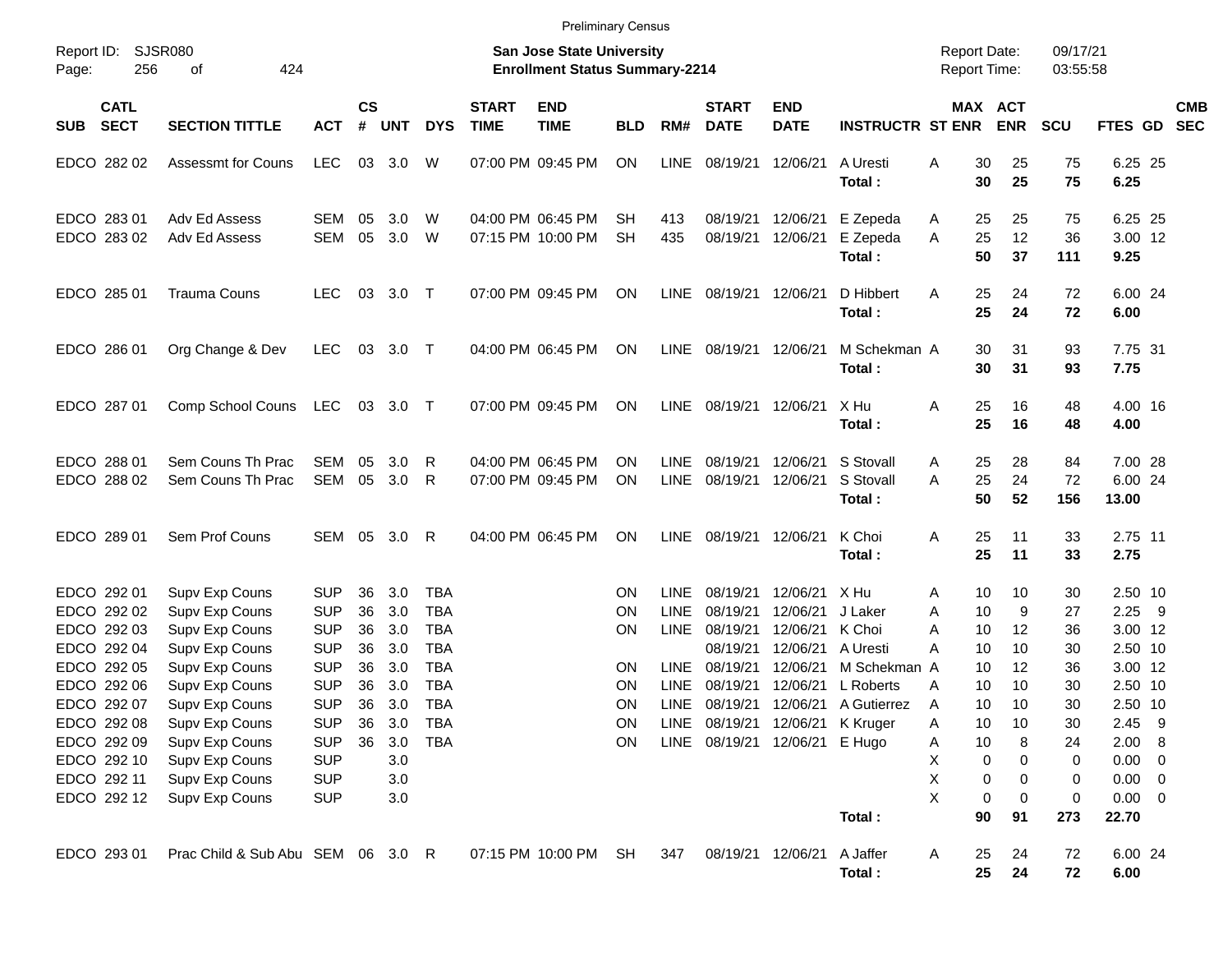|                                          |                                          |                   |                              |                          |                             |                                                                           | <b>Preliminary Census</b> |               |                             |                                                  |                                                       |                                                                 |                           |                             |                                    |                          |
|------------------------------------------|------------------------------------------|-------------------|------------------------------|--------------------------|-----------------------------|---------------------------------------------------------------------------|---------------------------|---------------|-----------------------------|--------------------------------------------------|-------------------------------------------------------|-----------------------------------------------------------------|---------------------------|-----------------------------|------------------------------------|--------------------------|
| Report ID:<br>257<br>Page:               | SJSR080<br>424<br>оf                     |                   |                              |                          |                             | <b>San Jose State University</b><br><b>Enrollment Status Summary-2214</b> |                           |               |                             |                                                  |                                                       | <b>Report Date:</b><br><b>Report Time:</b>                      |                           | 09/17/21<br>03:55:58        |                                    |                          |
| <b>CATL</b><br><b>SECT</b><br><b>SUB</b> | <b>SECTION TITTLE</b>                    | <b>ACT</b>        | <b>CS</b><br>#<br><b>UNT</b> | <b>DYS</b>               | <b>START</b><br><b>TIME</b> | <b>END</b><br>TIME                                                        | <b>BLD</b>                | RM#           | <b>START</b><br><b>DATE</b> | <b>END</b><br><b>DATE</b>                        | <b>INSTRUCTR ST ENR</b>                               | <b>MAX</b>                                                      | <b>ACT</b><br><b>ENR</b>  | <b>SCU</b>                  | <b>FTES GD</b>                     | <b>CMB</b><br><b>SEC</b> |
| EDCO 298 01<br>EDCO 298 02               | Spec Stud Couns Ed<br>Spec Stud Couns Ed | <b>SUP</b><br>SUP | 48<br>48                     | 3.0<br>TBA<br>TBA<br>3.0 |                             |                                                                           | ON<br>ON                  | LINE.<br>LINE | 08/19/21<br>08/19/21        | 12/06/21<br>12/06/21                             | X Hu<br>K Choi<br>Total :                             | $12 \overline{ }$<br>A<br>$\mathsf{A}$<br>12 <sup>2</sup><br>24 | 13<br>12<br>25            | 39<br>36<br>75              | $3.25$ 13<br>3.00 12<br>6.25       |                          |
| Department :                             | <b>Counselor Education</b>               |                   |                              |                          |                             |                                                                           |                           |               |                             | <b>Lower Division:</b><br><b>Upper Division:</b> | <b>Department Total:</b><br><b>Graduate Division:</b> | 1494<br>510<br>150<br>834                                       | 1275<br>458<br>118<br>699 | 3673<br>1374<br>236<br>2063 | 281.98<br>91.60<br>15.73<br>174.65 |                          |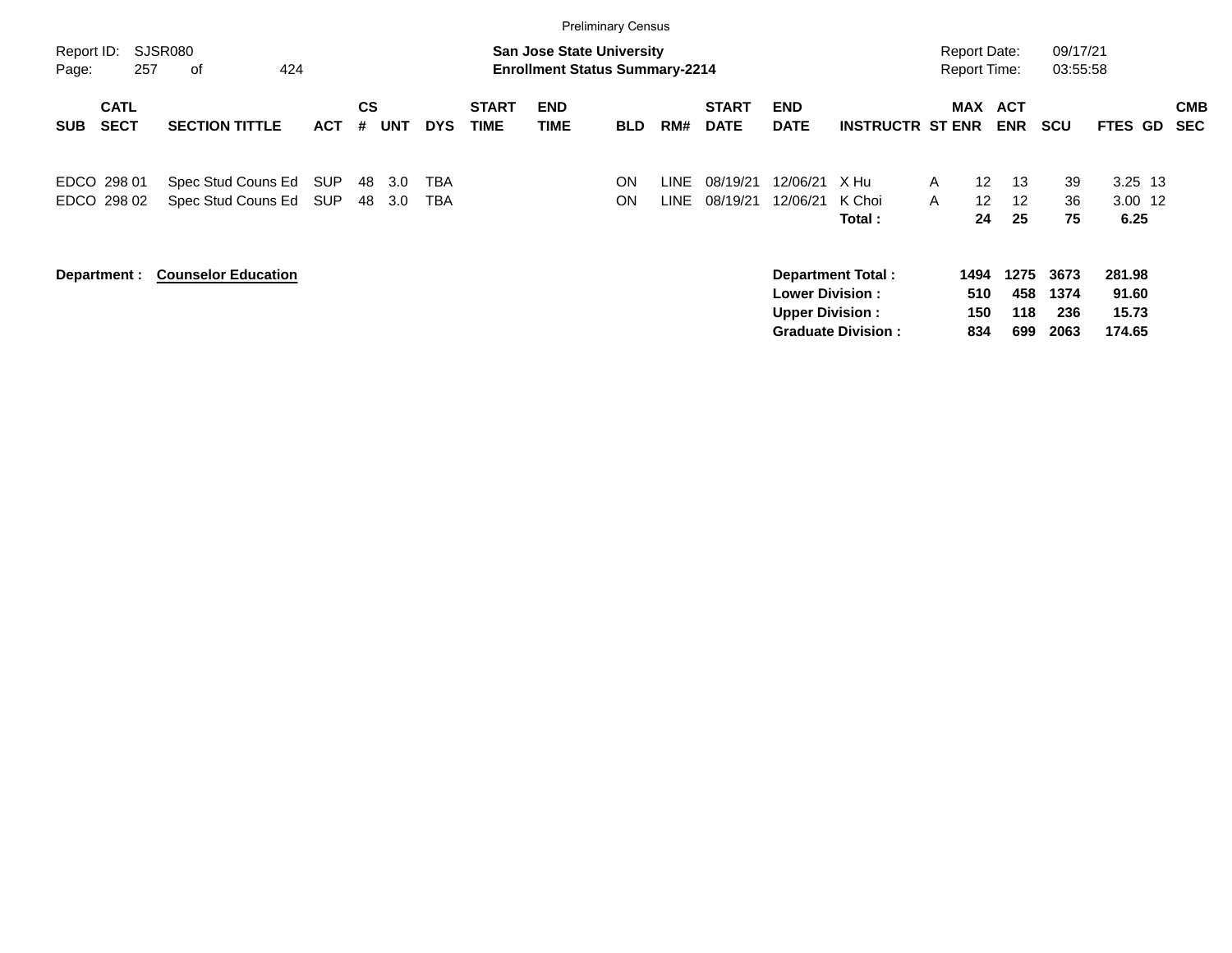|                     |                            |                                               |            |                    |         |            |                             |                                                                           | <b>Preliminary Census</b> |      |                             |                           |                               |                                     |                       |                      |             |                          |                          |
|---------------------|----------------------------|-----------------------------------------------|------------|--------------------|---------|------------|-----------------------------|---------------------------------------------------------------------------|---------------------------|------|-----------------------------|---------------------------|-------------------------------|-------------------------------------|-----------------------|----------------------|-------------|--------------------------|--------------------------|
| Report ID:<br>Page: | 258                        | SJSR080<br>οf                                 | 424        |                    |         |            |                             | <b>San Jose State University</b><br><b>Enrollment Status Summary-2214</b> |                           |      |                             |                           |                               | <b>Report Date:</b><br>Report Time: |                       | 09/17/21<br>03:55:58 |             |                          |                          |
| <b>SUB</b>          | <b>CATL</b><br><b>SECT</b> | <b>SECTION TITTLE</b>                         | <b>ACT</b> | $\mathsf{cs}$<br># | UNT     | <b>DYS</b> | <b>START</b><br><b>TIME</b> | <b>END</b><br><b>TIME</b>                                                 | <b>BLD</b>                | RM#  | <b>START</b><br><b>DATE</b> | <b>END</b><br><b>DATE</b> | <b>INSTRUCTR ST ENR</b>       |                                     | MAX ACT<br><b>ENR</b> | <b>SCU</b>           | FTES GD     |                          | <b>CMB</b><br><b>SEC</b> |
| College             |                            | <b>Education, College of</b>                  |            |                    |         |            |                             |                                                                           |                           |      |                             |                           |                               |                                     |                       |                      |             |                          |                          |
|                     | Department :               | <b>Communicative Disorders &amp; Sciences</b> |            |                    |         |            |                             |                                                                           |                           |      |                             |                           |                               |                                     |                       |                      |             |                          |                          |
|                     | EDAU 115 01                | <b>Hearing Science</b>                        | <b>LEC</b> |                    | 3.0     |            |                             |                                                                           |                           |      |                             |                           |                               | X                                   | 0<br>0                | 0                    | 0.00        | $\overline{\phantom{0}}$ |                          |
|                     | EDAU 115 02                | <b>Hearing Science</b>                        | <b>LEC</b> |                    | 3.0     |            |                             |                                                                           |                           |      |                             |                           |                               | х                                   | 0<br>0                | 0                    | 0.00        | - 0                      |                          |
|                     | EDAU 115 03                | <b>Hearing Science</b>                        | <b>LEC</b> |                    | 3.0     |            |                             |                                                                           |                           |      |                             |                           |                               | х                                   | 0<br>0                | 0                    | 0.00        | $\overline{\mathbf{0}}$  |                          |
|                     | EDAU 115 04                | <b>Hearing Science</b>                        | <b>LEC</b> |                    | 3.0     |            |                             |                                                                           |                           |      |                             |                           |                               | X                                   | 0<br>0                | 0                    | 0.00        | $\overline{\phantom{0}}$ |                          |
|                     | EDAU 115 05                | <b>Hearing Science</b>                        | LEC        | 02                 | 3.0     | M          |                             | 12:30 PM 03:15 PM                                                         | <b>SH</b>                 | 335  |                             | 08/19/21 12/06/21         | J McCullough A                |                                     | 28<br>16              | 48                   | 4.00 16     |                          |                          |
|                     | EDAU 115 06                | <b>Hearing Science</b>                        | LEC        |                    | 3.0     |            |                             |                                                                           |                           |      |                             |                           |                               | х                                   | 0<br>$\mathbf 0$      | 0                    | 0.00        | $\overline{\mathbf{0}}$  |                          |
|                     | EDAU 115 07                | <b>Hearing Science</b>                        | LEC        | 02                 | 3.0     | W          |                             | 09:00 AM 11:45 AM                                                         | ON                        | LINE | 08/19/21 12/06/21           |                           | M Kondo                       | A                                   | 60<br>55              | 165                  | 11.00       | - 0                      |                          |
|                     |                            |                                               |            |                    |         |            |                             |                                                                           |                           |      |                             |                           | Total:                        |                                     | 88<br>71              | 213                  | 15.00       |                          |                          |
|                     | EDAU 172 01                | Prin Aural Rehab                              | <b>SEM</b> |                    | 3.0     |            |                             |                                                                           |                           |      |                             |                           |                               | X                                   | 0<br>0                | 0                    | 0.00        | $\overline{\phantom{0}}$ |                          |
|                     | EDAU 172 02                | Prin Aural Rehab                              | <b>SEM</b> |                    | 3.0     |            |                             |                                                                           |                           |      |                             |                           |                               | X                                   | 0<br>$\mathbf 0$      | 0                    | 0.00        | 0                        |                          |
|                     | EDAU 172 03                | Prin Aural Rehab                              | <b>SEM</b> | 05                 | 3.0     | W          |                             | 12:30 PM 03:15 PM                                                         | SН                        | 433  | 08/19/21                    | 12/06/21                  | J McCullough A                |                                     | 27<br>27              | 81                   | 5.40        | - 0                      |                          |
|                     | EDAU 172 04                | Prin Aural Rehab                              | <b>SEM</b> | 05                 | 3.0     | W          |                             | 04:00 PM 06:45 PM                                                         | <b>SH</b>                 | 433  |                             | 08/19/21 12/06/21         | <b>E</b> Merritt              | A                                   | 30<br>24              | 72                   | 4.80        | - 0                      |                          |
|                     |                            |                                               |            |                    |         |            |                             |                                                                           |                           |      |                             |                           | Total:                        |                                     | 57<br>51              | 153                  | 10.20       |                          |                          |
|                     | EDAU 177 01                | <b>Pract Audiology</b>                        | SUP        |                    | 3.0     |            |                             |                                                                           |                           |      |                             |                           |                               | X                                   | 0<br>0                | 0                    | 0.00        | $\overline{\phantom{0}}$ |                          |
|                     | EDAU 177 02                | Pract Audiology                               | <b>SUP</b> |                    | 3.0     |            |                             |                                                                           |                           |      |                             |                           |                               | х                                   | 0<br>0                | 0                    | 0.00        | $\overline{\mathbf{0}}$  |                          |
|                     | EDAU 177 03                | Pract Audiology                               | <b>SUP</b> |                    | 3.0     |            |                             |                                                                           |                           |      |                             |                           |                               | х                                   | 0<br>0                | 0                    | 0.00        | - 0                      |                          |
|                     | EDAU 177 04                | Pract Audiology                               | <b>SUP</b> |                    | 3.0     |            |                             |                                                                           |                           |      |                             |                           |                               | X                                   | 0<br>0                | 0                    | 0.00        | 0                        |                          |
|                     | EDAU 177 05                | <b>Pract Audiology</b>                        | <b>SUP</b> | 25                 | 3.0     | W          |                             | 01:00 PM 03:45 PM                                                         | SН                        | 412  | 08/19/21                    | 12/06/21                  | <b>E</b> Merritt              | Α                                   | 8<br>5                | 15                   | 1.00        | - 0                      |                          |
|                     | EDAU 177 06                | Pract Audiology                               | <b>SUP</b> | 25                 | 3.0     | Т          |                             | 09:00 AM 11:45 AM                                                         | SН                        | 412  | 08/19/21                    | 12/06/21                  | <b>E</b> Merritt              | Α                                   | 6<br>8                | 18                   | 1.20        | -0                       |                          |
|                     | EDAU 177 07                | <b>Pract Audiology</b>                        | <b>SUP</b> | 25                 | 3.0     | W          |                             | 09:00 AM 11:45 AM                                                         | SН                        | 412  | 08/19/21                    | 12/06/21                  | <b>E</b> Merritt              | A                                   | 8<br>8                | 24                   | 1.60        | 0                        |                          |
|                     | EDAU 177 08                | <b>Pract Audiology</b>                        | <b>SUP</b> | 25                 | 3.0     | R          |                             | 09:00 AM 11:45 AM                                                         | <b>SH</b>                 | 412  | 08/19/21                    | 12/06/21                  | <b>E</b> Merritt              | A                                   | $\overline{7}$<br>8   | 21                   | 1.55        | 3                        |                          |
|                     |                            |                                               |            |                    |         |            |                             |                                                                           |                           |      |                             |                           | Total:                        |                                     | 32<br>26              | 78                   | 5.35        |                          |                          |
| EDSP                | 102 01                     | Child Comm Dev                                | <b>LEC</b> |                    | 3.0     |            |                             |                                                                           |                           |      |                             |                           |                               | X                                   | 0<br>0                | 0                    | $0.00 \t 0$ |                          |                          |
| EDSP                | 102 02                     | Child Comm Dev                                | <b>LEC</b> |                    | 3.0     |            |                             |                                                                           |                           |      |                             |                           |                               | Χ                                   | 0<br>0                | 0                    | 0.00        | 0                        |                          |
| EDSP                | 102 03                     | Child Comm Dev                                | <b>LEC</b> |                    | 3.0     |            |                             |                                                                           |                           |      |                             |                           |                               | X                                   | 0<br>$\Omega$         | 0                    | 0.00        | - 0                      |                          |
|                     | EDSP 102 04                | Child Comm Dev                                | <b>LEC</b> |                    | 3.0     |            |                             |                                                                           |                           |      |                             |                           |                               | Х                                   | 0<br>0                | 0                    | $0.00 \t 0$ |                          |                          |
|                     | EDSP 102 05                | Child Comm Dev                                | <b>LEC</b> | 01                 | 3.0     | $\top$     |                             | 01:00 PM 03:45 PM                                                         | SH                        | 433  |                             |                           | 08/19/21 12/06/21 A Pentland  | Α                                   | 18<br>27              | 54                   | 4.45 17     |                          |                          |
|                     | EDSP 102 06                | Child Comm Dev                                | LEC        | 01                 | 3.0     | R          |                             | 09:00 AM 11:45 AM                                                         | SH                        | 334  |                             | 08/19/21 12/06/21         | L Lustigman                   | $\mathsf{A}$                        | 34<br>26              | 78                   | $5.20 \ 0$  |                          |                          |
|                     | EDSP 102 07                | Child Comm Dev                                | <b>LEC</b> | 01                 | $3.0$ T |            |                             | 09:00 AM 11:45 AM                                                         | ON                        | LINE |                             | 08/19/21 12/06/21         | L Lasman                      | A                                   | 30<br>28              | 84                   | $5.60$ 0    |                          |                          |
|                     |                            |                                               |            |                    |         |            |                             |                                                                           |                           |      |                             |                           | Total:                        |                                     | 91<br>72              | 216                  | 15.25       |                          |                          |
|                     | EDSP 110 01                | Comm Disord Survey LEC                        |            |                    | 3.0     |            |                             |                                                                           |                           |      |                             |                           |                               | X                                   | 0<br>0                | 0                    | $0.00 \t 0$ |                          |                          |
|                     | EDSP 110 02                | Comm Disord Survey LEC                        |            |                    | 3.0     |            |                             |                                                                           |                           |      |                             |                           |                               | X                                   | 0<br>0                | 0                    | $0.00 \t 0$ |                          |                          |
|                     | EDSP 110 03                | Comm Disord Survey LEC                        |            | 02                 | 3.0 W   |            |                             | 12:30 PM 03:15 PM SH                                                      |                           | 334  |                             |                           | 08/19/21 12/06/21 C Esquivias | A                                   | 30<br>28              | 84                   | 5.60 0      |                          |                          |
|                     |                            |                                               |            |                    |         |            |                             |                                                                           |                           |      |                             |                           |                               |                                     |                       |                      |             |                          |                          |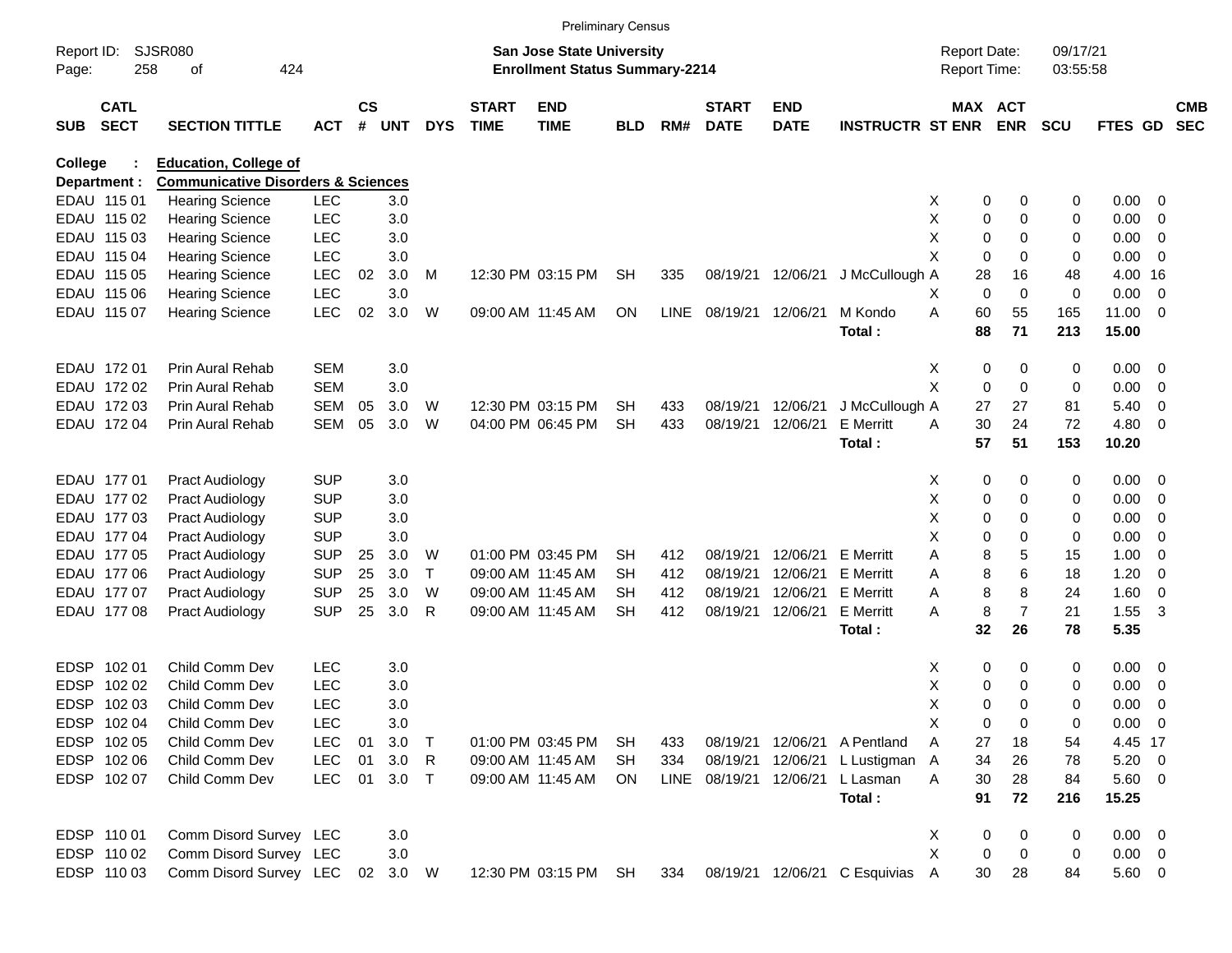|                            |                            |                                                        |                              |                    |                 |                  |                             | <b>Preliminary Census</b>                                                 |                 |                            |                             |                                        |                                                    |                                     |                         |                         |                          |                                |                          |                          |
|----------------------------|----------------------------|--------------------------------------------------------|------------------------------|--------------------|-----------------|------------------|-----------------------------|---------------------------------------------------------------------------|-----------------|----------------------------|-----------------------------|----------------------------------------|----------------------------------------------------|-------------------------------------|-------------------------|-------------------------|--------------------------|--------------------------------|--------------------------|--------------------------|
| Report ID:<br>Page:        | 259                        | <b>SJSR080</b><br>424<br>οf                            |                              |                    |                 |                  |                             | <b>San Jose State University</b><br><b>Enrollment Status Summary-2214</b> |                 |                            |                             |                                        |                                                    | <b>Report Date:</b><br>Report Time: |                         |                         | 09/17/21<br>03:55:58     |                                |                          |                          |
| <b>SUB</b>                 | <b>CATL</b><br><b>SECT</b> | <b>SECTION TITTLE</b>                                  | <b>ACT</b>                   | $\mathsf{cs}$<br># | <b>UNT</b>      | <b>DYS</b>       | <b>START</b><br><b>TIME</b> | <b>END</b><br><b>TIME</b>                                                 | <b>BLD</b>      | RM#                        | <b>START</b><br><b>DATE</b> | <b>END</b><br><b>DATE</b>              | <b>INSTRUCTR ST ENR</b>                            |                                     |                         | MAX ACT<br><b>ENR</b>   | <b>SCU</b>               | <b>FTES GD</b>                 |                          | <b>CMB</b><br><b>SEC</b> |
| <b>EDSP</b>                | 110 04                     | Comm Disord Survey LEC                                 |                              |                    | 02 3.0          | W                |                             | 12:30 PM 03:15 PM                                                         | <b>SH</b>       | 335                        | 08/19/21                    | 12/06/21                               | N Gupta<br>Total:                                  | Α                                   | 28<br>58                | 26<br>54                | 78<br>162                | $5.20 \ 0$<br>10.80            |                          |                          |
| <b>EDSP</b>                | EDSP 111 01<br>111 02      | <b>Clinical Phonetics</b><br><b>Clinical Phonetics</b> | <b>SEM</b><br><b>SEM</b>     |                    | 3.0<br>3.0      |                  |                             |                                                                           |                 |                            |                             |                                        |                                                    | X<br>X                              | 0<br>$\mathbf 0$        | 0<br>$\mathbf 0$        | 0<br>0                   | $0.00 \t 0$<br>$0.00 \t 0$     |                          |                          |
|                            | EDSP 111 03<br>EDSP 111 04 | <b>Clinical Phonetics</b><br><b>Clinical Phonetics</b> | <b>SEM</b><br><b>SEM</b>     | 04<br>04           | 3.0<br>3.0      | Т<br>R           |                             | 04:00 PM 06:45 PM<br>04:00 PM 06:45 PM                                    | ΟN<br>ON        | <b>LINE</b><br><b>LINE</b> | 08/19/21<br>08/19/21        | 12/06/21<br>12/06/21                   | L Lasman<br>L Lasman<br>Total:                     | Α<br>A                              | 40<br>40<br>80          | 38<br>36<br>74          | 114<br>108<br>222        | 7.60 0<br>8.10 18<br>15.70     |                          |                          |
|                            | EDSP 113 01<br>EDSP 113 02 | CDS Anat/Physio<br>CDS Anat/Physio                     | <b>LEC</b><br><b>LEC</b>     | 02                 | 3.0<br>3.0      | $\top$           |                             | 04:15 PM 07:00 PM                                                         | SН              | 433                        | 08/19/21                    | 12/06/21                               | K Castillo<br>Total:                               | X<br>A                              | $\mathbf 0$<br>21<br>21 | 0<br>17<br>17           | 0<br>51<br>51            | $0.00 \t 0$<br>4.25 17<br>4.25 |                          |                          |
| <b>EDSP</b><br><b>EDSP</b> | 161 01<br>161 02           | CDS Neuro Anat/Physi LEC<br>CDS Neuro Anat/Physi LEC   |                              | 02<br>02           | 3.0<br>3.0      | M<br>м           |                             | 09:00 AM 11:45 AM<br>01:00 PM 03:45 PM                                    | SН<br><b>SH</b> | 335<br>433                 | 08/19/21<br>08/19/21        | 12/06/21<br>12/06/21                   | M Cuellar<br>M Cuellar                             | Α<br>Α                              | 20<br>25                | 20<br>27                | 60<br>81                 | 5.00 20<br>$5.40 \ 0$          |                          |                          |
| <b>EDSP</b>                | 161 03<br>EDSP 161 04      | CDS Neuro Anat/Physi LEC<br>CDS Neuro Anat/Physi LEC   |                              | 02 <sub>2</sub>    | 3.0<br>3.0      | M                |                             | 04:15 PM 07:00 PM                                                         | <b>SH</b>       | 433                        | 08/19/21                    | 12/06/21                               | K Castillo<br>Total:                               | X<br>A                              | $\mathbf 0$<br>27<br>72 | $\mathbf 0$<br>23<br>70 | $\mathbf 0$<br>69<br>210 | 0.00<br>$4.60 \ 0$<br>15.00    | $\overline{\phantom{0}}$ |                          |
|                            | EDSP 177 01<br>EDSP 177 02 | Prac Sp Path<br>Prac Sp Path                           | <b>SUP</b><br><b>SUP</b>     | 25                 | 3.0<br>3.0      | $\top$           |                             | 09:00 AM 11:45 AM                                                         | <b>SH</b>       | 449                        | 08/19/21                    | 12/06/21                               | C Esquivias<br>Total:                              | X<br>Α                              | 0<br>8<br>8             | 0<br>8<br>8             | 0<br>24<br>24            | $0.00 \t 0$<br>1.60 0<br>1.60  |                          |                          |
| <b>EDSP</b><br><b>EDSP</b> | 221 01<br>221 02           | Res Sem in Comm Disc6EM<br>Res Sem in Comm Disc6EM     |                              |                    | 3.0<br>3.0      |                  |                             |                                                                           |                 |                            |                             |                                        |                                                    | X<br>X                              | 0<br>$\mathbf 0$        | 0<br>$\mathbf 0$        | 0<br>0                   | $0.00 \t 0$<br>$0.00 \t 0$     |                          |                          |
| EDSP.<br>EDSP              | 221 03<br>221 04           | Res Sem in Comm Disc6EM<br>Res Sem in Comm Disc6EM     |                              | 05<br>05           | 3.0<br>3.0      | $\top$<br>$\top$ |                             | 09:00 AM 11:45 AM<br>12:30 PM 03:15 PM                                    | SН<br><b>SH</b> | 335<br>335                 | 08/19/21<br>08/19/21        | 12/06/21<br>12/06/21                   | L Lustigman<br>L Lustigman A<br>Total:             | A                                   | 23<br>22<br>45          | 23<br>23<br>46          | 69<br>69<br>138          | 5.75 23<br>5.75 23<br>11.50    |                          |                          |
|                            | EDSP 251 01<br>EDSP 251 02 | Sem Phon Dis<br>Sem Phon Dis                           | <b>SEM</b><br><b>SEM</b>     |                    | 3.0<br>3.0      |                  |                             |                                                                           |                 |                            |                             |                                        |                                                    | X<br>х                              | 0<br>0                  | 0<br>0                  | 0<br>0                   | $0.00 \t 0$<br>$0.00 \t 0$     |                          |                          |
|                            | EDSP 251 03<br>EDSP 251 04 | Sem Phon Dis<br>Sem Phon Dis                           | SEM<br>SEM                   | 05                 | 3.0<br>05 3.0 F | F                |                             | 08:30 AM 11:15 AM<br>01:00 PM 03:45 PM                                    | SH<br>SH        | 433<br>433                 |                             | 08/19/21 12/06/21                      | 08/19/21 12/06/21 C Zepecki<br>C Zepecki<br>Total: | Α<br>Α                              | 22<br>23<br>45          | 23<br>24<br>47          | 69<br>72<br>141          | 5.75 23<br>6.00 24<br>11.75    |                          |                          |
|                            | EDSP 252 01<br>EDSP 252 02 | <b>Fluency Disorders</b><br><b>Fluency Disorders</b>   | SEM 05 3.0 F<br>SEM 05 3.0 F |                    |                 |                  |                             | 09:30 AM 12:15 PM<br>01:00 PM 03:45 PM                                    | SH<br>SH        | 449<br>449                 |                             | 08/19/21 12/06/21<br>08/19/21 12/06/21 | P Tsai<br>P Tsai<br>Total:                         | Α<br>Α                              | 17<br>17<br>34          | 18<br>15<br>33          | 54<br>45<br>99           | 4.50 18<br>3.75 15<br>8.25     |                          |                          |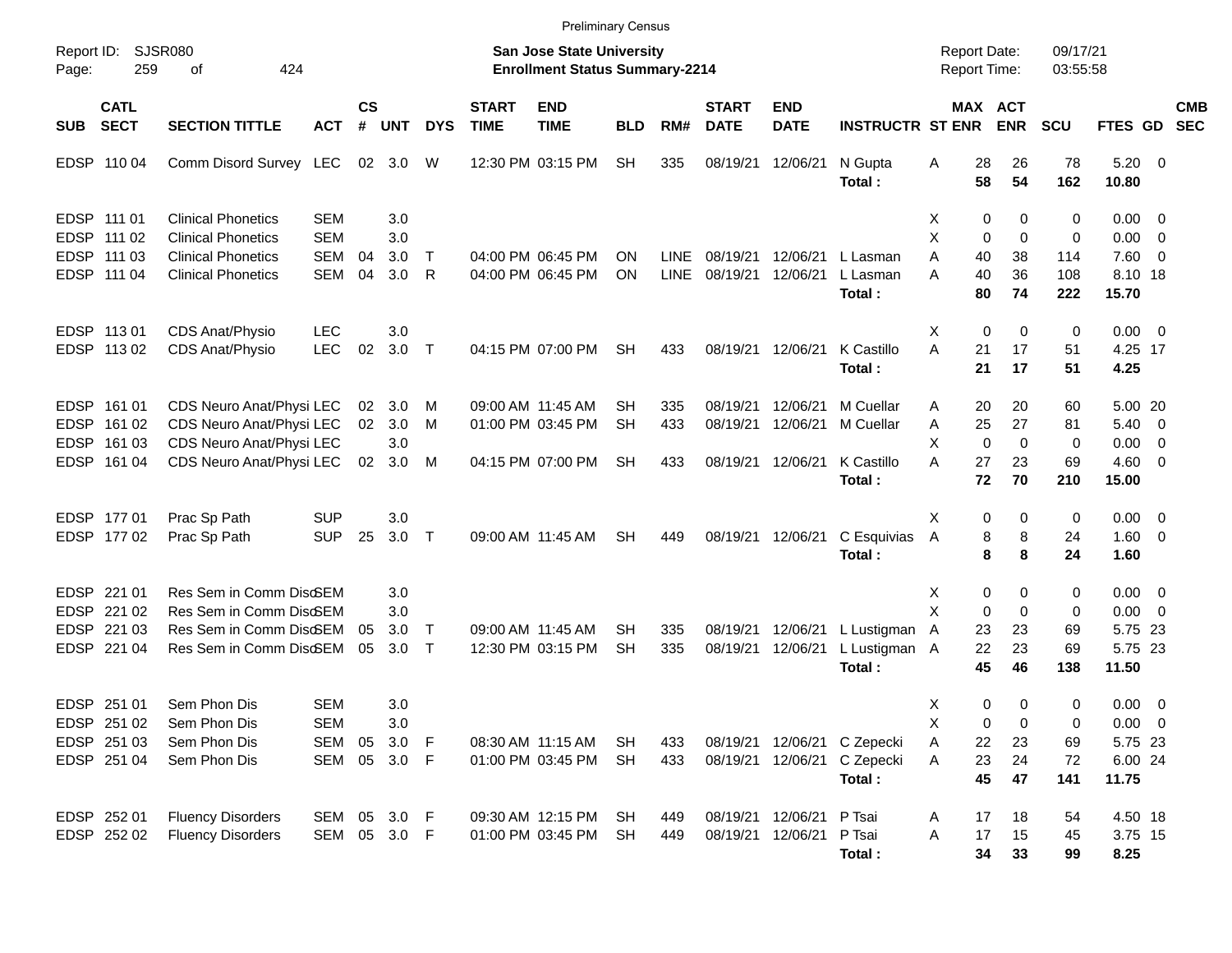|                                          |                       |            |                |            |              |                             | <b>Preliminary Census</b>                                                 |            |     |                             |                           |                             |                                            |                              |                      |             |                          |            |
|------------------------------------------|-----------------------|------------|----------------|------------|--------------|-----------------------------|---------------------------------------------------------------------------|------------|-----|-----------------------------|---------------------------|-----------------------------|--------------------------------------------|------------------------------|----------------------|-------------|--------------------------|------------|
| Report ID:<br>260<br>Page:               | SJSR080<br>424<br>оf  |            |                |            |              |                             | <b>San Jose State University</b><br><b>Enrollment Status Summary-2214</b> |            |     |                             |                           |                             | <b>Report Date:</b><br><b>Report Time:</b> |                              | 09/17/21<br>03:55:58 |             |                          |            |
| <b>CATL</b><br><b>SECT</b><br><b>SUB</b> | <b>SECTION TITTLE</b> | <b>ACT</b> | <b>CS</b><br># | <b>UNT</b> | <b>DYS</b>   | <b>START</b><br><b>TIME</b> | <b>END</b><br><b>TIME</b>                                                 | <b>BLD</b> | RM# | <b>START</b><br><b>DATE</b> | <b>END</b><br><b>DATE</b> | <b>INSTRUCTR ST ENR</b>     |                                            | <b>MAX ACT</b><br><b>ENR</b> | <b>SCU</b>           | FTES GD SEC |                          | <b>CMB</b> |
| EDSP 254 01                              | Sem Neurl Dis         | <b>SEM</b> |                | 3.0        |              |                             |                                                                           |            |     |                             |                           |                             | х                                          | 0<br>0                       | 0                    | $0.00 \t 0$ |                          |            |
| EDSP 254 02                              | Sem Neurl Dis         | <b>SEM</b> |                | 3.0        |              |                             |                                                                           |            |     |                             |                           |                             | Χ                                          | 0<br>0                       | 0                    | $0.00 \t 0$ |                          |            |
| EDSP 254 03                              | Sem Neurl Dis         | <b>SEM</b> | 05             | 3.0        | W            |                             | 09:00 AM 11:45 AM                                                         | <b>SH</b>  | 433 | 08/19/21                    | 12/06/21                  | A Schaack                   | Α<br>25                                    | 23                           | 69                   | 5.75 23     |                          |            |
| EDSP 254 04                              | Sem Neurl Dis         | <b>SEM</b> | 05             | 3.0        | W            |                             | 01:00 PM 03:45 PM                                                         | <b>SH</b>  | 449 | 08/19/21                    | 12/06/21                  | A Schaack                   | A<br>22                                    | 23                           | 69                   | 5.75 23     |                          |            |
|                                          |                       |            |                |            |              |                             |                                                                           |            |     |                             |                           | Total:                      | 47                                         | 46                           | 138                  | 11.50       |                          |            |
| EDSP 259 01                              | Sem Lang Dis Child    | <b>SEM</b> |                | 3.0        |              |                             |                                                                           |            |     |                             |                           |                             | X                                          | 0<br>0                       | 0                    | $0.00 \t 0$ |                          |            |
| EDSP 259 02                              | Sem Lang Dis Child    | <b>SEM</b> |                | 3.0        |              |                             |                                                                           |            |     |                             |                           |                             | Χ                                          | 0<br>0                       | 0                    | $0.00 \t 0$ |                          |            |
| EDSP 259 03                              | Sem Lang Dis Child    | <b>SEM</b> | 05             | 3.0        | R            |                             | 09:00 AM 11:45 AM                                                         | <b>SH</b>  | 433 | 08/19/21                    | 12/06/21                  | D Dewitt                    | A<br>23                                    | 23                           | 69                   | 5.75 23     |                          |            |
| EDSP 259 04                              | Sem Lang Dis Child    | <b>SEM</b> | 05             | 3.0        | R            |                             | 12:30 PM 03:15 PM                                                         | <b>SH</b>  | 433 | 08/19/21                    | 12/06/21                  | A Henderson A               | 23                                         | 23                           | 69                   | 5.75 23     |                          |            |
|                                          |                       |            |                |            |              |                             |                                                                           |            |     |                             |                           | Total:                      | 46                                         | 46                           | 138                  | 11.50       |                          |            |
| EDSP 262 01                              | Spch/Lang Crs-Cult    | SEM        | 05             | 3.0        | - F          |                             | 09:30 AM 12:15 PM                                                         | <b>SH</b>  | 230 | 08/19/21                    | 12/06/21                  | M McCollum A                | 17                                         | 15                           | 45                   | 3.75 15     |                          |            |
| EDSP 262 02                              | Spch/Lang Crs-Cult    | <b>SEM</b> | 05             | 3.0        | – F          |                             | 01:00 PM 03:45 PM                                                         | <b>SH</b>  | 230 | 08/19/21                    | 12/06/21                  | M McCollum A                | 17                                         | 18                           | 54                   | 4.50 18     |                          |            |
|                                          |                       |            |                |            |              |                             |                                                                           |            |     |                             |                           | Total:                      | 34                                         | 33                           | 99                   | 8.25        |                          |            |
| EDSP 269 01                              | Fld Exp PS Spa/Aud    | <b>SUP</b> | 25             | 6.0        | <b>TBA</b>   |                             |                                                                           |            |     | 08/19/21                    | 12/06/21                  | W Quach                     | A                                          | 7<br>7                       | 42                   | $3.50$ 7    |                          |            |
| EDSP 269 02                              | Fld Exp PS Spa/Aud    | <b>SUP</b> | 25             | 6.0        | <b>TBA</b>   |                             |                                                                           |            |     | 08/19/21                    | 12/06/21                  | C Zepecki                   | Α<br>10                                    | 10                           | 60                   | 5.00 10     |                          |            |
|                                          |                       |            |                |            |              |                             |                                                                           |            |     |                             |                           | Total:                      | 17                                         | 17                           | 102                  | 8.50        |                          |            |
| EDSP 277 01                              | Adv Pract Sp          | <b>SUP</b> |                | 3.0        |              |                             |                                                                           |            |     |                             |                           |                             | X                                          | 0<br>0                       | 0                    | $0.00 \t 0$ |                          |            |
| EDSP 277 02                              | Adv Pract Sp          | <b>SUP</b> |                | 3.0        |              |                             |                                                                           |            |     |                             |                           |                             | Χ                                          | 0<br>0                       | 0                    | $0.00 \t 0$ |                          |            |
| EDSP 277 03                              | Adv Pract Sp          | <b>SUP</b> |                | 3.0        |              |                             |                                                                           |            |     |                             |                           |                             | Χ                                          | 0<br>0                       | 0                    | $0.00 \t 0$ |                          |            |
| EDSP 277 04                              | Adv Pract Sp          | <b>SUP</b> |                | 3.0        |              |                             |                                                                           |            |     |                             |                           |                             | X                                          | 0<br>0                       | 0                    | 0.00        | $\overline{\phantom{0}}$ |            |
| EDSP 277 05                              | Adv Pract Sp          | <b>SUP</b> |                | 3.0        |              |                             |                                                                           |            |     |                             |                           |                             | Χ                                          | 0<br>0                       | 0                    | 0.00        | $\overline{\phantom{0}}$ |            |
| EDSP 277 06                              | Adv Pract Sp          | <b>SUP</b> | 25             | 3.0        | -F           |                             | 09:30 AM 12:15 PM                                                         | <b>SH</b>  | 412 | 08/19/21                    | 12/06/21                  | A Tone                      | Α                                          | 6<br>6                       | 18                   | 1.50        | $-6$                     |            |
| EDSP 277 07                              | Adv Pract Sp          | <b>SUP</b> | 25             | 3.0        | M            |                             | 04:15 PM 07:00 PM                                                         | <b>SH</b>  | 449 | 08/19/21                    | 12/06/21                  | D Greenberg A               |                                            | $\overline{7}$<br>6          | 21                   | 1.75        | $\overline{7}$           |            |
| EDSP 277 08                              | Adv Pract Sp          | <b>SUP</b> | 25             | 3.0        | W            |                             | 04:15 PM 07:00 PM                                                         | <b>SH</b>  | 449 | 08/19/21                    | 12/06/21                  | K Wright                    | Α                                          | $\overline{7}$<br>6          | 21                   | 1.75        | $\overline{7}$           |            |
| EDSP 277 09                              | Adv Pract Sp          | <b>SUP</b> | 25             | 3.0        | R            |                             | 04:00 PM 06:45 PM                                                         | SН         | 449 | 08/19/21                    | 12/06/21                  | C Van Laar                  | A                                          | $\overline{7}$<br>6          | 21                   | 1.75        | $\overline{7}$           |            |
| EDSP 277 10                              | Adv Pract Sp          | <b>SUP</b> | 25             | 3.0        | $\mathsf{T}$ |                             | 12:30 PM 03:15 PM                                                         | <b>SH</b>  | 449 | 08/19/21                    |                           | 12/06/21 C Zepecki          | Α                                          | 6<br>$\overline{7}$          | 21                   | 1.75        | $\overline{7}$           |            |
| EDSP 277 11                              | Adv Pract Sp          | <b>SUP</b> | 25             | 3.0        | $\top$       |                             | 04:00 PM 06:45 PM SH                                                      |            | 449 |                             |                           | 08/19/21 12/06/21 C Zepecki | A                                          | 6<br>6                       | 18                   | $1.50\ 6$   |                          |            |
| EDSP 277 12                              | Adv Pract Sp          | <b>SUP</b> |                | 3.0        |              |                             |                                                                           |            |     |                             |                           |                             | х                                          | 0<br>0                       | 0                    | $0.00 \t 0$ |                          |            |
| EDSP 277 13                              | Adv Pract Sp          | <b>SUP</b> |                | 25 3.0 F   |              |                             | 09:30 AM 12:15 PM SH                                                      |            | 120 |                             | 08/19/21 12/06/21 A Olson |                             | Α                                          | 6<br>7                       | 21                   | $1.75$ 7    |                          |            |
|                                          |                       |            |                |            |              |                             |                                                                           |            |     |                             |                           | Total:                      | 42                                         | 47                           | 141                  | 11.75       |                          |            |
| EDSP 278 01                              | Clinic Mgmt & Prac    | <b>SUP</b> |                |            |              |                             |                                                                           |            |     |                             |                           | 08/19/21 12/06/21 A Schaack | A                                          | 8<br>8                       | 48                   | 4.00 8      |                          |            |
| EDSP 278 02                              | Clinic Mgmt & Prac    |            |                | SUP 25 6.0 | TBA          |                             |                                                                           |            |     |                             |                           | 08/19/21 12/06/21 A Schaack | A                                          | 8<br>8                       | 48                   | 4.00 8      |                          |            |
|                                          |                       |            |                |            |              |                             |                                                                           |            |     |                             |                           | Total:                      | 16                                         | 16                           | 96                   | 8.00        |                          |            |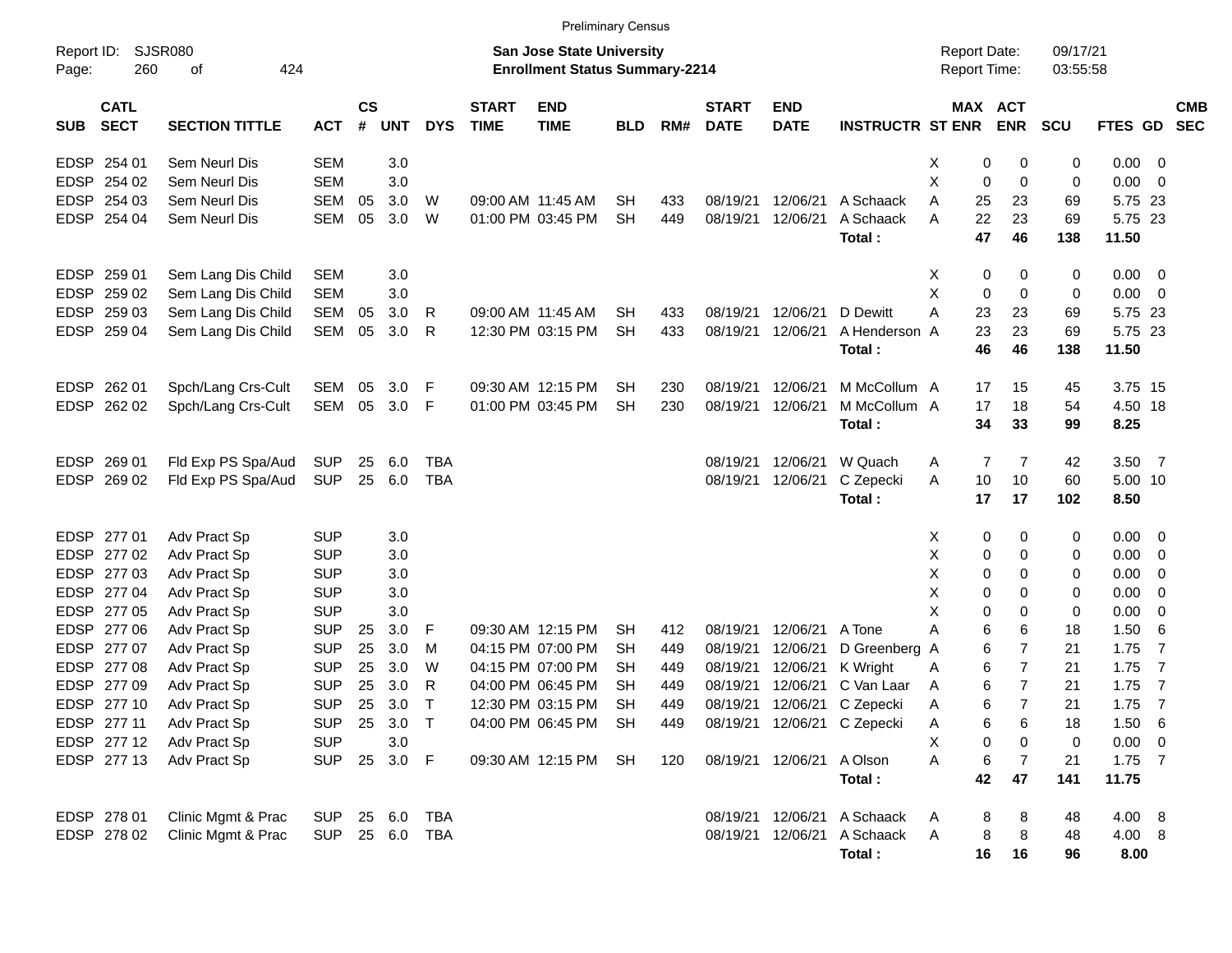|                                          |                                               |            |                       |            |                      |                                                                           | <b>Preliminary Census</b> |     |                             |                                                  |                         |                                            |                   |                      |                         |                          |
|------------------------------------------|-----------------------------------------------|------------|-----------------------|------------|----------------------|---------------------------------------------------------------------------|---------------------------|-----|-----------------------------|--------------------------------------------------|-------------------------|--------------------------------------------|-------------------|----------------------|-------------------------|--------------------------|
| Report ID:<br>261<br>Page:               | SJSR080<br>424<br>0f                          |            |                       |            |                      | <b>San Jose State University</b><br><b>Enrollment Status Summary-2214</b> |                           |     |                             |                                                  |                         | <b>Report Date:</b><br><b>Report Time:</b> |                   | 09/17/21<br>03:55:58 |                         |                          |
| <b>CATL</b><br><b>SECT</b><br><b>SUB</b> | <b>SECTION TITTLE</b>                         | <b>ACT</b> | CS<br><b>UNT</b><br># | <b>DYS</b> | <b>START</b><br>TIME | <b>END</b><br><b>TIME</b>                                                 | <b>BLD</b>                | RM# | <b>START</b><br><b>DATE</b> | <b>END</b><br><b>DATE</b>                        | <b>INSTRUCTR ST ENR</b> | <b>MAX</b>                                 | ACT<br><b>ENR</b> | <b>SCU</b>           | FTES GD                 | <b>CMB</b><br><b>SEC</b> |
| Department :                             | <b>Communicative Disorders &amp; Sciences</b> |            |                       |            |                      |                                                                           |                           |     |                             | <b>Lower Division:</b><br><b>Upper Division:</b> | Department Total:       | 833<br>0<br>507                            | 774<br>0<br>443   | 2421<br>0<br>1329    | 184.15<br>0.00<br>93.15 |                          |

**Graduate Division : 326 331 1092 91.00**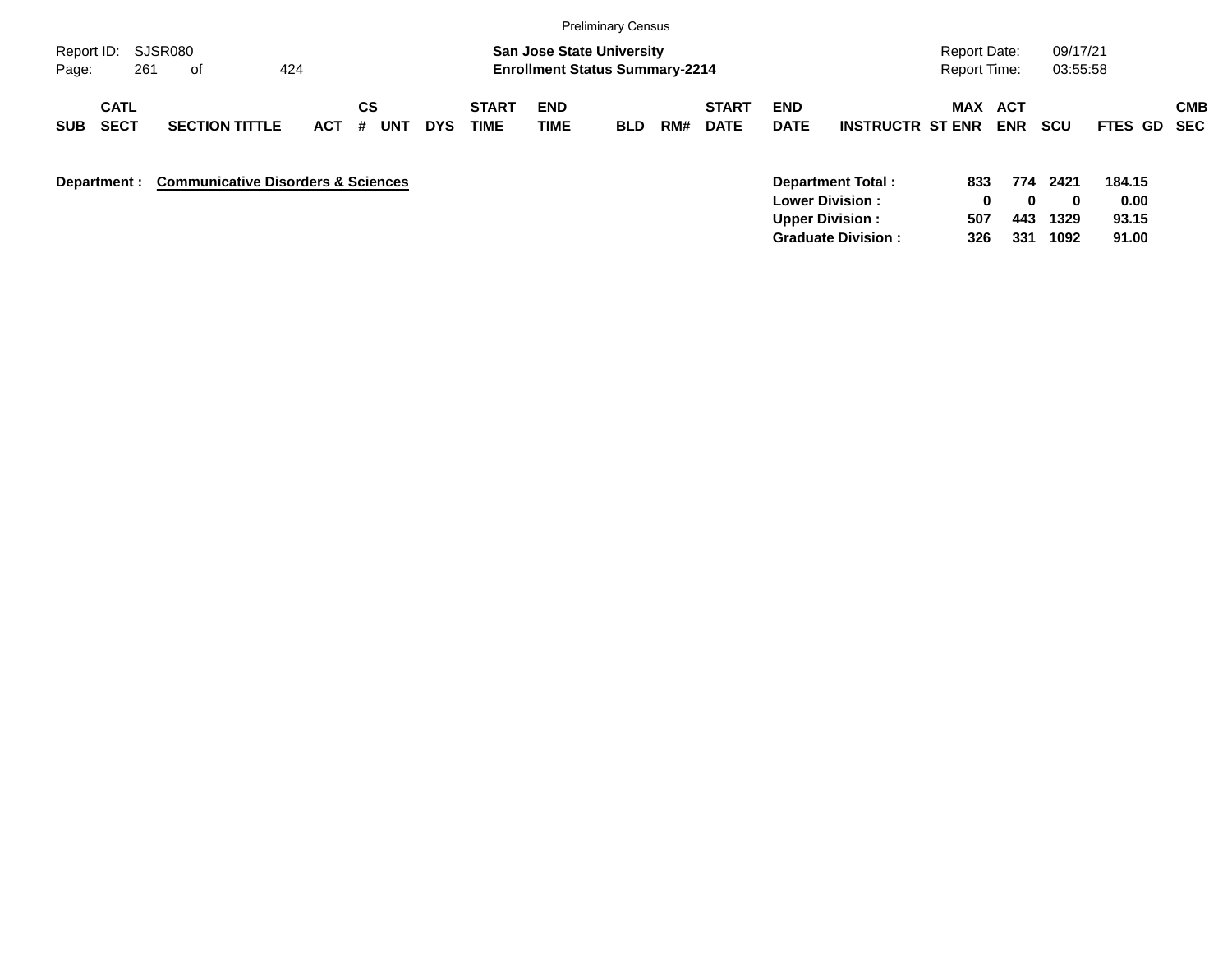|                     |                            |                                                               |                          |                |            |            |                             | <b>Preliminary Census</b>                                                 |            |     |                             |                                                  |                                                       |                                            |                           |                                |                                   |                          |
|---------------------|----------------------------|---------------------------------------------------------------|--------------------------|----------------|------------|------------|-----------------------------|---------------------------------------------------------------------------|------------|-----|-----------------------------|--------------------------------------------------|-------------------------------------------------------|--------------------------------------------|---------------------------|--------------------------------|-----------------------------------|--------------------------|
| Report ID:<br>Page: | 262                        | <b>SJSR080</b><br>424<br>of                                   |                          |                |            |            |                             | <b>San Jose State University</b><br><b>Enrollment Status Summary-2214</b> |            |     |                             |                                                  |                                                       | <b>Report Date:</b><br><b>Report Time:</b> |                           | 09/17/21<br>03:55:58           |                                   |                          |
| <b>SUB</b>          | <b>CATL</b><br><b>SECT</b> | <b>SECTION TITTLE</b>                                         | <b>ACT</b>               | <b>CS</b><br># | <b>UNT</b> | <b>DYS</b> | <b>START</b><br><b>TIME</b> | <b>END</b><br><b>TIME</b>                                                 | <b>BLD</b> | RM# | <b>START</b><br><b>DATE</b> | <b>END</b><br><b>DATE</b>                        | <b>INSTRUCTR ST ENR</b>                               |                                            | MAX ACT<br><b>ENR</b>     | <b>SCU</b>                     | FTES GD                           | <b>CMB</b><br><b>SEC</b> |
| <b>College</b>      | Department :               | <b>Education, College of</b><br><b>EdD Leadership Program</b> |                          |                |            |            |                             |                                                                           |            |     |                             |                                                  |                                                       |                                            |                           |                                |                                   |                          |
| EDD.<br><b>EDD</b>  | 502 01<br>502 02           | <b>Qualitative Method</b><br><b>Qualitative Method</b>        | <b>LEC</b><br><b>LEC</b> | 02             | 3.0<br>3.0 | W          |                             | 04:30 PM 08:00 PM                                                         | <b>SH</b>  | 345 | 08/19/21                    | 12/06/21                                         | A Danzig<br>Total:                                    | X<br>$\mathbf 0$<br>A<br>20<br>20          | 0<br>17<br>17             | 0<br>51<br>51                  | $0.00 \t 0$<br>$3.40 \ 0$<br>3.40 |                          |
| EDD.                | 51501                      | Ldrshp, Diversity                                             | <b>LEC</b>               | 02             | 3.0        | S          |                             | 09:00 AM 04:00 PM                                                         | <b>SH</b>  | 335 | 08/19/21                    | 12/06/21                                         | R Marachi<br>Total:                                   | 18<br>A<br>18                              | 18<br>18                  | 54<br>54                       | $3.60$ 0<br>3.60                  |                          |
| <b>EDD</b>          | 520 01                     | Org Behavior                                                  | <b>LEC</b>               | 02             | 3.0        | S          |                             | 10:00 AM 02:00 PM                                                         | <b>SH</b>  | 449 | 08/19/21                    | 12/06/21                                         | R Gliner<br>Total:                                    | A<br>20<br>20                              | 18<br>18                  | 54<br>54                       | $3.60 \ 0$<br>3.60                |                          |
| EDD<br><b>EDD</b>   | 530 01<br>530 02           | Assessment & Eval<br><b>Assessment &amp; Eval</b>             | <b>LEC</b><br><b>LEC</b> | 02             | 3.0<br>3.0 | M          |                             | 04:30 PM 08:30 PM                                                         | <b>SH</b>  | 213 | 08/19/21                    | 12/06/21                                         | <b>B</b> Duckor<br>Total:                             | X.<br>0<br>18<br>A<br>18                   | $\Omega$<br>17<br>17      | 0<br>51<br>51                  | $0.00 \t 0$<br>$3.40 \ 0$<br>3.40 |                          |
| <b>EDD</b>          | 599 01                     | <b>Dissertation</b>                                           | <b>SUP</b>               | 25             | 6.0        | W          |                             | 04:30 PM 09:45 PM                                                         | <b>SH</b>  | 412 | 08/19/21                    | 12/06/21                                         | <b>B</b> Porfilio<br>Total:                           | 18<br>A<br>18                              | 17<br>17                  | 102<br>102                     | 6.80 0<br>6.80                    |                          |
|                     | Department :               | <b>EdD Leadership Program</b>                                 |                          |                |            |            |                             |                                                                           |            |     |                             | <b>Lower Division:</b><br><b>Upper Division:</b> | <b>Department Total:</b><br><b>Graduate Division:</b> | 94<br>0<br>0<br>94                         | 87<br>0<br>$\bf{0}$<br>87 | 312<br>0<br>$\mathbf 0$<br>312 | 20.80<br>0.00<br>0.00<br>20.80    |                          |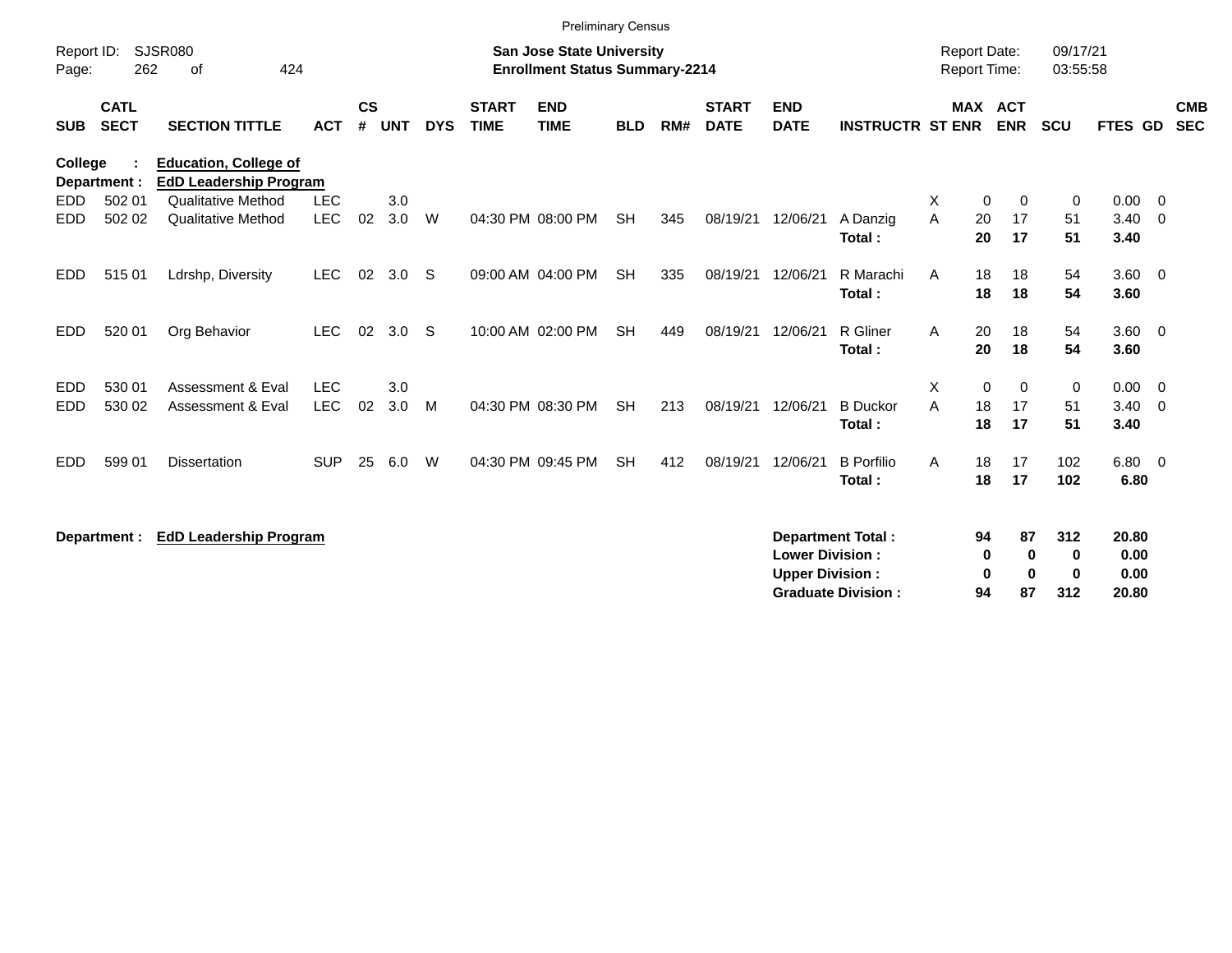|                                            |                                                                                     |            |                    |            |            |                             | <b>Preliminary Census</b>                                                 |            |             |                             |                                                  |                                                       |                                            |                                     |                      |                              |                          |                          |
|--------------------------------------------|-------------------------------------------------------------------------------------|------------|--------------------|------------|------------|-----------------------------|---------------------------------------------------------------------------|------------|-------------|-----------------------------|--------------------------------------------------|-------------------------------------------------------|--------------------------------------------|-------------------------------------|----------------------|------------------------------|--------------------------|--------------------------|
| Report ID:<br>263<br>Page:                 | <b>SJSR080</b><br>424<br>οf                                                         |            |                    |            |            |                             | <b>San Jose State University</b><br><b>Enrollment Status Summary-2214</b> |            |             |                             |                                                  |                                                       | <b>Report Date:</b><br><b>Report Time:</b> |                                     | 09/17/21<br>03:55:58 |                              |                          |                          |
| <b>CATL</b><br><b>SECT</b><br><b>SUB</b>   | <b>SECTION TITTLE</b>                                                               | <b>ACT</b> | $\mathsf{cs}$<br># | <b>UNT</b> | <b>DYS</b> | <b>START</b><br><b>TIME</b> | <b>END</b><br><b>TIME</b>                                                 | <b>BLD</b> | RM#         | <b>START</b><br><b>DATE</b> | <b>END</b><br><b>DATE</b>                        | <b>INSTRUCTR ST ENR</b>                               | MAX                                        | <b>ACT</b><br><b>ENR</b>            | <b>SCU</b>           | FTES GD                      |                          | <b>CMB</b><br><b>SEC</b> |
| College<br>÷<br>Department :<br>EDUC 80 01 | <b>Education, College of</b><br><b>Education - All College</b><br>Independent Study | <b>SUP</b> | 36                 | 1.0        | TBA        |                             |                                                                           | ON         | <b>LINE</b> | 08/19/21                    | 12/06/21                                         | J Perez<br>Total:                                     | 20<br>$\mathsf{A}$<br>20                   | 9<br>9                              | 9<br>9               | 0.60<br>0.60                 | $\overline{\phantom{0}}$ |                          |
| <b>EDUC</b><br>18601                       | Using Instr Media                                                                   | SEM        | 05                 | 3.0        | <b>TBA</b> |                             |                                                                           | <b>ON</b>  | <b>LINE</b> | 08/19/21                    | 12/06/21                                         | Total:                                                | 20<br>A<br>20                              | $\overline{0}$<br>$\mathbf{0}$      | 0<br>0               | 0.00<br>0.00                 | $\overline{\mathbf{0}}$  |                          |
| Department :                               | <b>Education - All College</b>                                                      |            |                    |            |            |                             |                                                                           |            |             |                             | <b>Lower Division:</b><br><b>Upper Division:</b> | <b>Department Total:</b><br><b>Graduate Division:</b> | 40<br>20<br>20                             | 9<br>9<br>$\bf{0}$<br>0<br>$\bf{0}$ | 9<br>9<br>0<br>0     | 0.60<br>0.60<br>0.00<br>0.00 |                          |                          |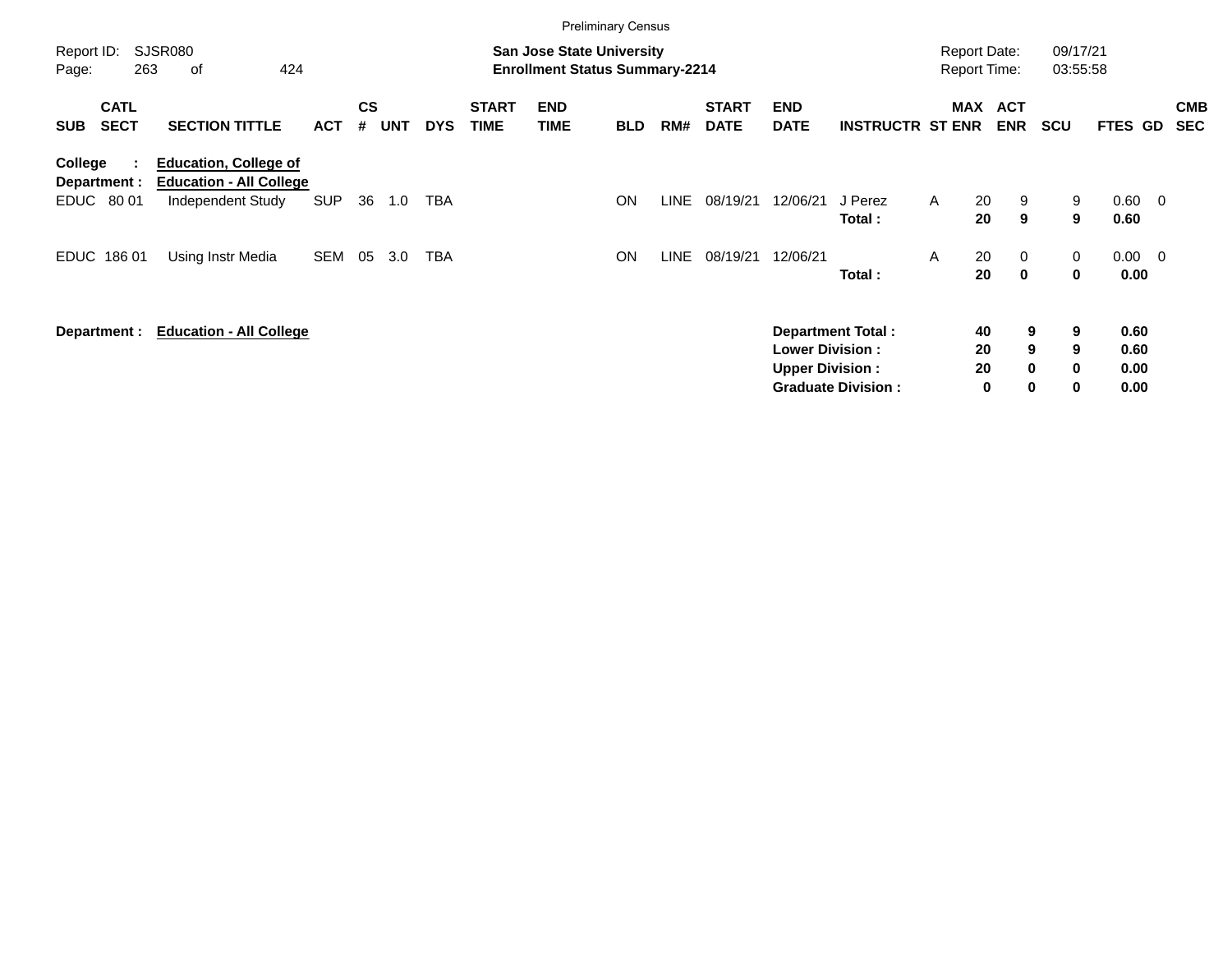|                                          |                                                               |                          |                |            |                        |                             |                                                                           | <b>Preliminary Census</b> |            |                             |                                                  |                                                       |                                     |                                       |                      |                              |                         |                          |
|------------------------------------------|---------------------------------------------------------------|--------------------------|----------------|------------|------------------------|-----------------------------|---------------------------------------------------------------------------|---------------------------|------------|-----------------------------|--------------------------------------------------|-------------------------------------------------------|-------------------------------------|---------------------------------------|----------------------|------------------------------|-------------------------|--------------------------|
| Report ID:<br>Page:                      | <b>SJSR080</b><br>264<br>424<br>οf                            |                          |                |            |                        |                             | <b>San Jose State University</b><br><b>Enrollment Status Summary-2214</b> |                           |            |                             |                                                  |                                                       | <b>Report Date:</b><br>Report Time: |                                       | 09/17/21<br>03:55:58 |                              |                         |                          |
| <b>CATL</b><br><b>SECT</b><br><b>SUB</b> | <b>SECTION TITTLE</b>                                         | <b>ACT</b>               | <b>CS</b><br># | <b>UNT</b> | <b>DYS</b>             | <b>START</b><br><b>TIME</b> | <b>END</b><br><b>TIME</b>                                                 | <b>BLD</b>                | RM#        | <b>START</b><br><b>DATE</b> | <b>END</b><br><b>DATE</b>                        | <b>INSTRUCTR ST ENR</b>                               |                                     | MAX ACT<br><b>ENR</b>                 | <b>SCU</b>           | <b>FTES GD</b>               |                         | <b>CMB</b><br><b>SEC</b> |
| College<br>Department :                  | <b>Education, College of</b><br><b>Educational Leadership</b> |                          |                |            |                        |                             |                                                                           |                           |            |                             |                                                  |                                                       |                                     |                                       |                      |                              |                         |                          |
| 120 01<br>EDLD                           | The Right to Learn                                            | <b>LEC</b>               | 04             | 3.0        | TR                     |                             | 12:30 PM 01:45 PM                                                         | <b>SH</b>                 | 212        | 08/19/21                    | 12/06/21                                         | L Poza<br>Total:                                      | A<br>25<br>25                       | 6<br>6                                | 18<br>18             | $1.20 \t 0$<br>1.20          |                         |                          |
| EDLD<br>160 01<br><b>EDLD</b><br>160 02  | 1st Gen Pathways<br>1st Gen Pathways                          | <b>SEM</b><br><b>SEM</b> | 05<br>05       | 3.0<br>3.0 | <b>TR</b><br><b>MW</b> |                             | 10:30 AM 11:45 AM<br>04:00 PM 05:15 PM                                    | <b>SH</b><br><b>SH</b>    | 444<br>238 | 08/19/21<br>08/19/21        | 12/06/21<br>12/06/21                             | M Ledesma LiA<br>V Lacy<br>Total:                     | 25<br>25<br>A<br>50                 | 14<br>3<br>17                         | 42<br>9<br>51        | $2.80 \t 0$<br>0.60<br>3.40  | $\overline{\mathbf{0}}$ |                          |
| 205 01<br><b>EDLD</b>                    | Equity & Access                                               | SEM                      | 05             | 3.0        | $\top$                 |                             | 05:00 PM 08:00 PM                                                         | <b>SH</b>                 | 412        | 08/19/21                    | 12/06/21                                         | V Lacy<br>Total:                                      | $\mathsf{A}$<br>17                  | 17<br>15<br>15                        | 45<br>45             | 3.75 15<br>3.75              |                         |                          |
| <b>EDLD</b><br>298 01                    | Ind Studies in ED                                             | <b>SUP</b>               | 78             | 3.0        | <b>TBA</b>             |                             |                                                                           | ON                        | LINE       | 08/19/21                    | 12/06/21                                         | M Burciaga<br>Total:                                  | A                                   | 1<br>$\blacktriangleleft$             | 3<br>3               | 0.25<br>0.25                 | - 1                     |                          |
| Department :                             | <b>Educational Leadership</b>                                 |                          |                |            |                        |                             |                                                                           |                           |            |                             | <b>Lower Division:</b><br><b>Upper Division:</b> | <b>Department Total:</b><br><b>Graduate Division:</b> | 75<br>18                            | 39<br>93<br>0<br>$\bf{0}$<br>23<br>16 | 117<br>0<br>69<br>48 | 8.60<br>0.00<br>4.60<br>4.00 |                         |                          |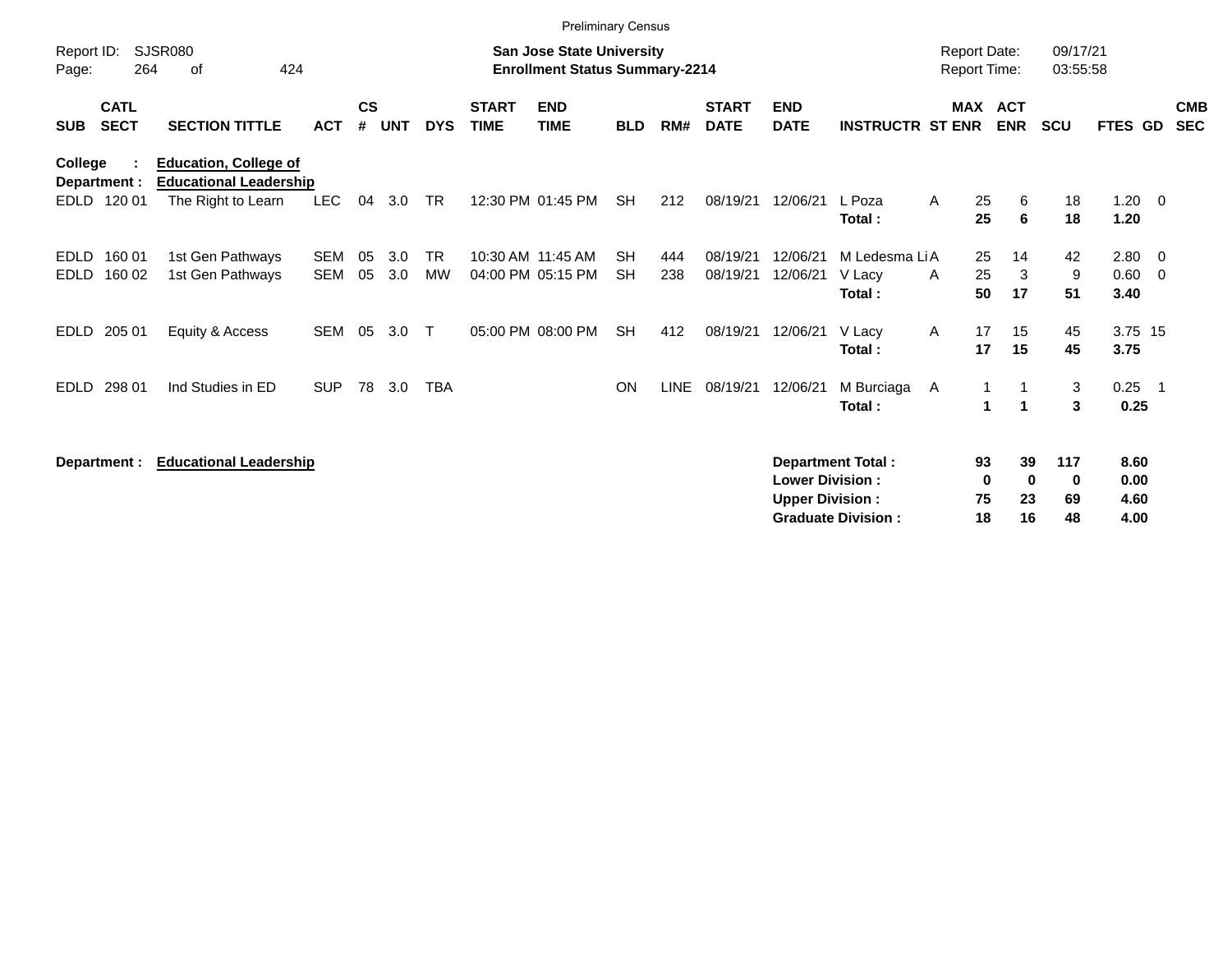|                     |                            |                                                          |              |               |                |            |                             | <b>Preliminary Census</b>                                                 |            |             |                             |                           |                             |                                            |                       |                      |             |                          |                          |
|---------------------|----------------------------|----------------------------------------------------------|--------------|---------------|----------------|------------|-----------------------------|---------------------------------------------------------------------------|------------|-------------|-----------------------------|---------------------------|-----------------------------|--------------------------------------------|-----------------------|----------------------|-------------|--------------------------|--------------------------|
| Report ID:<br>Page: | 265                        | SJSR080<br>424<br>οf                                     |              |               |                |            |                             | <b>San Jose State University</b><br><b>Enrollment Status Summary-2214</b> |            |             |                             |                           |                             | <b>Report Date:</b><br><b>Report Time:</b> |                       | 09/17/21<br>03:55:58 |             |                          |                          |
| <b>SUB</b>          | <b>CATL</b><br><b>SECT</b> | <b>SECTION TITTLE</b>                                    | <b>ACT</b>   | $\mathsf{cs}$ | # UNT          | <b>DYS</b> | <b>START</b><br><b>TIME</b> | <b>END</b><br><b>TIME</b>                                                 | <b>BLD</b> | RM#         | <b>START</b><br><b>DATE</b> | <b>END</b><br><b>DATE</b> | <b>INSTRUCTR ST ENR</b>     |                                            | MAX ACT<br><b>ENR</b> | <b>SCU</b>           | FTES GD     |                          | <b>CMB</b><br><b>SEC</b> |
| <b>College</b>      | Department :               | <b>Education, College of</b><br><b>Special Education</b> |              |               |                |            |                             |                                                                           |            |             |                             |                           |                             |                                            |                       |                      |             |                          |                          |
| <b>EDSE</b>         | 14A 01                     | American Sign I                                          | SEM          | 04            | 3.0            | МW         |                             | 10:45 AM 12:00 PM                                                         | <b>ON</b>  | LINE        | 08/19/21                    | 12/06/21                  | E Smith                     | 30<br>A                                    | 30                    | 90                   | 6.00        | $\mathbf{0}$             |                          |
| <b>EDSE</b>         | 14A 02                     | American Sign I                                          | <b>SEM</b>   | 04            | 3.0            | <b>MW</b>  |                             | 12:30 PM 01:45 PM                                                         | ON         | <b>LINE</b> | 08/19/21                    | 12/06/21                  | E Smith                     | 30<br>Α                                    | 30                    | 90                   | 6.00        | 0                        |                          |
| <b>EDSE</b>         | 14A 03                     | American Sign I                                          | <b>SEM</b>   | 04            | 3.0            | TR         |                             | 09:00 AM 10:15 AM                                                         | ON         | <b>LINE</b> | 08/19/21                    | 12/06/21                  | E Smith                     | 30<br>Α                                    | 30                    | 90                   | 6.00        | 0                        |                          |
|                     |                            |                                                          |              |               |                |            |                             |                                                                           |            |             |                             |                           | Total:                      | 90                                         | 90                    | 270                  | 18.00       |                          |                          |
| <b>EDSE</b>         | 14B 01                     | American Sign II                                         | SEM          | 04            | 3.0            | TR         |                             | 10:45 AM 12:00 PM                                                         | <b>ON</b>  | <b>LINE</b> | 08/19/21                    | 12/06/21                  | E Smith                     | Α<br>30                                    | 23                    | 69                   | $4.60 \ 0$  |                          |                          |
|                     |                            |                                                          |              |               |                |            |                             |                                                                           |            |             |                             |                           | Total:                      | 30                                         | 23                    | 69                   | 4.60        |                          |                          |
|                     | EDSE 102 80                | Sp Lng Typ/At Dev                                        | <b>LEC</b>   | 02            | 3.0            | <b>TBA</b> |                             |                                                                           | <b>ON</b>  | LINE        | 08/19/21                    | 12/06/21                  | A Henderson A               | 40                                         | 40                    | 120                  | 8.00        | $\overline{0}$           |                          |
|                     | EDSE 102 81                | Sp Lng Typ/At Dev                                        | <b>LEC</b>   | 02            | 3.0            | <b>TBA</b> |                             |                                                                           | <b>ON</b>  | LINE        | 08/19/21                    | 12/06/21                  | A Henderson A               | 40                                         | 40                    | 120                  | 8.05        | -1                       |                          |
|                     | EDSE 102 82                | Sp Lng Typ/At Dev                                        | <b>LEC</b>   | 02            | 3.0            | <b>TBA</b> |                             |                                                                           | <b>ON</b>  | <b>LINE</b> | 08/19/21                    | 12/06/21                  | A Henderson A               | 40                                         | 39                    | 117                  | 7.90        | $\overline{2}$           |                          |
|                     |                            |                                                          |              |               |                |            |                             |                                                                           |            |             |                             |                           | Total:                      | 120                                        | 119                   | 357                  | 23.95       |                          |                          |
|                     | EDSE 104 01                | <b>Atypical Dev Young</b>                                | <b>LEC</b>   |               | 3.0            |            |                             |                                                                           |            |             |                             |                           |                             | Χ                                          | 0<br>0                | 0                    | 0.00        | $\overline{0}$           |                          |
|                     | EDSE 104 02                | <b>Atypical Dev Young</b>                                | <b>LEC</b>   | 03            | 3.0            | M          |                             | 07:00 PM 09:45 PM                                                         | <b>ON</b>  | <b>LINE</b> | 08/19/21                    | 12/06/21                  | J Astor                     | A<br>30                                    | 18                    | 54                   | 3.70        | $\overline{\phantom{0}}$ |                          |
|                     |                            |                                                          |              |               |                |            |                             |                                                                           |            |             |                             |                           | Total:                      | 30                                         | 18                    | 54                   | 3.70        |                          |                          |
|                     | EDSE 105 01                | Sup Ind Plan Eval                                        | <b>SUP</b>   | 25            | 6.0            | R          |                             | 07:00 PM 09:45 PM                                                         |            |             | 08/19/21                    | 12/06/21                  | L Beto                      | Α                                          | 7<br>6                | 42                   | 2.90        | $\overline{1}$           |                          |
| <b>EDSE</b>         | 105 02                     | Sup Ind Plan Eval                                        | <b>SUP</b>   | 25            | 6.0            | R          |                             | 07:00 PM 09:45 PM                                                         |            |             | 08/19/21                    | 12/06/21                  | J Totter                    | Α                                          | 15<br>6               | 90                   | 6.30        | 3                        |                          |
|                     | EDSE 105 03                | Sup Ind Plan Eval                                        | <b>SUP</b>   | 25            | 6.0            | R          |                             | 07:00 PM 09:45 PM                                                         |            |             | 08/19/21                    | 12/06/21                  | V Perkins                   | Α                                          | 6<br>1                | 6                    | 0.40        | 0                        |                          |
|                     | EDSE 105 04                | Sup Ind Plan Eval                                        | <b>SUP</b>   | 25            | 6.0            | R          |                             | 07:00 PM 09:45 PM                                                         |            |             | 08/19/21                    | 12/06/21                  |                             | Α                                          | 6<br>0                | 0                    | 0.00        | 0                        |                          |
|                     | EDSE 105 05                | Sup Ind Plan Eval                                        | <b>SUP</b>   | 25            | 6.0            | R          |                             | 07:00 PM 09:45 PM                                                         |            |             | 08/19/21                    | 12/06/21                  |                             | А                                          | 6<br>0                | $\mathbf 0$          | 0.00        | 0                        |                          |
|                     |                            |                                                          |              |               |                |            |                             |                                                                           |            |             |                             |                           | Total:                      | 30                                         | 23                    | 138                  | 9.60        |                          |                          |
|                     | EDSE 115 01                | Intro to Deaf Cultur                                     | <b>LEC</b>   | 02            | 3.0            | МW         |                             | 02:15 PM 03:30 PM                                                         | <b>ON</b>  | <b>LINE</b> | 08/19/21                    | 12/06/21                  | E Smith                     | Α<br>30                                    | 24                    | 72                   | $4.80\ 0$   |                          |                          |
|                     |                            |                                                          |              |               |                |            |                             |                                                                           |            |             |                             |                           | Total:                      | 30                                         | 24                    | 72                   | 4.80        |                          |                          |
|                     | EDSE 124 01                | Meth Engl Lrn Dis                                        | <b>LEC</b>   |               | 02 3.0         | R          |                             | 04:00 PM 06:45 PM                                                         | <b>SH</b>  | 230         | 08/19/21                    | 12/06/21                  | S Kulkarni                  | 30<br>A                                    | 21                    | 63                   | 4.20        | $\overline{\mathbf{0}}$  |                          |
|                     |                            |                                                          |              |               |                |            |                             |                                                                           |            |             |                             |                           | Total:                      |                                            | 30 21                 | 63                   | 4.20        |                          |                          |
|                     | EDSE 154 01                | Prac St Tch Sed                                          | SUP 25 6.0 R |               |                |            |                             | 07:00 PM 09:45 PM                                                         |            |             |                             |                           | 08/19/21 12/06/21 V Perkins | A                                          | 6                     | 6                    | $0.40 \ 0$  |                          |                          |
|                     | EDSE 154 02                | Prac St Tch Sed                                          |              |               | SUP 25 6.0 R   |            |                             | 07:00 PM 09:45 PM                                                         |            |             | 08/19/21 12/06/21           |                           |                             | A                                          | 6<br>0                | 0                    | $0.00 \t 0$ |                          |                          |
|                     |                            |                                                          |              |               |                |            |                             |                                                                           |            |             |                             |                           | Total:                      | 12                                         | $\mathbf{1}$          | 6                    | 0.40        |                          |                          |
|                     | EDSE 180 80                | <b>Indiv Studies</b>                                     |              |               | SUP 78 3.0 TBA |            |                             |                                                                           | ON.        |             | LINE 08/19/21 12/06/21      |                           |                             | A                                          | 5<br>0                | 0                    | $0.00 \t 0$ |                          |                          |
|                     |                            |                                                          |              |               |                |            |                             |                                                                           |            |             |                             |                           | Total:                      |                                            | 5<br>0                | 0                    | 0.00        |                          |                          |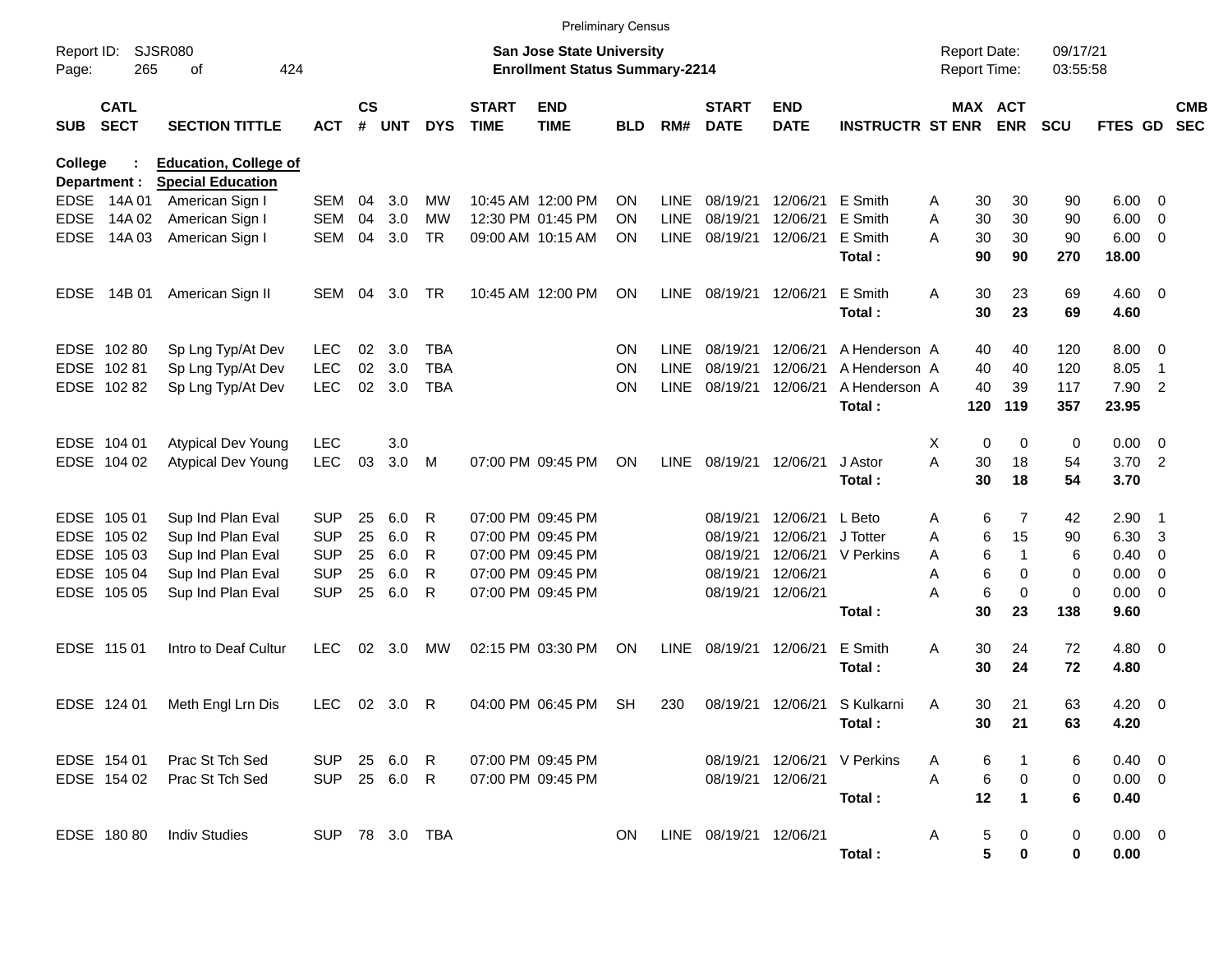|          |                            |                                                                                                                                                         |                                                                    |                            |                                 |                                  |                             | <b>Preliminary Census</b>                                                                             |            |      |                                                          |                                                          |                         |                                            |                             |                            |                              |                                                                              |            |
|----------|----------------------------|---------------------------------------------------------------------------------------------------------------------------------------------------------|--------------------------------------------------------------------|----------------------------|---------------------------------|----------------------------------|-----------------------------|-------------------------------------------------------------------------------------------------------|------------|------|----------------------------------------------------------|----------------------------------------------------------|-------------------------|--------------------------------------------|-----------------------------|----------------------------|------------------------------|------------------------------------------------------------------------------|------------|
| Page:    | Report ID: SJSR080<br>266  | 424<br>of                                                                                                                                               |                                                                    |                            |                                 |                                  |                             | <b>San Jose State University</b><br><b>Enrollment Status Summary-2214</b>                             |            |      |                                                          |                                                          |                         | <b>Report Date:</b><br><b>Report Time:</b> |                             |                            | 09/17/21<br>03:55:58         |                                                                              |            |
| SUB SECT | <b>CATL</b>                | <b>SECTION TITTLE</b>                                                                                                                                   | <b>ACT</b>                                                         | <b>CS</b><br>#             | <b>UNT</b>                      | <b>DYS</b>                       | <b>START</b><br><b>TIME</b> | <b>END</b><br><b>TIME</b>                                                                             | <b>BLD</b> | RM#  | <b>START</b><br><b>DATE</b>                              | <b>END</b><br><b>DATE</b>                                | <b>INSTRUCTR ST ENR</b> |                                            | MAX ACT                     | <b>ENR</b>                 | <b>SCU</b>                   | FTES GD SEC                                                                  | <b>CMB</b> |
|          |                            | EDSE 192A 80 Incl Supp Students                                                                                                                         | LEC                                                                | 03                         | 3.0                             | TBA                              |                             |                                                                                                       | ON         | LINE | 08/19/21                                                 | 12/06/21                                                 | A Henderson A<br>Total: |                                            | 40<br>40                    | 18<br>18                   | 54<br>54                     | $3.75 \quad 3$<br>3.75                                                       |            |
|          | EDSE 215 01<br>EDSE 215 02 | Assessment in SPED<br>Assessment in SPED                                                                                                                | SEM 05<br><b>SEM</b>                                               |                            | $3.0$ T<br>3.0                  |                                  |                             | 07:00 PM 09:45 PM                                                                                     | <b>SH</b>  | 434  | 08/19/21                                                 | 12/06/21                                                 | M Love<br>Total:        | Α<br>X                                     | 40<br>$\mathbf 0$<br>40     | 37<br>$\mathbf 0$<br>37    | 111<br>$\mathbf 0$<br>111    | 7.90 10<br>$0.00 \ 0$<br>7.90                                                |            |
|          |                            | EDSE 217A 01 Dir Tchng I LH<br>EDSE 217A 02 Dir Tchng I LH<br>EDSE 217A 03 Dir Tchng I LH<br>EDSE 217A 04 Dir Tchng I LH<br>EDSE 217A 05 Dir Tchng I LH | <b>SUP</b><br><b>SUP</b><br><b>SUP</b><br><b>SUP</b><br><b>SUP</b> | 25<br>25<br>25<br>25<br>25 | 6.0<br>6.0<br>6.0<br>6.0<br>6.0 | R<br>R<br>R<br>R<br>$\mathsf{R}$ |                             | 07:00 PM 09:45 PM<br>07:00 PM 09:45 PM<br>07:00 PM 09:45 PM<br>07:00 PM 09:45 PM<br>07:00 PM 09:45 PM |            |      | 08/19/21<br>08/19/21<br>08/19/21<br>08/19/21<br>08/19/21 | 12/06/21<br>12/06/21<br>12/06/21<br>12/06/21<br>12/06/21 | L Beto<br>Total:        | A<br>Α<br>Α<br>A<br>Α                      | 6<br>6<br>6<br>6<br>6<br>30 | 5<br>0<br>0<br>0<br>0<br>5 | 30<br>0<br>0<br>0<br>0<br>30 | $2.20$ 2<br>$0.00 \t 0$<br>$0.00 \t 0$<br>$0.00 \t 0$<br>$0.00 \t 0$<br>2.20 |            |
|          |                            | EDSE 217B 01 Dir Tchng II LH                                                                                                                            | <b>SUP</b>                                                         |                            | 25 6.0                          | <b>TBA</b>                       |                             |                                                                                                       | <b>ON</b>  | LINE | 08/19/21 12/06/21                                        |                                                          | Total:                  | Α                                          | 6<br>6                      | 0<br>0                     | 0<br>$\mathbf 0$             | $0.00 \ 0$<br>0.00                                                           |            |
|          |                            | EDSE 218A 80 ASD: M/S Disabilit                                                                                                                         | <b>LEC</b>                                                         | 03                         | 3.0                             | <b>TBA</b>                       |                             |                                                                                                       | <b>ON</b>  | LINE | 08/19/21 12/06/21                                        |                                                          | S Krishnan<br>Total:    | A                                          | 40<br>40                    | 40<br>40                   | 120<br>120                   | 9.15 23<br>9.15                                                              |            |
|          |                            | EDSE 218C 80 ASD: Collab Implem                                                                                                                         | <b>LEC</b>                                                         |                            | 3.0                             |                                  |                             |                                                                                                       |            |      |                                                          |                                                          | Total:                  | X                                          | 0<br>$\bf{0}$               | 0<br>0                     | 0<br>0                       | $0.00 \t 0$<br>0.00                                                          |            |
|          |                            | EDSE 218D 01 Teach Students ASD                                                                                                                         | LEC.                                                               |                            | 3.0                             |                                  |                             |                                                                                                       |            |      |                                                          |                                                          | Total:                  | X                                          | 0<br>$\mathbf 0$            | 0<br>0                     | 0<br>0                       | $0.00 \t 0$<br>0.00                                                          |            |
|          | EDSE 221 01                | Int Yg Ch Dis Dlys                                                                                                                                      | SEM 05                                                             |                            | 3.0                             | M                                |                             | 04:00 PM 06:45 PM                                                                                     | <b>SH</b>  | 315  |                                                          | 08/19/21 12/06/21                                        | A Golloher<br>Total:    | A                                          | 15<br>15                    | 8<br>8                     | 24<br>24                     | $1.85$ 5<br>1.85                                                             |            |
|          | EDSE 224 01                | Meths SLL in Sp Ed                                                                                                                                      | LEC                                                                |                            | 03 3.0 W                        |                                  |                             | 04:00 PM 06:45 PM                                                                                     | <b>SH</b>  | 230  |                                                          | 08/19/21 12/06/21                                        | S Kulkarni<br>Total:    | A                                          | 25<br>25                    | 14<br>14                   | 14<br>14                     | $3.05$ 5<br>3.05                                                             |            |
|          |                            | EDSE 230A 01 Curr Instr M/M                                                                                                                             | LEC 03 3.0 M                                                       |                            |                                 |                                  |                             | 04:00 PM 06:45 PM SH                                                                                  |            | 230  |                                                          | 08/19/21 12/06/21                                        | M Love<br>Total:        | A                                          | 30<br>30                    | 30<br>30                   | 90<br>90                     | 6.40 8<br>6.40                                                               |            |
|          |                            | EDSE 231X 01 Ed Res: Design Imp                                                                                                                         | SEM 05 3.0 W                                                       |                            |                                 |                                  |                             | 04:00 PM 06:45 PM SH                                                                                  |            | 212  |                                                          | 08/19/21 12/06/21                                        | S Krishnan<br>Total:    | A                                          | 20<br>20                    | 14<br>14                   | 42<br>42                     | 3.50 14<br>3.50                                                              |            |
|          | EDSE 234 01                | EFE in SPED                                                                                                                                             | SUP 25 3.0 R                                                       |                            |                                 |                                  |                             | 07:00 PM 09:45 PM                                                                                     |            |      |                                                          | 08/19/21 12/06/21 N Smith                                |                         | A                                          | 6                           | 5                          | 15                           | $1.00 \t 0$                                                                  |            |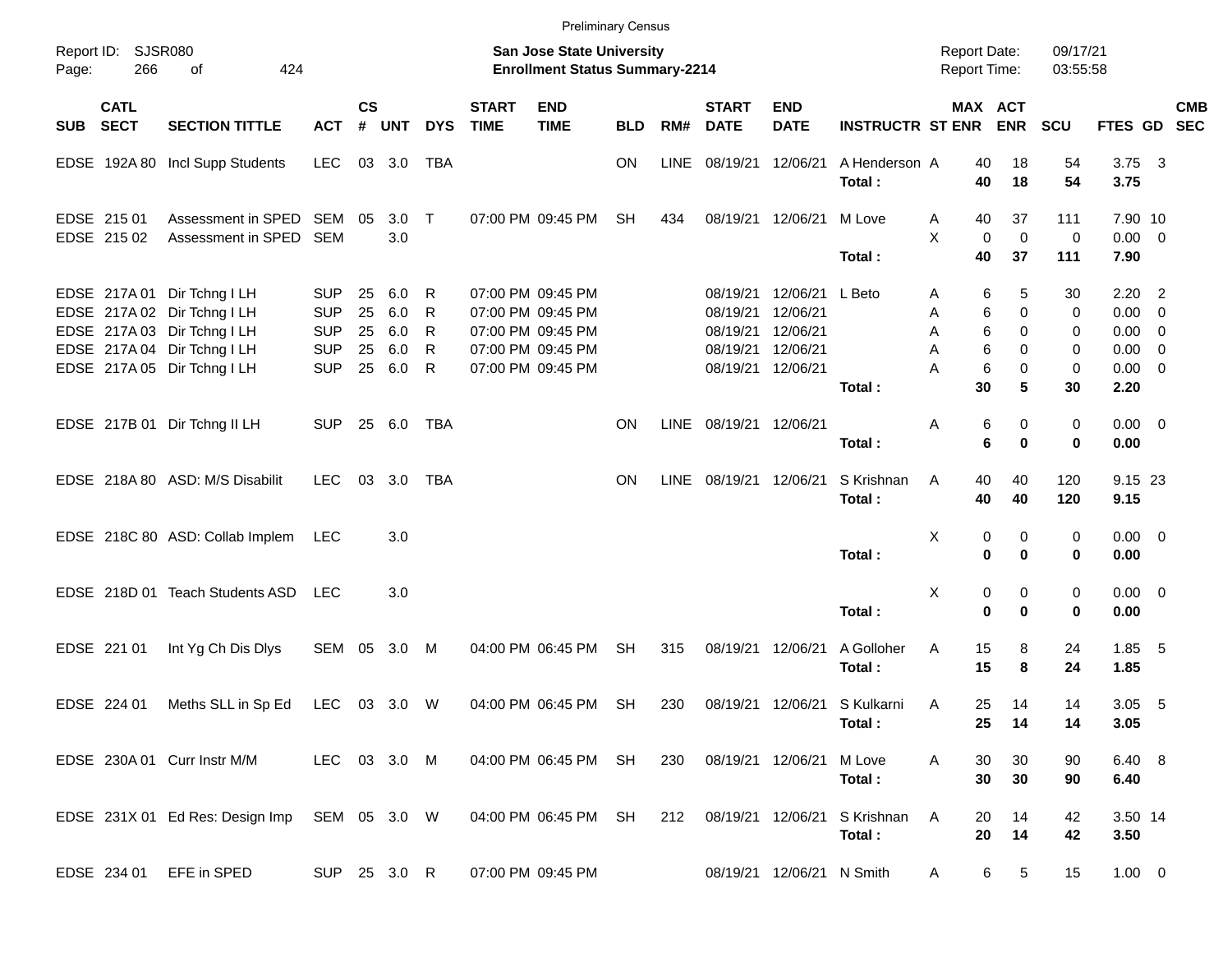|                            |                            |                                                  |                          |                    |            |            |                             | <b>Preliminary Census</b>                                                 |                        |             |                             |                                                  |                                                       |                          |                                            |                           |                                   |                          |
|----------------------------|----------------------------|--------------------------------------------------|--------------------------|--------------------|------------|------------|-----------------------------|---------------------------------------------------------------------------|------------------------|-------------|-----------------------------|--------------------------------------------------|-------------------------------------------------------|--------------------------|--------------------------------------------|---------------------------|-----------------------------------|--------------------------|
| Report ID:<br>Page:        | 267                        | <b>SJSR080</b><br>424<br>of                      |                          |                    |            |            |                             | <b>San Jose State University</b><br><b>Enrollment Status Summary-2214</b> |                        |             |                             |                                                  |                                                       |                          | <b>Report Date:</b><br><b>Report Time:</b> | 09/17/21<br>03:55:58      |                                   |                          |
| <b>SUB</b>                 | <b>CATL</b><br><b>SECT</b> | <b>SECTION TITTLE</b>                            | <b>ACT</b>               | $\mathsf{cs}$<br># | <b>UNT</b> | <b>DYS</b> | <b>START</b><br><b>TIME</b> | <b>END</b><br><b>TIME</b>                                                 | <b>BLD</b>             | RM#         | <b>START</b><br><b>DATE</b> | <b>END</b><br><b>DATE</b>                        | <b>INSTRUCTR ST ENR</b>                               |                          | MAX ACT<br><b>ENR</b>                      | <b>SCU</b>                | FTES GD                           | <b>CMB</b><br><b>SEC</b> |
|                            |                            |                                                  |                          |                    |            |            |                             |                                                                           |                        |             |                             |                                                  | Total:                                                |                          | 6<br>5                                     | 15                        | 1.00                              |                          |
| EDSE                       | EDSE 241 80<br>24181       | Emrg Tech All Lrn<br>Emrg Tech All Lrn           | <b>SEM</b><br><b>SEM</b> | 05                 | 3.0<br>3.0 | <b>TBA</b> |                             |                                                                           | ON                     | <b>LINE</b> | 08/19/21                    | 12/06/21                                         | M Love<br>Total:                                      | Α<br>X                   | 40<br>38<br>$\mathbf 0$<br>0<br>40<br>38   | 114<br>0<br>114           | 8.30 14<br>$0.00 \t 0$<br>8.30    |                          |
| EDSE                       | 279 01                     | Mgn Bhvr Empss SED SEM                           |                          | 05                 | 3.0        | $\top$     |                             | 04:00 PM 06:45 PM                                                         | <b>SH</b>              | 230         | 08/19/21                    | 12/06/21                                         | A Golloher<br>Total:                                  | A                        | 30<br>23<br>23<br>30                       | 69<br>69                  | 5.15 11<br>5.15                   |                          |
| <b>EDSE</b><br><b>EDSE</b> | 285 01<br>285 02           | Sem on Is Rel Tch Ex SEM<br>Sem on Is Rel Tch Ex | SEM                      | 05<br>05           | 3.0<br>3.0 | -R<br>R    |                             | 04:00 PM 06:45 PM<br>04:00 PM 06:45 PM                                    | <b>SH</b><br><b>SH</b> | 312<br>238  | 08/19/21<br>08/19/21        | 12/06/21<br>12/06/21                             | S Krishnan<br>M Hughes<br>Total:                      | A<br>Α                   | 20<br>14<br>20<br>13<br>40<br>27           | 42<br>39<br>81            | 3.45 13<br>3.25 13<br>6.70        |                          |
|                            | Department :               | <b>Special Education</b>                         |                          |                    |            |            |                             |                                                                           |                        |             |                             | <b>Lower Division:</b><br><b>Upper Division:</b> | <b>Department Total:</b><br><b>Graduate Division:</b> | 739<br>120<br>297<br>322 | 578<br>113<br>224<br>241                   | 1793<br>339<br>744<br>710 | 128.20<br>22.60<br>50.40<br>55.20 |                          |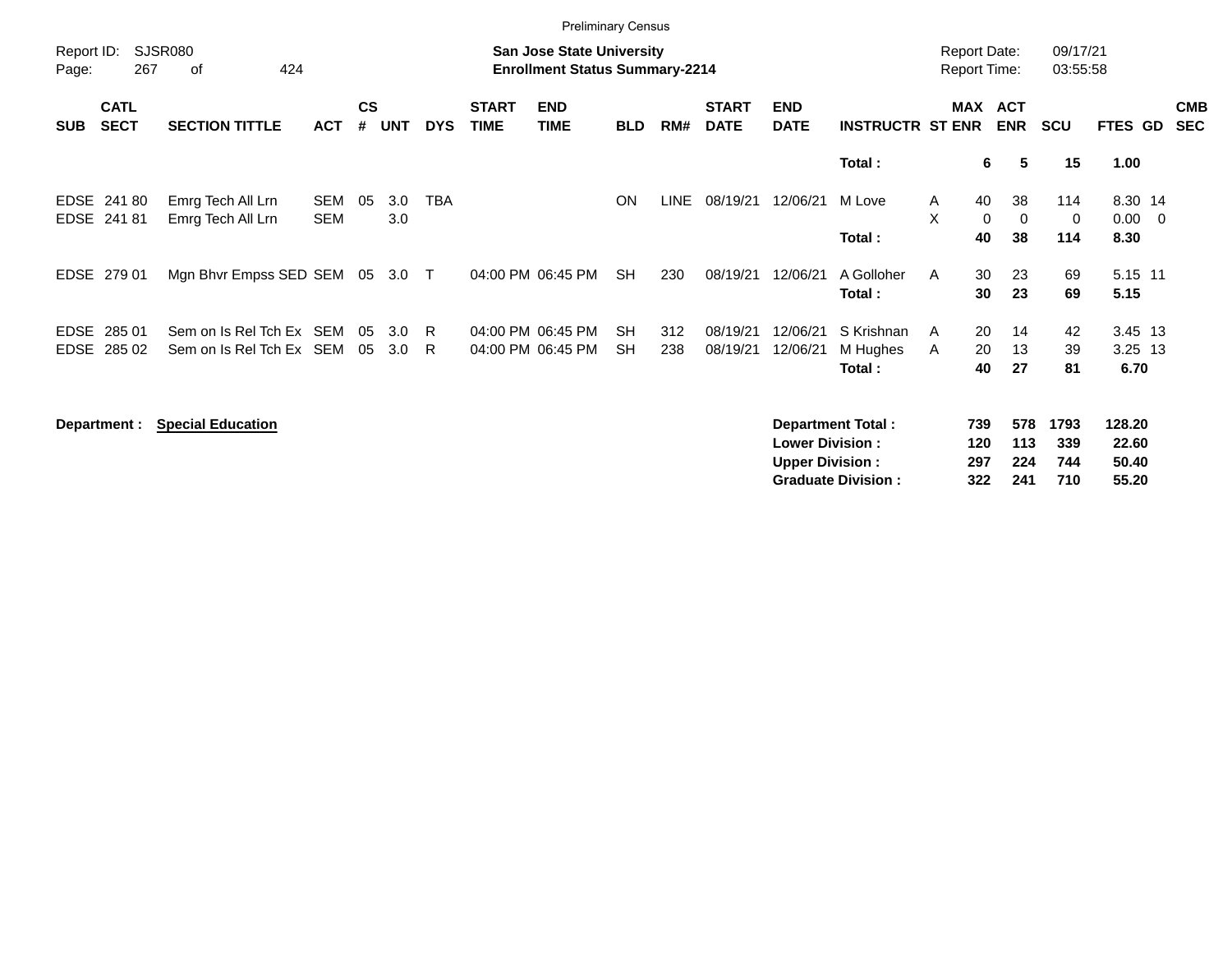|                     |                            |                                  |            |           |        |              |                             | <b>Preliminary Census</b>                                                 |            |     |                             |                           |                         |   |                                            |            |                      |             |                |                          |
|---------------------|----------------------------|----------------------------------|------------|-----------|--------|--------------|-----------------------------|---------------------------------------------------------------------------|------------|-----|-----------------------------|---------------------------|-------------------------|---|--------------------------------------------|------------|----------------------|-------------|----------------|--------------------------|
| Report ID:<br>Page: | 268                        | <b>SJSR080</b><br>424<br>of      |            |           |        |              |                             | <b>San Jose State University</b><br><b>Enrollment Status Summary-2214</b> |            |     |                             |                           |                         |   | <b>Report Date:</b><br><b>Report Time:</b> |            | 09/17/21<br>03:55:58 |             |                |                          |
| <b>SUB</b>          | <b>CATL</b><br><b>SECT</b> | <b>SECTION TITTLE</b>            | <b>ACT</b> | <b>CS</b> | # UNT  | <b>DYS</b>   | <b>START</b><br><b>TIME</b> | <b>END</b><br><b>TIME</b>                                                 | <b>BLD</b> | RM# | <b>START</b><br><b>DATE</b> | <b>END</b><br><b>DATE</b> | <b>INSTRUCTR ST ENR</b> |   | <b>MAX ACT</b>                             | <b>ENR</b> | <b>SCU</b>           | FTES GD     |                | <b>CMB</b><br><b>SEC</b> |
| College             |                            | <b>Education, College of</b>     |            |           |        |              |                             |                                                                           |            |     |                             |                           |                         |   |                                            |            |                      |             |                |                          |
|                     | Department :               | <b>Teacher Education</b>         |            |           |        |              |                             |                                                                           |            |     |                             |                           |                         |   |                                            |            |                      |             |                |                          |
|                     |                            | EDEL 108A 01 Curr Rdng/Lang Arts | SEM        | 05        | 3.0    | м            |                             | 04:00 PM 06:45 PM                                                         | <b>SH</b>  | 335 | 08/19/21                    | 12/06/21                  | J Asato                 | Α | 30                                         | 30         | 60                   | 6.00        | 0              |                          |
| EDEL                |                            | 108A 02 Curr Rdng/Lang Arts      | <b>SEM</b> | 05        | 3.0    | $\mathsf T$  |                             | 04:00 PM 06:45 PM                                                         | <b>SH</b>  | 335 | 08/19/21                    | 12/06/21                  | A Briceno               | Α | 28                                         | 20         | 40                   | 4.00        | 0              |                          |
| EDEL                |                            | 108A 03 Curr Rdng/Lang Arts      | <b>SEM</b> | 05        | 3.0    | W            |                             | 04:00 PM 06:45 PM                                                         | <b>SH</b>  | 335 | 08/19/21                    | 12/06/21                  | J Asato                 | A | 28                                         | 27         | 54                   | 5.40        | 0              |                          |
| EDEL                |                            | 108A 04 Curr Rdng/Lang Arts      | <b>SEM</b> | 05        | 3.0    | M            |                             | 07:15 PM 10:00 PM                                                         | <b>SH</b>  | 311 | 08/19/21                    | 12/06/21                  | A Briceno               | A | 30                                         | 26         | 52                   | 5.20        | 0              |                          |
|                     |                            |                                  |            |           |        |              |                             |                                                                           |            |     |                             |                           | Total:                  |   | 116                                        | 103        | 206                  | 20.60       |                |                          |
|                     |                            | EDEL 108B 01 Curr Science        | SEM        | 05        | 3.0    | R            |                             | 04:00 PM 06:45 PM                                                         | <b>SH</b>  | 335 | 08/19/21                    | 12/06/21                  | G Smith                 | A | 28                                         | 27         | 27                   | 5.40        | - 0            |                          |
| EDEL                |                            | 108B 02 Curr Science             | SEM        | 05        | 3.0    | R            |                             | 07:15 PM 10:00 PM                                                         | <b>SH</b>  | 335 | 08/19/21                    | 12/06/21                  | G Smith                 | Α | 28                                         | 29         | 29                   | 5.80        | 0              |                          |
| EDEL                |                            | 108B 03 Curr Science             | SEM        | 05        | 3.0    | W            |                             | 07:15 PM 10:00 PM                                                         | <b>SH</b>  | 335 | 08/19/21                    | 12/06/21                  | A Huang                 | Α | 28                                         | 30         | 30                   | 6.00        | 0              |                          |
|                     |                            | EDEL 108B 04 Curr Science        | SEM        | 05        | 3.0    | W            |                             | 04:00 PM 06:45 PM                                                         | <b>SH</b>  | 334 | 08/19/21                    | 12/06/21                  | G Smith                 | A | 30                                         | 31         | 31                   | 6.20        | 0              |                          |
|                     |                            |                                  |            |           |        |              |                             |                                                                           |            |     |                             |                           | Total:                  |   | 114                                        | 117        | 117                  | 23.40       |                |                          |
|                     |                            | EDEL 108C 01 Curr Social Stu     | SEM        | 05        | 3.0    | Т            |                             | 04:00 PM 06:45 PM                                                         | <b>SH</b>  | 334 | 08/19/21                    | 12/06/21                  | W Watson                | Α | 30                                         | 23         | 23                   | 5.65 21     |                |                          |
| EDEL                |                            | 108C 02 Curr Social Stu          | SEM        | 05        | 3.0    | $\mathsf{T}$ |                             | 07:15 PM 10:00 PM                                                         | <b>SH</b>  | 335 | 08/19/21                    | 12/06/21                  | W Watson                | Α | 28                                         | 25         | 25                   | 6.15 23     |                |                          |
| EDEL                |                            | 108C 03 Curr Social Stu          | SEM        | 05        | 3.0    | M            |                             | 07:15 PM 10:00 PM                                                         | <b>SH</b>  | 335 | 08/19/21                    | 12/06/21                  | J Asato                 | A | 28                                         | 28         | 28                   | 6.95 27     |                |                          |
|                     |                            |                                  |            |           |        |              |                             |                                                                           |            |     |                             |                           | Total:                  |   | 86                                         | 76         | 76                   | 18.75       |                |                          |
|                     |                            | EDEL 108D 01 Curr Math           | SEM        | 05        | 3.0    | $\mathsf T$  |                             | 07:15 PM 10:00 PM                                                         | <b>SH</b>  | 334 | 08/19/21                    | 12/06/21                  | F Darling               | A | 30                                         | 29         | 29                   | 5.80        | - 0            |                          |
| EDEL                |                            | 108D 02 Curr Math                | SEM        | 05        | 3.0    | м            |                             | 07:15 PM 10:00 PM                                                         | <b>SH</b>  | 334 | 08/19/21                    | 12/06/21                  | R Rios                  | Α | 30                                         | 22         | 22                   | 4.45        | $\overline{1}$ |                          |
| EDEL                |                            | 108D 03 Curr Math                | SEM        | 05        | 3.0    | R            |                             | 04:00 PM 06:45 PM                                                         | <b>SH</b>  | 334 | 08/19/21                    | 12/06/21                  | P Swanson               | A | 30                                         | 20         | 20                   | 4.00        | 0              |                          |
|                     |                            | EDEL 108D 04 Curr Math           | SEM        | 05        | 3.0    | M            |                             | 04:00 PM 06:45 PM                                                         | <b>SH</b>  | 334 | 08/19/21                    | 12/06/21                  | R Rios                  | A | 30                                         | 27         | 27                   | 5.40        | 0              |                          |
|                     |                            |                                  |            |           |        |              |                             |                                                                           |            |     |                             |                           | Total:                  |   | 120                                        | 98         | 98                   | 19.65       |                |                          |
|                     | EDEL 143A 01               | Phase I Stdt-Teach               | SUP        | 25        | 4.0    | TBA          |                             |                                                                           |            |     | 08/19/21                    | 12/06/21                  | P Swanson               | A | 12                                         | 5          | 20                   | 1.33        | - 0            |                          |
| EDEL                | 143A 02                    | Phase I Stdt-Teach               | <b>SUP</b> | 25        | 4.0    | <b>TBA</b>   |                             |                                                                           |            |     | 08/19/21                    | 12/06/21                  | J Asato                 | A | 12                                         | 5          | 20                   | 1.33        | 0              |                          |
| EDEL                | 143A 03                    | Phase I Stdt-Teach               | <b>SUP</b> | 25        | 4.0    | <b>TBA</b>   |                             |                                                                           |            |     | 08/19/21                    | 12/06/21                  | E Scullion-J            | A | 12                                         | 10         | 40                   | 2.67        | 0              |                          |
| EDEL                | 143A 04                    | Phase I Stdt-Teach               | <b>SUP</b> | 25        | 4.0    | <b>TBA</b>   |                             |                                                                           |            |     | 08/19/21                    | 12/06/21                  | C Hartunian             | A | 12                                         | 11         | 44                   | 2.93        | 0              |                          |
|                     |                            | EDEL 143A 05 Phase I Stdt-Teach  | <b>SUP</b> | 25        | 4.0    | <b>TBA</b>   |                             |                                                                           |            |     | 08/19/21                    | 12/06/21                  | H Smith                 | A | 12                                         | 11         | 44                   | 2.93        | 0              |                          |
|                     |                            | EDEL 143A 06 Phase I Stdt-Teach  | <b>SUP</b> | 25        | 4.0    | <b>TBA</b>   |                             |                                                                           |            |     |                             | 08/19/21 12/06/21         | D Mitchell              | Α | 12                                         | 6          | 24                   | 1.60        | - 0            |                          |
|                     |                            | EDEL 143A 07 Phase I Stdt-Teach  | <b>SUP</b> | 25        | 4.0    | <b>TBA</b>   |                             |                                                                           |            |     | 08/19/21                    | 12/06/21                  | R Messina               | Α | 12                                         |            | 16                   | $1.07 \t 0$ |                |                          |
|                     |                            | EDEL 143A 08 Phase I Stdt-Teach  | <b>SUP</b> | 25        | 4.0    | TBA          |                             |                                                                           |            |     | 08/19/21                    | 12/06/21                  | S Aichele-Ch A          |   | 12                                         | 9          | 36                   | $2.40 \ 0$  |                |                          |
|                     |                            | EDEL 143A 09 Phase I Stdt-Teach  | <b>SUP</b> | 25        | 4.0    | TBA          |                             |                                                                           |            |     | 08/19/21                    | 12/06/21                  | J Kaay                  | A | 12                                         | 11         | 44                   | $3.00$ 1    |                |                          |
|                     |                            | EDEL 143A 10 Phase I Stdt-Teach  | <b>SUP</b> | 25        | 4.0    | TBA          |                             |                                                                           |            |     | 08/19/21                    | 12/06/21                  | L Abrahams              | A | 12                                         | 8          | 32                   | 2.13        | - 0            |                          |
|                     |                            | EDEL 143A 11 Phase I Stdt-Teach  | <b>SUP</b> | 25        | 4.0    | TBA          |                             |                                                                           |            |     | 08/19/21                    | 12/06/21                  |                         | Α | 12                                         | 0          | 0                    | 0.00        | - 0            |                          |
|                     |                            | EDEL 143A 12 Phase I Stdt-Teach  | <b>SUP</b> | 25        | 4.0    | TBA          |                             |                                                                           |            |     | 08/19/21                    | 12/06/21                  | K Martinico             | A | 12                                         | 6          | 24                   | 1.60        | - 0            |                          |
|                     |                            | EDEL 143A 60 Phase I Stdt-Teach  | <b>SUP</b> |           | 25 4.0 | TBA          |                             |                                                                           |            |     | 08/19/21                    | 12/06/21                  | B Rodriguez A           |   | 12                                         |            | 28                   | $1.87 \t 0$ |                |                          |
|                     |                            | EDEL 143A 61 Phase I Stdt-Teach  | SUP        |           | 25 4.0 | TBA          |                             |                                                                           |            |     | 08/19/21                    | 12/06/21                  | A Ramirez               | A | 6                                          | 6          | 24                   | $1.60 \t 0$ |                |                          |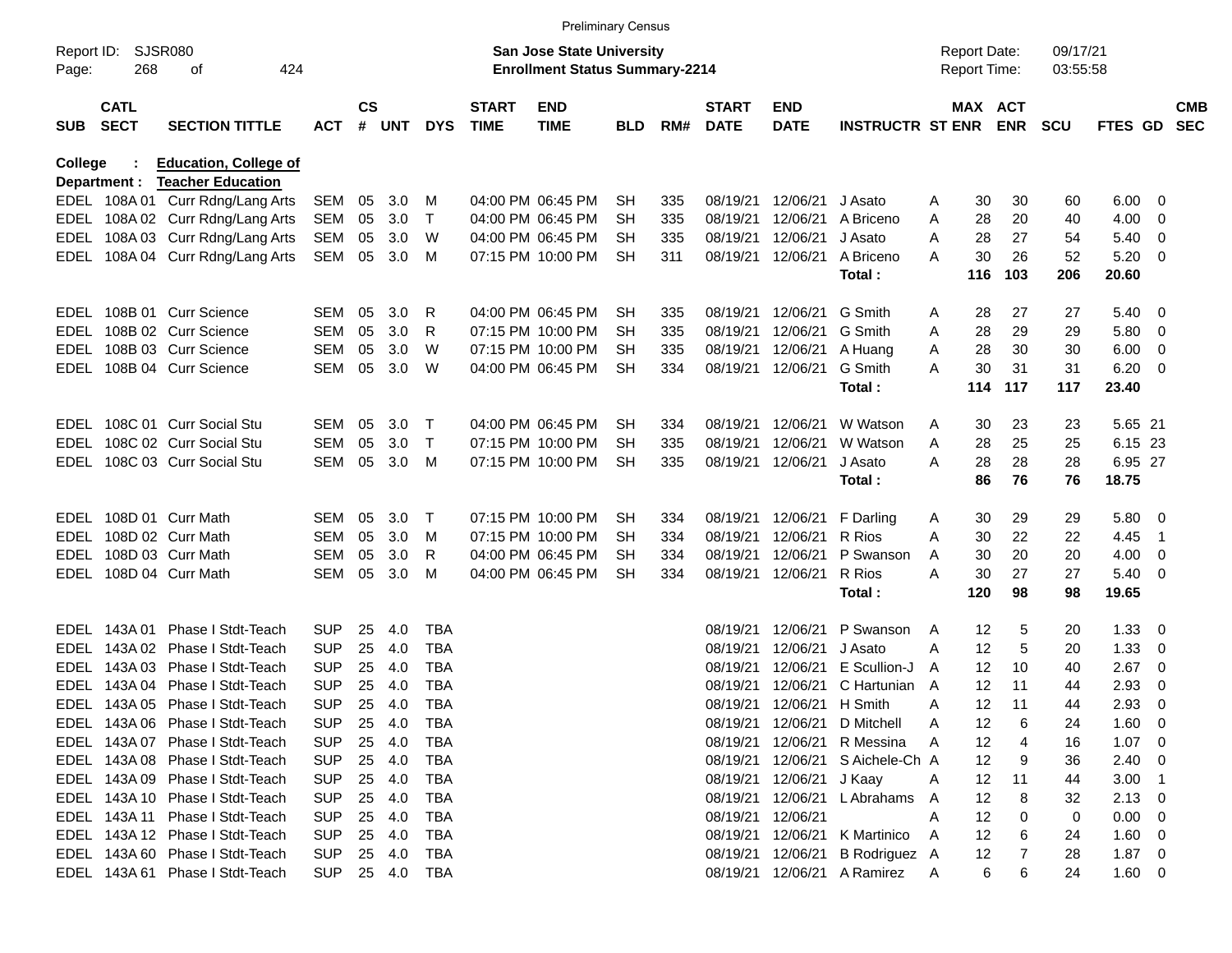|       |                            |                                 |            |               |                |            |                             |                                                                           | <b>Preliminary Census</b> |     |                             |                             |                             |   |                                            |                 |                      |                |                         |                          |
|-------|----------------------------|---------------------------------|------------|---------------|----------------|------------|-----------------------------|---------------------------------------------------------------------------|---------------------------|-----|-----------------------------|-----------------------------|-----------------------------|---|--------------------------------------------|-----------------|----------------------|----------------|-------------------------|--------------------------|
| Page: | Report ID: SJSR080<br>269  | 424<br>οf                       |            |               |                |            |                             | <b>San Jose State University</b><br><b>Enrollment Status Summary-2214</b> |                           |     |                             |                             |                             |   | <b>Report Date:</b><br><b>Report Time:</b> |                 | 09/17/21<br>03:55:58 |                |                         |                          |
| SUB   | <b>CATL</b><br><b>SECT</b> | <b>SECTION TITTLE</b>           | <b>ACT</b> | $\mathsf{cs}$ | # UNT          | <b>DYS</b> | <b>START</b><br><b>TIME</b> | <b>END</b><br><b>TIME</b>                                                 | <b>BLD</b>                | RM# | <b>START</b><br><b>DATE</b> | <b>END</b><br><b>DATE</b>   | <b>INSTRUCTR ST ENR ENR</b> |   | <b>MAX ACT</b>                             |                 | <b>SCU</b>           | FTES GD        |                         | <b>CMB</b><br><b>SEC</b> |
|       |                            | EDEL 143A 62 Phase I Stdt-Teach | <b>SUP</b> | 25            | 4.0            | TBA        |                             |                                                                           |                           |     | 08/19/21                    | 12/06/21                    | P Latham                    | A | 6                                          | 6               | 24                   | 1.60           | $\mathbf 0$             |                          |
|       |                            | EDEL 143A 63 Phase I Stdt-Teach | <b>SUP</b> | 25            | 4.0            | <b>TBA</b> |                             |                                                                           |                           |     | 08/19/21                    | 12/06/21                    | V Altamirano A              |   | 6                                          | $\overline{c}$  | 8                    | 0.53           | 0                       |                          |
|       |                            |                                 |            |               |                |            |                             |                                                                           |                           |     |                             |                             | Total:                      |   | 174                                        | 107             | 428                  | 28.60          |                         |                          |
|       |                            | EDEL 143B 01 Phase 2 Stdt-Teach | <b>SUP</b> |               | 25 10.0        | TBA        |                             |                                                                           |                           |     | 08/19/21                    | 12/06/21                    | D Nemecek                   | A | 12                                         | 13              | 130                  | 10.67 12       |                         |                          |
|       |                            | EDEL 143B 02 Phase 2 Stdt-Teach | <b>SUP</b> |               | 25 10.0        | <b>TBA</b> |                             |                                                                           |                           |     | 08/19/21                    | 12/06/21                    | K Olson                     | A | 12                                         | 10              | 100                  | 8.33 10        |                         |                          |
|       |                            | EDEL 143B 03 Phase 2 Stdt-Teach | <b>SUP</b> |               | 25 10.0        | <b>TBA</b> |                             |                                                                           |                           |     | 08/19/21                    | 12/06/21                    | H Beck                      | Α | 12                                         | 6               | 60                   | 5.00           | 6                       |                          |
|       |                            | EDEL 143B 04 Phase 2 Stdt-Teach | <b>SUP</b> |               | 25 10.0        | <b>TBA</b> |                             |                                                                           |                           |     | 08/19/21                    | 12/06/21                    | S Hughes                    | A | 12                                         | 9               | 90                   | 7.33           | 8                       |                          |
|       |                            | EDEL 143B 05 Phase 2 Stdt-Teach | <b>SUP</b> |               | 25 10.0        | <b>TBA</b> |                             |                                                                           |                           |     | 08/19/21                    | 12/06/21                    | P Schultz                   | A | 12                                         | 5               | 50                   | 4.17           | 5                       |                          |
|       |                            | EDEL 143B 06 Phase 2 Stdt-Teach | <b>SUP</b> |               | 25 10.0        | <b>TBA</b> |                             |                                                                           |                           |     | 08/19/21                    | 12/06/21                    | N Bilbao                    | A | 12                                         | 7               | 70                   | 5.67           | 6                       |                          |
|       |                            | EDEL 143B 07 Phase 2 Stdt-Teach | <b>SUP</b> |               | 25 10.0        | TBA        |                             |                                                                           |                           |     | 08/19/21                    | 12/06/21                    | A Finkel                    | A | 12                                         | 5               | 50                   | 4.17           | 5                       |                          |
|       |                            | EDEL 143B 08 Phase 2 Stdt-Teach | <b>SUP</b> |               | 25 10.0        | <b>TBA</b> |                             |                                                                           |                           |     | 08/19/21                    | 12/06/21                    | L Sizelove-S                | A | 12                                         | 6               | 60                   | 5.00           | 6                       |                          |
|       |                            | EDEL 143B 09 Phase 2 Stdt-Teach | <b>SUP</b> |               | 25 10.0        | <b>TBA</b> |                             |                                                                           |                           |     | 08/19/21                    | 12/06/21                    |                             | A | 12                                         | 0               | 0                    | 0.00           | 0                       |                          |
|       |                            | EDEL 143B 60 Phase 2 Stdt-Teach | <b>SUP</b> |               | 25 10.0        | <b>TBA</b> |                             |                                                                           |                           |     | 08/19/21                    | 12/06/21                    | A Ramirez                   | A | 12                                         | $\mathbf{1}$    | 10                   | 0.83           | $\mathbf{1}$            |                          |
|       |                            | EDEL 143B 61 Phase 2 Stdt-Teach | <b>SUP</b> |               | 25 10.0        | TBA        |                             |                                                                           |                           |     | 08/19/21                    | 12/06/21                    | D Miranda                   | A | 6                                          | 10              | 100                  | 8.17           | 9                       |                          |
|       |                            | EDEL 143B 62 Phase 2 Stdt-Teach | <b>SUP</b> |               | 25 10.0        | TBA        |                             |                                                                           |                           |     |                             | 08/19/21 12/06/21           | L Cress                     | A | 6                                          | 5               | 50                   | 4.17           | 5                       |                          |
|       |                            |                                 |            |               |                |            |                             |                                                                           |                           |     |                             |                             | Total:                      |   | 132                                        | 77              | 770                  | 63.50          |                         |                          |
|       |                            | EDSC 184X 01 Stdt Tchg I        | <b>SUP</b> | 36            | 6.0            | TBA        |                             |                                                                           |                           |     | 08/19/21                    | 12/06/21                    | K Aguilar                   | A | 10                                         | 4               | 24                   | 1.60           | 0                       |                          |
|       |                            | EDSC 184X 02 Stdt Tchg I        | <b>SUP</b> | 36            | 6.0            | <b>TBA</b> |                             |                                                                           |                           |     | 08/19/21                    | 12/06/21                    | L Bernbaum A                |   | 10                                         | 7               | 42                   | 2.80           | 0                       |                          |
|       |                            | EDSC 184X 03 Stdt Tchg I        | <b>SUP</b> | 36            | 6.0            | <b>TBA</b> |                             |                                                                           |                           |     | 08/19/21                    | 12/06/21                    | F Hurndon                   | A | 10                                         | 6               | 36                   | 2.40           | 0                       |                          |
|       |                            | EDSC 184X 04 Stdt Tchg I        | <b>SUP</b> | 36            | 6.0            | <b>TBA</b> |                             |                                                                           |                           |     | 08/19/21                    | 12/06/21                    | M Haggerty                  | A | 10                                         | 6               | 36                   | 2.40           | 0                       |                          |
|       |                            | EDSC 184X 05 Stdt Tchg I        | <b>SUP</b> | 36            | 6.0            | <b>TBA</b> |                             |                                                                           |                           |     | 08/19/21                    | 12/06/21                    | R McKay                     | A | 10                                         | 7               | 42                   | 2.80           | 0                       |                          |
|       |                            | EDSC 184X 06 Stdt Tchg I        | <b>SUP</b> | 36            | 6.0            | <b>TBA</b> |                             |                                                                           |                           |     | 08/19/21                    | 12/06/21                    | C Hewko                     | A | 10                                         | 4               | 24                   | 1.60           | 0                       |                          |
|       |                            | EDSC 184X 07 Stdt Tchg I        | <b>SUP</b> | 36            | 6.0            | <b>TBA</b> |                             |                                                                           |                           |     | 08/19/21                    | 12/06/21                    | R Calonico                  | A | 10                                         | 7               | 42                   | 2.80           | 0                       |                          |
|       |                            | EDSC 184X 08 Stdt Tchg I        | <b>SUP</b> | 36            | 6.0            | <b>TBA</b> |                             |                                                                           |                           |     | 08/19/21                    | 12/06/21                    | L Weckesser A               |   | 10                                         | 6               | 36                   | 2.40           | 0                       |                          |
|       |                            | EDSC 184X 09 Stdt Tchg I        | <b>SUP</b> | 36            | 6.0            | <b>TBA</b> |                             |                                                                           |                           |     | 08/19/21                    | 12/06/21                    | A Huang                     | A | 10                                         | 6               | 36                   | 2.60           | $\overline{2}$          |                          |
|       |                            | EDSC 184X 10 Stdt Tchg I        | <b>SUP</b> | 36            | 6.0            | <b>TBA</b> |                             |                                                                           |                           |     | 08/19/21                    | 12/06/21                    | J Holly                     | A | 10                                         | $\overline{7}$  | 42                   | 2.80           | 0                       |                          |
|       |                            | EDSC 184X 11 Stdt Tchg I        | <b>SUP</b> | 36            | 6.0            | <b>TBA</b> |                             |                                                                           |                           |     | 08/19/21                    | 12/06/21                    | T Davis                     | A | 10                                         | 4               | 24                   | 1.60           | 0                       |                          |
|       |                            | EDSC 184X 12 Stdt Tchg I        | <b>SUP</b> | 36            | 6.0            | <b>TBA</b> |                             |                                                                           |                           |     |                             | 08/19/21 12/06/21           | J Sowers                    | A | 10                                         | 4               | 24                   | 1.60           | 0                       |                          |
|       |                            | EDSC 184X 13 Stdt Tchg I        | <b>SUP</b> |               | 36 6.0         | TBA        |                             |                                                                           |                           |     |                             | 08/19/21 12/06/21           |                             | A | 10                                         | 0               |                      | $0.00 \quad 0$ |                         |                          |
|       |                            | EDSC 184X 14 Stdt Tchg I        | <b>SUP</b> |               | 36 6.0         | TBA        |                             |                                                                           |                           |     |                             | 08/19/21 12/06/21           |                             | A | 10                                         | 0               |                      | 0.00           | $\overline{\mathbf{0}}$ |                          |
|       |                            | EDSC 184X 15 Stdt Tchg I        | <b>SUP</b> |               | 36 6.0         | TBA        |                             |                                                                           |                           |     |                             | 08/19/21 12/06/21           |                             | Α | 10                                         | 0               | 0                    | 0.00           | $\overline{0}$          |                          |
|       |                            |                                 |            |               |                |            |                             |                                                                           |                           |     |                             |                             | Total:                      |   | 150                                        | 68              | 408                  | 27.40          |                         |                          |
|       | EDTE 180 01                | <b>Indiv Studies</b>            | SUP 78 1.0 |               |                | TBA        |                             |                                                                           |                           |     |                             | 08/19/21 12/06/21           |                             | A | 6                                          | 0               |                      | $0.00 \ 0$     |                         |                          |
|       | EDTE 180 02                | <b>Indiv Studies</b>            | <b>SUP</b> |               | 78 3.0         | TBA        |                             |                                                                           |                           |     |                             | 08/19/21 12/06/21           |                             | Α | $\mathbf 1$                                | 0               | 0                    | $0.00 \quad 0$ |                         |                          |
|       | EDTE 180 03                | <b>Indiv Studies</b>            |            |               | SUP 78 2.0 TBA |            |                             |                                                                           |                           |     |                             | 08/19/21 12/06/21 K Aguilar |                             | Α | 15                                         | 5               | 10                   | $0.67 \quad 0$ |                         |                          |
|       |                            |                                 |            |               |                |            |                             |                                                                           |                           |     |                             |                             | Total:                      |   | 22                                         | $5\phantom{.0}$ | 10                   | 0.67           |                         |                          |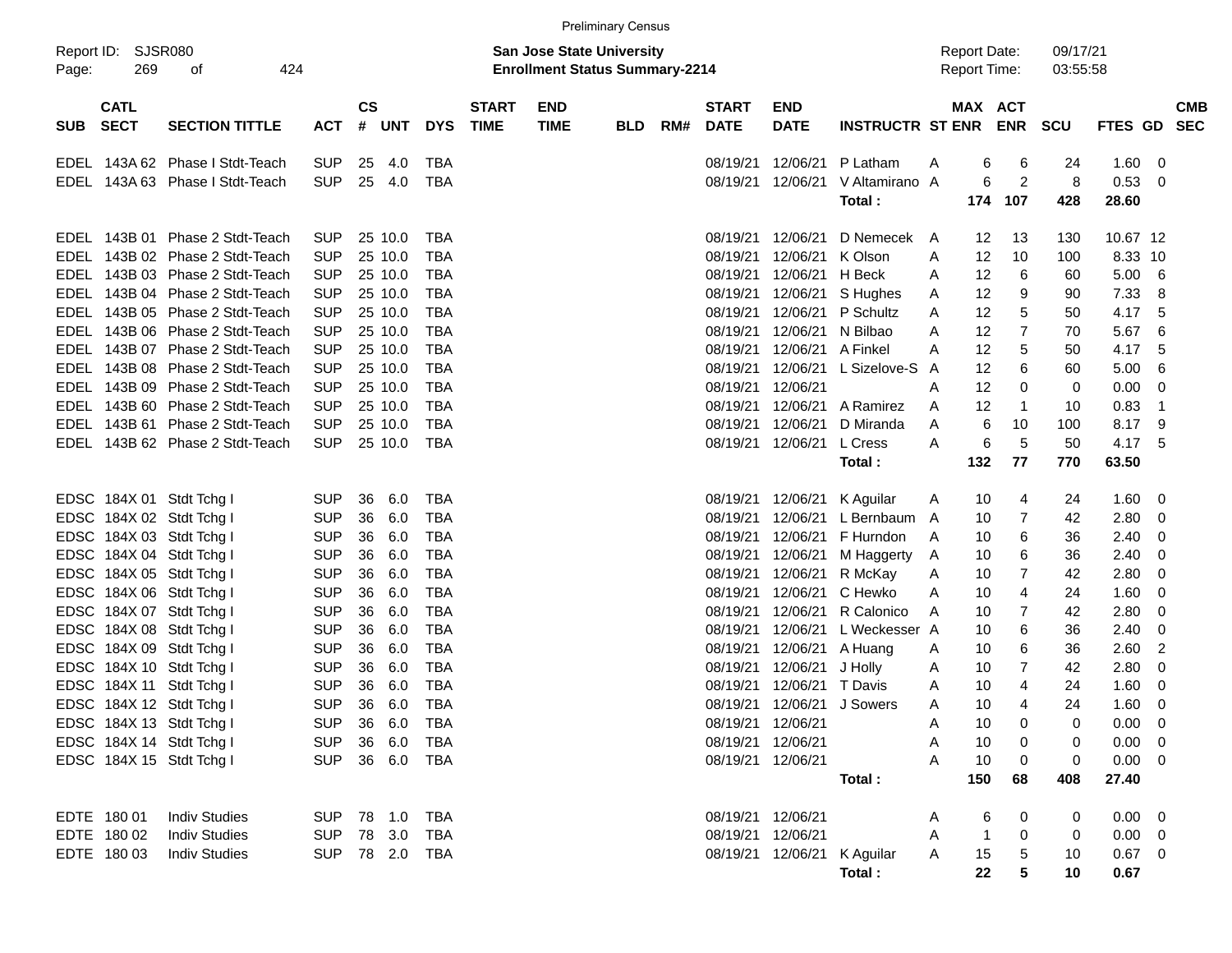|                     |                            |                             |              |                    |            |            |                             | <b>Preliminary Census</b>                                                 |            |     |                             |                           |                                  |   |                                     |             |                      |                |                          |                          |
|---------------------|----------------------------|-----------------------------|--------------|--------------------|------------|------------|-----------------------------|---------------------------------------------------------------------------|------------|-----|-----------------------------|---------------------------|----------------------------------|---|-------------------------------------|-------------|----------------------|----------------|--------------------------|--------------------------|
| Report ID:<br>Page: | 270                        | <b>SJSR080</b><br>424<br>οf |              |                    |            |            |                             | <b>San Jose State University</b><br><b>Enrollment Status Summary-2214</b> |            |     |                             |                           |                                  |   | <b>Report Date:</b><br>Report Time: |             | 09/17/21<br>03:55:58 |                |                          |                          |
| <b>SUB</b>          | <b>CATL</b><br><b>SECT</b> | <b>SECTION TITTLE</b>       | <b>ACT</b>   | $\mathsf{cs}$<br># | <b>UNT</b> | <b>DYS</b> | <b>START</b><br><b>TIME</b> | <b>END</b><br><b>TIME</b>                                                 | <b>BLD</b> | RM# | <b>START</b><br><b>DATE</b> | <b>END</b><br><b>DATE</b> | <b>INSTRUCTR ST ENR</b>          |   | MAX ACT                             | <b>ENR</b>  | <b>SCU</b>           | FTES GD        |                          | <b>CMB</b><br><b>SEC</b> |
|                     | EDTE 208 01                | Educ Sociology              | <b>SEM</b>   | 05                 | 3.0        | M          |                             | 04:00 PM 06:45 PM                                                         | <b>SH</b>  | 239 | 08/19/21                    | 12/06/21                  | N Lang                           | A | 30                                  | 26          | 78                   | 5.20           | - 0                      |                          |
| EDTE                | 208 02                     | Educ Sociology              | <b>SEM</b>   | 05                 | 3.0        | W          |                             | 04:00 PM 06:45 PM                                                         | SН         | 239 | 08/19/21                    | 12/06/21                  | C Rabin                          | Α | 30                                  | 28          | 84                   | 5.60           | 0                        |                          |
| EDTE                | 208 03                     | Educ Sociology              | <b>SEM</b>   | 05                 | 3.0        | т          |                             | 04:00 PM 06:45 PM                                                         | SН         | 313 | 08/19/21                    | 12/06/21                  | S Vecellio                       | A | 30                                  | 26          | 78                   | 5.20           | 0                        |                          |
|                     | EDTE 208 04                | Educ Sociology              | <b>SEM</b>   | 05                 | 3.0        | M          |                             | 04:00 PM 06:45 PM                                                         | SН         | 413 | 08/19/21                    | 12/06/21                  | C Brodsky Br A                   |   | 30                                  | 27          | 81                   | 5.40           | 0                        |                          |
|                     | EDTE 208 10                | Educ Sociology              | <b>SEM</b>   | 05                 | 3.0        | M          |                             | 04:00 PM 06:45 PM                                                         | SН         | 241 | 08/19/21                    | 12/06/21                  | T Johnson                        | A | 30                                  | 19          | 57                   | 3.80           | 0                        |                          |
|                     | EDTE 208 11                | Educ Sociology              | <b>SEM</b>   | 05                 | 3.0        | M          |                             | 07:15 PM 10:00 PM                                                         | <b>SH</b>  | 413 | 08/19/21                    | 12/06/21                  | C Brodsky Br A                   |   | 30                                  | 23          | 69                   | 4.60           | 0                        |                          |
|                     | EDTE 208 12                | Educ Sociology              | <b>SEM</b>   |                    | 3.0        |            |                             |                                                                           |            |     |                             |                           |                                  | X | 0                                   | $\mathbf 0$ | 0                    | 0.00           | - 0                      |                          |
|                     |                            |                             |              |                    |            |            |                             |                                                                           |            |     |                             |                           | Total:                           |   | 180                                 | 149         | 447                  | 29.80          |                          |                          |
|                     | EDTE 210 01                | <b>Becoming Readers</b>     | <b>SEM</b>   |                    | 3.0        |            |                             |                                                                           |            |     |                             |                           |                                  | Х | 0                                   | 0           | 0                    | $0.00 \t 0$    |                          |                          |
|                     |                            |                             |              |                    |            |            |                             |                                                                           |            |     |                             |                           | Total:                           |   | 0                                   | 0           | 0                    | 0.00           |                          |                          |
|                     | EDTE 211 01                | Dev Academic Lang           | <b>SEM</b>   |                    | 3.0        |            |                             |                                                                           |            |     |                             |                           |                                  | Х | 0                                   | 0           | 0                    | $0.00 \t 0$    |                          |                          |
|                     |                            |                             |              |                    |            |            |                             |                                                                           |            |     |                             |                           | Total:                           |   | 0                                   | $\mathbf 0$ | 0                    | 0.00           |                          |                          |
|                     | EDTE 224 01                | Ed Psych Seminar            | <b>SEM</b>   | 05                 | 3.0        | W          |                             | 04:00 PM 06:45 PM                                                         | SН         | 311 | 08/19/21                    | 12/06/21                  | R Marachi                        | A | 30                                  | 17          | 51                   | 3.40           | - 0                      |                          |
|                     | EDTE 224 02                | Ed Psych Seminar            | <b>SEM</b>   | 05                 | 3.0        | W          |                             | 07:15 PM 10:00 PM                                                         | SН         | 239 | 08/19/21                    | 12/06/21                  | S Cooper                         | Α | 30                                  | 27          | 81                   | 5.40           | - 0                      |                          |
|                     | EDTE 224 03                | Ed Psych Seminar            | <b>SEM</b>   | 05                 | 3.0        | R          |                             | 04:00 PM 06:45 PM                                                         | SН         | 313 | 08/19/21                    | 12/06/21                  | A Birts                          | A | 30                                  | 27          | 81                   | 5.40           | 0                        |                          |
|                     | EDTE 224 10                | Ed Psych Seminar            | <b>SEM</b>   | 05                 | 3.0        | Τ          |                             | 12:30 PM 03:15 PM                                                         | SН         | 334 | 08/19/21                    | 12/06/21                  | M Felton                         | A | 34                                  | 24          | 72                   | 4.80           | 0                        |                          |
|                     | EDTE 224 11                | Ed Psych Seminar            | <b>SEM</b>   | 05                 | 3.0        | W          |                             | 04:00 PM 06:45 PM                                                         | SН         | 347 | 08/19/21                    | 12/06/21                  | S Cooper                         | Α | 31                                  | 29          | 87                   | 5.80           | 0                        |                          |
|                     | EDTE 224 12                | Ed Psych Seminar            | <b>SEM</b>   | 05                 | 3.0        | M          |                             | 04:00 PM 06:45 PM                                                         | <b>SH</b>  | 311 | 08/19/21                    | 12/06/21                  | S Cooper                         | Α | 30                                  | 17          | 51                   | 3.40           | - 0                      |                          |
|                     |                            |                             |              |                    |            |            |                             |                                                                           |            |     |                             |                           | Total:                           |   | 185                                 | 141         | 423                  | 28.20          |                          |                          |
| EDTE                | 250 01                     | Qual Res in Educ            | <b>SEM</b>   | 05                 | 3.0        | Т          |                             | 07:15 PM 10:00 PM                                                         | SН         | 239 | 08/19/21                    | 12/06/21                  | N Lang                           | A | 31                                  | 27          | 81                   | 5.40           | $\overline{\phantom{0}}$ |                          |
| <b>EDTE</b>         | 250 02                     | <b>Qual Res in Educ</b>     | <b>SEM</b>   | 05                 | 3.0        | W          |                             | 07:15 PM 10:00 PM                                                         | SН         | 334 | 08/19/21                    | 12/06/21                  | G Smith                          | A | 32                                  | 23          | 69                   | 4.65           | -1                       |                          |
| <b>EDTE</b>         | 250 03                     | <b>Qual Res in Educ</b>     | <b>SEM</b>   | 05                 | 3.0        | M          |                             | 04:00 PM 06:45 PM                                                         | SН         | 347 | 08/19/21                    | 12/06/21                  | S Vecellio                       | A | 31                                  | 25          | 75                   | 5.05           | -1                       |                          |
| <b>EDTE</b>         | 250 04                     | Qual Res in Educ            | <b>SEM</b>   | 05                 | 3.0        | R          |                             | 07:15 PM 10:00 PM                                                         | SН         | 413 | 08/19/21                    | 12/06/21                  | N Lang                           | Α | 30                                  | 17          | 51                   | 3.40           | 0                        |                          |
| EDTE                | 250 10                     | Qual Res in Educ            | SEM          | 05                 | 3.0        | M          |                             | 07:15 PM 10:00 PM                                                         | SН         | 314 | 08/19/21                    | 12/06/21                  | J Maleksaleh A                   |   | 30                                  | 23          | 69                   | 4.60           | 0                        |                          |
|                     | EDTE 250 11                | <b>Qual Res in Educ</b>     | <b>SEM</b>   | 05                 | 3.0        | Т          |                             | 07:15 PM 10:00 PM                                                         | <b>SH</b>  | 347 | 08/19/21                    | 12/06/21                  | S Vecellio                       | A | 31                                  | 23          | 69                   | 4.85           | 5                        |                          |
|                     | EDTE 250 12                | Qual Res in Educ            | SEM 05 3.0 W |                    |            |            |                             | 04:00 PM 06:45 PM SH                                                      |            | 346 |                             |                           | 08/19/21 12/06/21 J Maleksaleh A |   | 35                                  | 24          | 72                   | 4.85 1         |                          |                          |
|                     | EDTE 250 13                | Qual Res in Educ            | <b>SEM</b>   |                    | 3.0        |            |                             |                                                                           |            |     |                             |                           |                                  | X | 0                                   | 0           | 0                    | $0.00 \t 0$    |                          |                          |
|                     |                            |                             |              |                    |            |            |                             |                                                                           |            |     |                             |                           | Total:                           |   | 220                                 | 162         | 486                  | 32.80          |                          |                          |
|                     | EDTE 260 01                | Cr Pers Sch Pl Dem          | SEM 05 3.0   |                    |            | $\top$     |                             | 04:00 PM 06:45 PM                                                         | SH         | 239 |                             | 08/19/21 12/06/21         | L Kassab                         | A | 30                                  | 27          | 81                   | $5.40 \quad 0$ |                          |                          |
|                     | EDTE 260 02                | Cr Pers Sch Pl Dem          | SEM          |                    | 05 3.0     | W          |                             | 04:00 PM 06:45 PM                                                         | SH         | 315 | 08/19/21 12/06/21           |                           | L Kassab                         | A | 30                                  | 29          | 87                   | 5.80 0         |                          |                          |
|                     | EDTE 260 03                | Cr Pers Sch Pl Dem          | SEM          |                    | 05 3.0     | M          |                             | 07:15 PM 10:00 PM                                                         | SH         | 239 |                             | 08/19/21 12/06/21         | K Cross                          | A | 30                                  | 27          | 81                   | 5.40 0         |                          |                          |
|                     | EDTE 260 04                | Cr Pers Sch Pl Dem          | SEM          |                    | 05 3.0     | R          |                             | 04:00 PM 06:45 PM                                                         | SH         | 413 |                             | 08/19/21 12/06/21         | K Cross                          | A | 30                                  | 21          | 63                   | $4.20 \ 0$     |                          |                          |
|                     | EDTE 260 10                | Cr Pers Sch Pl Dem          | SEM 05 3.0 M |                    |            |            |                             | 04:00 PM 06:45 PM                                                         | SH         | 314 |                             | 08/19/21 12/06/21 K Cross |                                  | A | 30                                  | 25          | 75                   | 5.10 2         |                          |                          |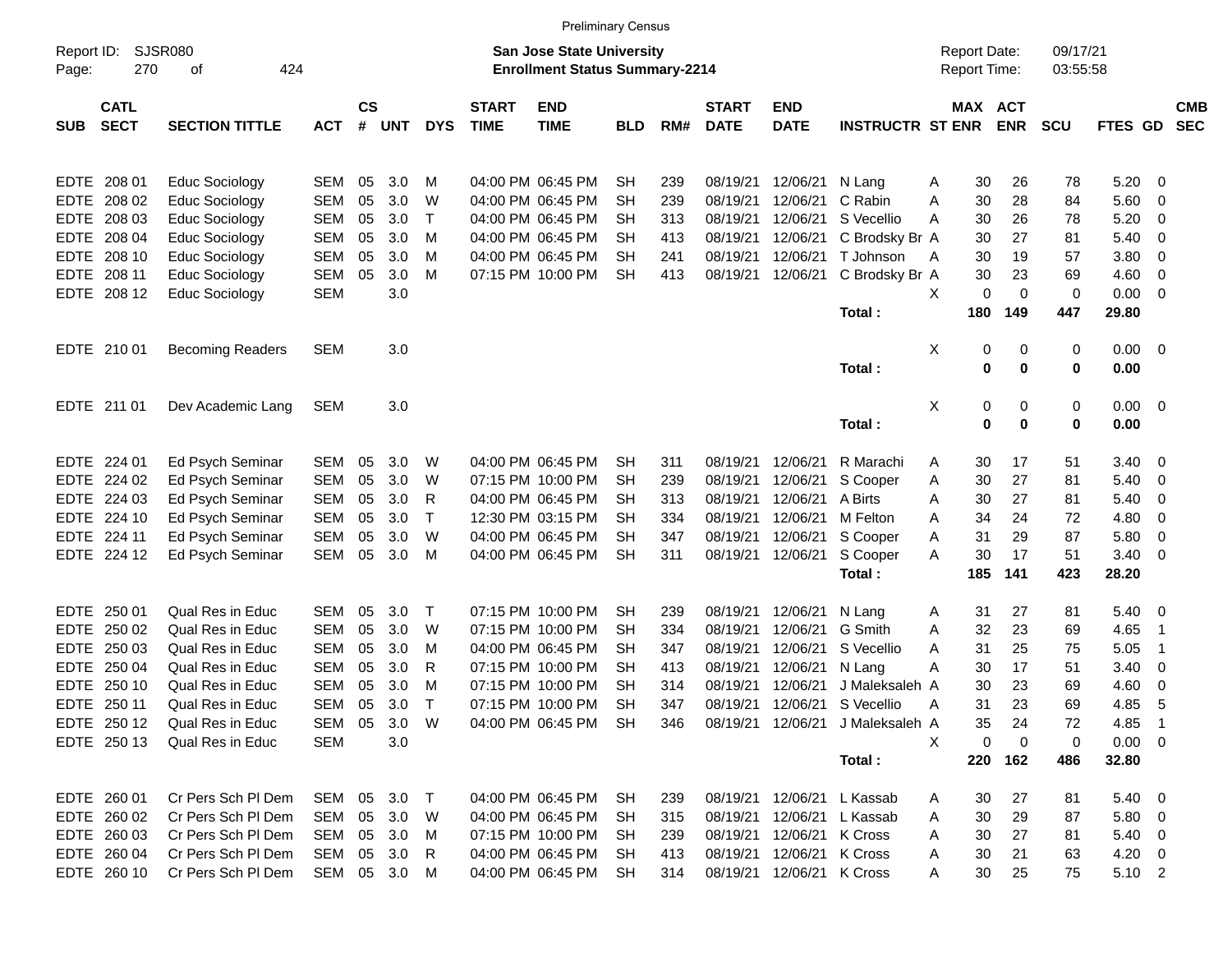|                     |                            |                          |            |                    |            |              |                             | <b>Preliminary Census</b>                                                 |            |     |                             |                           |                          |   |                                     |                |                      |                |                            |                          |
|---------------------|----------------------------|--------------------------|------------|--------------------|------------|--------------|-----------------------------|---------------------------------------------------------------------------|------------|-----|-----------------------------|---------------------------|--------------------------|---|-------------------------------------|----------------|----------------------|----------------|----------------------------|--------------------------|
| Report ID:<br>Page: | SJSR080<br>271             | 424<br>οf                |            |                    |            |              |                             | <b>San Jose State University</b><br><b>Enrollment Status Summary-2214</b> |            |     |                             |                           |                          |   | <b>Report Date:</b><br>Report Time: |                | 09/17/21<br>03:55:58 |                |                            |                          |
| <b>SUB</b>          | <b>CATL</b><br><b>SECT</b> | <b>SECTION TITTLE</b>    | <b>ACT</b> | $\mathsf{cs}$<br># | <b>UNT</b> | <b>DYS</b>   | <b>START</b><br><b>TIME</b> | <b>END</b><br><b>TIME</b>                                                 | <b>BLD</b> | RM# | <b>START</b><br><b>DATE</b> | <b>END</b><br><b>DATE</b> | <b>INSTRUCTR ST ENR</b>  |   | MAX ACT                             | <b>ENR</b>     | <b>SCU</b>           | <b>FTES GD</b> |                            | <b>CMB</b><br><b>SEC</b> |
| <b>EDTE</b>         | 260 11                     | Cr Pers Sch PI Dem       | <b>SEM</b> | 05                 | 3.0        | R            |                             | 04:00 PM 06:45 PM                                                         | <b>SH</b>  | 311 | 08/19/21                    | 12/06/21                  | L Kassab                 | A | 30                                  | 23             | 69                   | 4.60           | - 0                        |                          |
| <b>EDTE</b>         | 260 12                     | Cr Pers Sch PI Dem       | <b>SEM</b> | 05                 | 3.0        | R            |                             | 04:00 PM 06:45 PM                                                         | <b>SH</b>  | 433 | 08/19/21                    | 12/06/21                  | N Ramos-Beba             |   | 27                                  | 25             | 75                   | 5.00           | $\overline{\mathbf{0}}$    |                          |
| <b>EDTE</b>         | 260 13                     | Cr Pers Sch PI Dem       | <b>SEM</b> |                    | 3.0        |              |                             |                                                                           |            |     |                             |                           |                          | X | 0                                   | $\mathbf 0$    | 0                    | 0.00           | $\overline{\mathbf{0}}$    |                          |
|                     |                            |                          |            |                    |            |              |                             |                                                                           |            |     |                             |                           | Total:                   |   | 207                                 | 177            | 531                  | 35.50          |                            |                          |
| EDTE                | 262 01                     | L2 Lang/Lit Devlt        | SEM        | 05                 | 3.0        | $\top$       |                             | 04:00 PM 06:45 PM                                                         | <b>SH</b>  | 311 | 08/19/21                    | 12/06/21                  | D Miranda                | A | 30                                  | 29             | 87                   | 5.80           | $\overline{\phantom{0}}$   |                          |
| <b>EDTE</b>         | 262 02                     | L2 Lang/Lit Devlt        | <b>SEM</b> | 05                 | 3.0        | м            |                             | 04:00 PM 06:45 PM                                                         | <b>SH</b>  | 212 | 08/19/21                    | 12/06/21                  | D Miranda                | A | 27                                  | 28             | 84                   | 5.60           | $\overline{\mathbf{0}}$    |                          |
| <b>EDTE</b>         | 262 03                     | L2 Lang/Lit Devlt        | <b>SEM</b> | 05                 | 3.0        | $\mathsf{R}$ |                             | 04:00 PM 06:45 PM                                                         | <b>SH</b>  | 314 | 08/19/21                    | 12/06/21                  | E Munoz-MuncA            |   | 30                                  | 24             | 72                   | 4.80           | - 0                        |                          |
| <b>EDTE</b>         | 262 04                     | L2 Lang/Lit Devlt        | <b>SEM</b> | 05                 | 3.0        | $\mathsf{T}$ |                             | 04:00 PM 06:45 PM                                                         | <b>SH</b>  | 347 | 08/19/21                    | 12/06/21                  | A Ramirez                | A | 31                                  | 27             | 81                   | 5.40           | 0                          |                          |
| <b>EDTE</b>         | 262 10                     | L2 Lang/Lit Devlt        | <b>SEM</b> | 05                 | 3.0        | м            |                             | 12:30 PM 03:15 PM                                                         | <b>SH</b>  | 334 | 08/19/21                    | 12/06/21                  | K Aguilar                | A | 34                                  | 24             | 72                   | 4.80           | $\overline{0}$             |                          |
| <b>EDTE</b>         | 262 11                     | L2 Lang/Lit Devlt        | <b>SEM</b> | 05                 | 3.0        | м            |                             | 04:00 PM 06:45 PM                                                         | SH         | 313 | 08/19/21                    | 12/06/21                  | B Rodriguez A            |   | 30                                  | 18             | 54                   | 3.60           | $\overline{0}$             |                          |
| <b>EDTE</b>         | 262 12                     | L2 Lang/Lit Devlt        | <b>SEM</b> | 05                 | 3.0        | W            |                             | 07:15 PM 10:00 PM                                                         | <b>SH</b>  | 314 | 08/19/21                    | 12/06/21                  | B Rodriguez A            |   | 30                                  | 21             | 63                   | 4.20           | $\overline{0}$             |                          |
|                     |                            |                          |            |                    |            |              |                             |                                                                           |            |     |                             |                           | Total:                   |   | 212                                 | 171            | 513                  | 34.20          |                            |                          |
| <b>EDTE</b>         | 28201                      | Assessment/Evaluatio SEM |            |                    | 3.0        |              |                             |                                                                           |            |     |                             |                           |                          | X | 0                                   | 0              | 0                    | 0.00           | $\overline{\mathbf{0}}$    |                          |
| <b>EDTE</b>         | 282 02                     | Assessment/Evaluatio SEM |            | 05                 | 3.0        | R            |                             | 07:15 PM 10:00 PM                                                         | <b>SH</b>  | 334 | 08/19/21                    | 12/06/21                  | C Holmberg               | A | 34                                  | 26             | 78                   | 5.20           | $\overline{\mathbf{0}}$    |                          |
| <b>EDTE</b>         | 28203                      | Assessment/Evaluatio SEM |            | 05                 | 3.0        | F            |                             | 12:30 PM 03:15 PM                                                         | <b>SH</b>  | 334 | 08/19/21                    | 12/06/21                  | C Holmberg A             |   | 34                                  | 28             | 84                   | 5.60           | $\overline{\mathbf{0}}$    |                          |
|                     |                            |                          |            |                    |            |              |                             |                                                                           |            |     |                             |                           | Total:                   |   | 68                                  | 54             | 162                  | 10.80          |                            |                          |
| <b>EDTE</b>         | 294 81                     | Hith & Spec Ed Teach SEM |            | 06                 | 3.0        | TBA          |                             |                                                                           |            |     | 08/19/21                    | 12/06/21                  | C Rabin                  | A | 30                                  | 27             | 81                   | 5.40           | $\overline{\mathbf{0}}$    |                          |
| <b>EDTE</b>         | 294 82                     | Hith & Spec Ed Teach SEM |            | 06                 | 3.0        | <b>TBA</b>   |                             |                                                                           |            |     | 08/19/21                    | 12/06/21                  | J Madigan                | Α | 35                                  | 32             | 96                   | 6.40           | $\overline{\mathbf{0}}$    |                          |
| <b>EDTE</b>         | 294 83                     | Hith & Spec Ed Teach SEM |            | 06                 | 3.0        | <b>TBA</b>   |                             |                                                                           |            |     | 08/19/21                    | 12/06/21                  | J Madigan                | Α | 35                                  | 32             | 96                   | 6.45           | $\overline{\phantom{0}}$ 1 |                          |
| <b>EDTE</b>         | 294 84                     | Hith & Spec Ed Teach SEM |            | 06                 | 3.0        | M            |                             | 04:00 PM 06:45 PM                                                         | <b>SH</b>  | 346 | 08/19/21                    | 12/06/21                  | A Finkel                 | A | 35                                  | 16             | 48                   | 3.20           | $\overline{\mathbf{0}}$    |                          |
| <b>EDTE</b>         | 294 85                     | Hith & Spec Ed Teach SEM |            | 06                 | 3.0        | <b>TBA</b>   |                             |                                                                           |            |     | 08/19/21                    | 12/06/21                  | J Madigan                | A | 35                                  | 35             | 105                  | 7.05           | $\overline{\phantom{0}}$ 1 |                          |
|                     |                            |                          |            |                    |            |              |                             |                                                                           |            |     |                             |                           | Total:                   |   | 170                                 | 142            | 426                  | 28.50          |                            |                          |
| <b>EDTE</b>         | 298 01                     | <b>Spec Studies</b>      | <b>SUP</b> | 48                 | 3.0        | <b>TBA</b>   |                             |                                                                           |            |     | 08/19/21                    | 12/06/21                  | C Rabin                  | A | 12                                  | 14             | 42                   | 3.45 13        |                            |                          |
| <b>EDTE</b>         | 298 02                     | <b>Spec Studies</b>      | <b>SUP</b> | 48                 | 3.0        | <b>TBA</b>   |                             |                                                                           |            |     | 08/19/21                    | 12/06/21                  | G Smith                  | A | 12                                  | 14             | 42                   | 3.50 14        |                            |                          |
| <b>EDTE</b>         | 298 03                     | <b>Spec Studies</b>      | <b>SUP</b> | 48                 | 3.0        | <b>TBA</b>   |                             |                                                                           |            |     | 08/19/21                    | 12/06/21                  | W Watson                 | A | 12                                  | 12             | 36                   | 3.00 12        |                            |                          |
|                     | EDTE 298 04                | <b>Spec Studies</b>      | <b>SUP</b> | 48                 | 3.0        | <b>TBA</b>   |                             |                                                                           |            |     | 08/19/21                    | 12/06/21                  | N Ramos-Beb <sub>a</sub> |   | 12                                  | 12             | 36                   | 2.95 11        |                            |                          |
|                     | EDTE 298 05                | <b>Spec Studies</b>      | <b>SUP</b> | 48                 | 3.0        | TBA          |                             |                                                                           |            |     | 08/19/21                    |                           | 12/06/21 N Ramos-Beba    |   | 12                                  | 12             | 36                   | 3.00 12        |                            |                          |
|                     | EDTE 298 06                | <b>Spec Studies</b>      | <b>SUP</b> | 48                 | 3.0        | <b>TBA</b>   |                             |                                                                           |            |     | 08/19/21                    | 12/06/21                  | M Green                  | Α | 12                                  | 10             | 30                   | 2.50 10        |                            |                          |
|                     | EDTE 298 07                | <b>Spec Studies</b>      | <b>SUP</b> | 48                 | 3.0        | <b>TBA</b>   |                             |                                                                           |            |     | 08/19/21                    | 12/06/21                  |                          | A | 12                                  | 0              | 0                    | $0.00 \t 0$    |                            |                          |
|                     | EDTE 298 10                | <b>Spec Studies</b>      | <b>SUP</b> | 48                 | 6.0        | <b>TBA</b>   |                             |                                                                           |            |     | 08/19/21                    |                           | 12/06/21 B Lamay         | Α | 12                                  | 10             | 60                   | 4.90           | 9                          |                          |
|                     | EDTE 298 11                | <b>Spec Studies</b>      | <b>SUP</b> | 48                 | 6.0        | <b>TBA</b>   |                             |                                                                           |            |     | 08/19/21                    | 12/06/21                  | T Johnson                | Α | 12                                  | 10             | 60                   | 4.90           | - 9                        |                          |
|                     | EDTE 298 12                | <b>Spec Studies</b>      | <b>SUP</b> | 48                 | 6.0        | <b>TBA</b>   |                             |                                                                           |            |     | 08/19/21                    | 12/06/21                  | L Poza                   | Α | 12                                  | 9              | 54                   | 4.50           | $_{9}$                     |                          |
|                     | EDTE 298 13                | <b>Spec Studies</b>      | <b>SUP</b> | 48                 | 6.0        | <b>TBA</b>   |                             |                                                                           |            |     | 08/19/21                    |                           | 12/06/21 H Schlaman A    |   | 6                                   | 4              | 24                   | 2.00           | $\overline{a}$             |                          |
|                     | EDTE 298 14                | <b>Spec Studies</b>      | <b>SUP</b> | 48                 | 5.0        | TBA          |                             |                                                                           |            |     | 08/19/21                    |                           | 12/06/21 H Schlaman A    |   | 12                                  | 3              | 15                   | 1.25           | 3                          |                          |
|                     | EDTE 298 15                | <b>Spec Studies</b>      | <b>SUP</b> |                    | 48 5.0     | <b>TBA</b>   |                             |                                                                           |            |     | 08/19/21                    | 12/06/21 L Poza           |                          | Α | 3                                   | $\overline{c}$ | 10                   | $0.83$ 2       |                            |                          |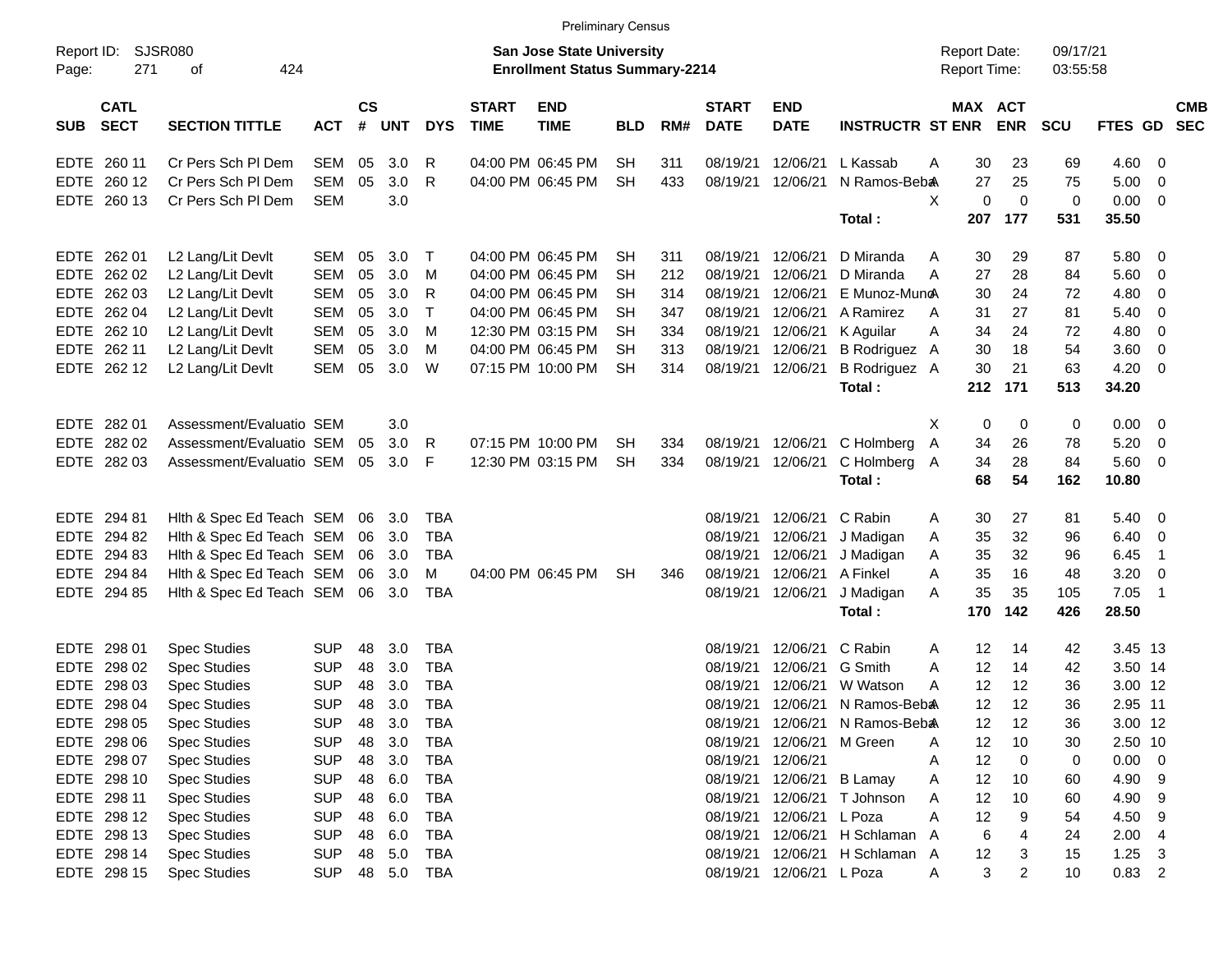|                     |                            |                                            |                          |                |            |                   |                             |                                                                           | <b>Preliminary Census</b> |     |                             |                                                  |                                                       |                                            |                                 |                                  |                                    |                          |
|---------------------|----------------------------|--------------------------------------------|--------------------------|----------------|------------|-------------------|-----------------------------|---------------------------------------------------------------------------|---------------------------|-----|-----------------------------|--------------------------------------------------|-------------------------------------------------------|--------------------------------------------|---------------------------------|----------------------------------|------------------------------------|--------------------------|
| Report ID:<br>Page: | 272                        | SJSR080<br>424<br>оf                       |                          |                |            |                   |                             | <b>San Jose State University</b><br><b>Enrollment Status Summary-2214</b> |                           |     |                             |                                                  |                                                       | <b>Report Date:</b><br><b>Report Time:</b> |                                 | 09/17/21<br>03:55:58             |                                    |                          |
| <b>SUB</b>          | <b>CATL</b><br><b>SECT</b> | <b>SECTION TITTLE</b>                      | <b>ACT</b>               | <b>CS</b><br># | <b>UNT</b> | <b>DYS</b>        | <b>START</b><br><b>TIME</b> | <b>END</b><br>TIME                                                        | <b>BLD</b>                | RM# | <b>START</b><br><b>DATE</b> | <b>END</b><br><b>DATE</b>                        | <b>INSTRUCTR ST ENR</b>                               | <b>MAX</b>                                 | <b>ACT</b><br><b>ENR</b>        | <b>SCU</b>                       | <b>FTES GD</b>                     | <b>CMB</b><br><b>SEC</b> |
| EDTE                | 298 16<br>EDTE 298 17      | <b>Spec Studies</b><br><b>Spec Studies</b> | <b>SUP</b><br><b>SUP</b> | 48<br>48       | 5.0<br>5.0 | ТВА<br><b>TBA</b> |                             |                                                                           |                           |     | 08/19/21<br>08/19/21        | 12/06/21<br>12/06/21                             | T Johnson<br>Total:                                   | 3<br>A<br>3<br>A<br>147                    | 2<br>$\Omega$<br>114            | 10<br>$\Omega$<br>455            | 0.83<br>-2<br>0.00<br>- 0<br>37.62 |                          |
|                     | Department :               | <b>Teacher Education</b>                   |                          |                |            |                   |                             |                                                                           |                           |     |                             | <b>Lower Division:</b><br><b>Upper Division:</b> | <b>Department Total:</b><br><b>Graduate Division:</b> | 2303<br>0<br>914<br>1389                   | 1761<br>$\bf{0}$<br>651<br>1110 | 5556<br>$\bf{0}$<br>2113<br>3443 | 439.98<br>0.00<br>202.57<br>237.42 |                          |